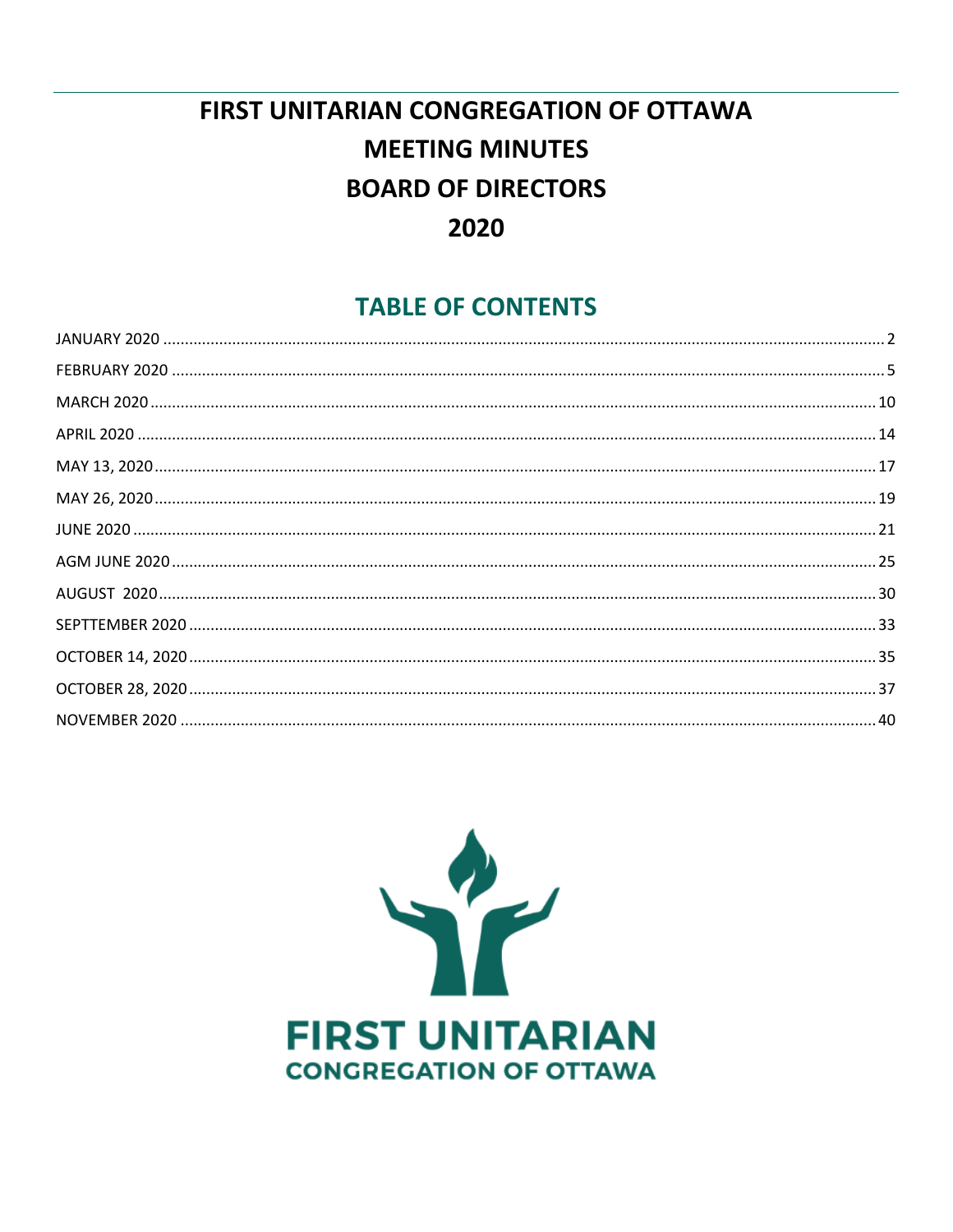# <span id="page-1-0"></span>**Board of Directors Meeting Minutes**

#### **Wednesday, January 22, 2020, 7pm**

30 Cleary Avenue, Lounge

Attendance:

- Guy Belleperche, Rev. Pat Haresch, Lisa Sharp, Margaret Linton, Brent Nicolle, Carl Sonnen, Amy Berube, Terry Kimmel
- Guests: Larry Jones, Mary Ella Keblusek

References

- Agenda
- Appendix 1: Minutes of Board Meeting November 20, 2019
- Appendix 2: Comms & Outreach ongoing tasks
- Appendix 3: Roster for board announcements
- Appendix 4: Campus Planning Committee Status and Upcoming Actions
- Appendix 4A: Design Option 4A
- Appendix 4B: Design Option 4B
- Appendix 5: Adherence to Privacy Policy Update 2020
- Appendix 6: Proposed Climate Crisis Awareness Survey from EAWG
- Appendix 7: Embracing Diversity report
- Appendix 8: Stewardship report
- Appendix 9: Chili Cook-off Report (revised)
- Appendix 10: Developmental Ministry Priorities for Year 2
- Appendix 11: Stewardship & Major Fundraising Recruitment

### **Minutes**

- 1. Welcome and Call to order at 7pm
- a. Opening Song ("Johnny Appleseed") Brent
- b. Process Monitor: Margaret
- c. Timekeeper: Carl
- d. Check-in
- 2. Consent Agenda
- a. Moved by Lisa, seconded by Margaret, all in favour:
- i. Motion to approve Agenda (V2, plus a Report from Audit Committee from Guy)
- ii. Motion to approve Minutes of previous meeting (See Appendix 1)
- iii. Motion to approve Samuel Marcotte as member of the Congregation
- iv. Motion to approve Climate Crisis Awareness survey to the Congregation
- b. Action (unassigned): to inform EAWG and advise on next steps for Survey. Unassigned. Completed after meeting by Carl 2020/01/24.
- c. Action (unassigned): to inform Jane, Michelle and Larry of Samuel Marcotte's
- membership approval. Unassigned. Completed after meeting by Brent 2020/01/25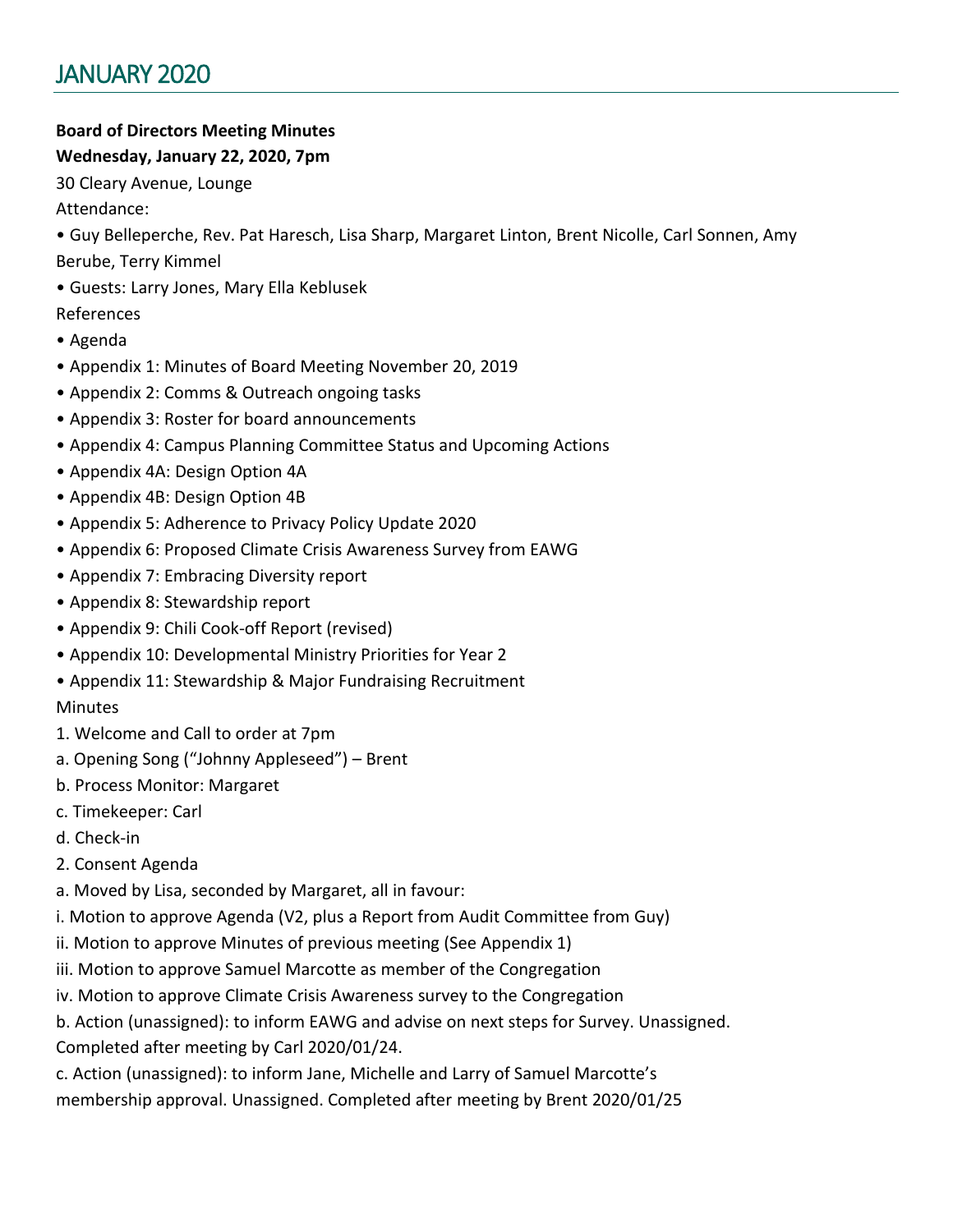3. Staff & Committee Reports

a. Minister's Report

i. Motion to affirm Year 2 Developmental Priorities by Board: moved by Guy,

seconded by Terry, all in favour

ii. Action for Pat and board: how and how often to review Dev Priorities status.

Every six months seemed about right.

iii. As the Right Relations Team crafts a proposed Relational Covenant

incorporating feedback from Sunday service 2020/01/29 they will attempt to shorten the Congregational Covenant into first containing principles, followed by the Relational Covenant.

iv. Regarding Year 2 Developmental Ministry priorities, COSM (Committee on Shared Ministry) is first focusing on Leadership Pathways (not Membership or Family pathways, which other groups may start working on). Comments:

Leadership Council had about 28 people, all but 5 were retired. One self- described "non-leader" attendee felt the name "Leadership Council" excludes non-leaders; perhaps CoSM might consider this in future communications.

v. No ministerial intern candidates from UUA have applied. Cost of moving/housing are possible barriers.

vi. Staff was pleased with Christmas gift (and cards) from congregation. Rev. Pat hopes to revisit/continue this approach for Christmas 2020.

vii. Chocolate auction deferred to hopefully later in 2020. Volunteer recruitment and planning were too close to the intended event date.

viii. Action for board: to email Pat re specific Points of Interest and Questions for RE report in February. ix. Motion to allocate funds for hiring a third paid RE child-care person to help on Sundays for 2020. RE is struggling to recruit volunteers, and this will help to maintain at least two classrooms of two different age ranges on Sunday. Paid hourly wage. Likely \$3000, max \$5000 for 2020. Moved by Guy, seconded by Amy, all in favour except Terry (abstain).

b. Privacy Report received. One comment: the distinction between Privacy Officer and Privacy Administrator (if intentional) should be clarified.

c. (3.d.i in Agenda) Stewardship Committee (Larry Jones)

i. Add "Stewardship & Major Fundraising Functions Recruitment Issue" to accompany Stewardship report from Larry (Appendix 11). Not all board members had time to review this material ahead of time.

ii. Time & Talent needs volunteers; Bob is scaling back. Maybe we need to consider recruiting volunteers the way Fall Fair does. T&T is great internal community building, and that would likely continue with less effort. Currently not great outreach since after Sunday service. Maybe merge with Chocolate Auction.

iii. Action for Pat: to chat with Bob

iv. Action for Guy: if necessary after chat, to post ad for T&T recruitment in eUU.

d. (3.d.ii) Campus Planning (Terry)

i. Two possible preliminary site-plan concepts (4A, 4B) will be presented on Sunday forum 2020/01/26. 4A is a proposed plan to send to the City as a placeholder in light of other projects rising up around us. 4B to consider if Unitarian House moves out of the current building. Plans for further

congregational information and consultation sessions will also be presented.

ii. Board member (Guy) to speak on Sunday regarding aspirational goals. [After the board meeting, Lisa agreed to speak instead as Guy would be unavailable.]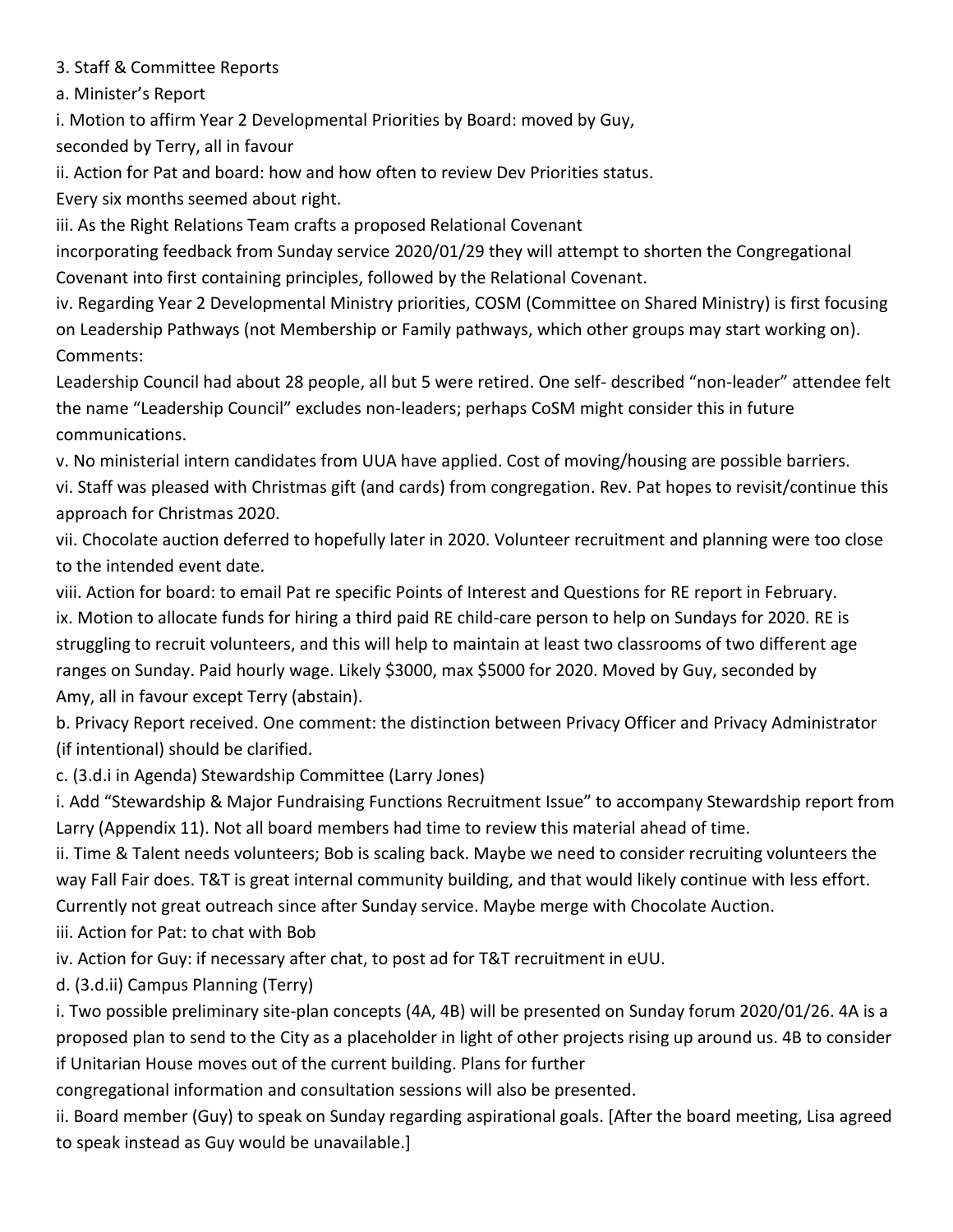- iii. The term "greenspace" in plans may imply city-managed.
- iv. We may need to negotiate a second access road with Kristy's
- v. Potential AGM motion to formally rule out selling the campus was proposed.
- e. (3.d.iii) Communications and Outreach (Carl)
- i. Discussion ensued on transparency of board agenda
- ii. Action for Pat (with staff) and board: to set up bulletin board outside office with
- a sleeve for recent board minutes, next board agenda, etc., or similar arrangement.
- iii. Action for Guy/Carl for next board agenda: "if you want to join us, please let us
- know"; reply requested in order to manage room layout, set expectations for observers.
- f. (3.d.iv) Embracing Diversity
- i. Report received from Jane Lindsay. Lisa reported Jane is stepping down as chair.
- ii. Motion to add Caycee Price to committee. Moved by Lisa, seconded by Margaret, All in favour.
- iii. Tabled for future discussion: possible reinstatement of UUA membership; Lisa and Rev. Pat to research
- g. Audit Committee Guy
- i. Current committee is only 2 members (Amy, Paula Theetge), both of whom are unavailable around this year's audit review period (end of March beginning of April). An interim team is sought for this year, and/or possible permanent merger into Finance committee.
- ii. Action for Margaret and Guy to discuss further with Finance committee.
- 4. Business Arising
- a. Sarah's resignation (from the board, not congregation)
- i. Exit interview probably a good idea. Likely a template available online.
- Action for Guy to consider parameters for an exit interview.
- ii. Missing Eva and Sarah already, plus Terry and Margaret after AGM.
- b. Slack team management tool
- i. Action for board: to continue giving it a shot until June, especially for board announcements.
- ii. Guidance needed. Action for Lisa: perhaps her son could give us a tutorial.
- 5. New Business
- a. Fiduciary responsibilities and confidentiality Guy
- i. As board members we are delegated fiduciary responsibilities and liabilities by the congregation. We represent the church as an employer to its staff. We also represent the church as a not-for-profit to the CRA.
- ii. It is difficult for anyone to distinguish one's official "board member" perspective, from your personal perspective. You wear two hats, but assume your board member hat is always on unless you explicitly remove it by stating you are not speaking as a board member at that time.
- iii. Action for Lisa to schedule a Board Orientation Session in June, with new board and returning members 6. Information items were received.
- a. Roster for board announcements January to June 2020. See Appendix 3
- b. Revised Chili Cook-off report (capturing feedback from Larry). See Appendix 9
- 7. Other business
- a. Board thank yous: Embracing Diversity for their workshop
- b. Board announcements this week: Campus Planning, Stewardship.
- c. Next meeting: 2019/02/19 at 7pm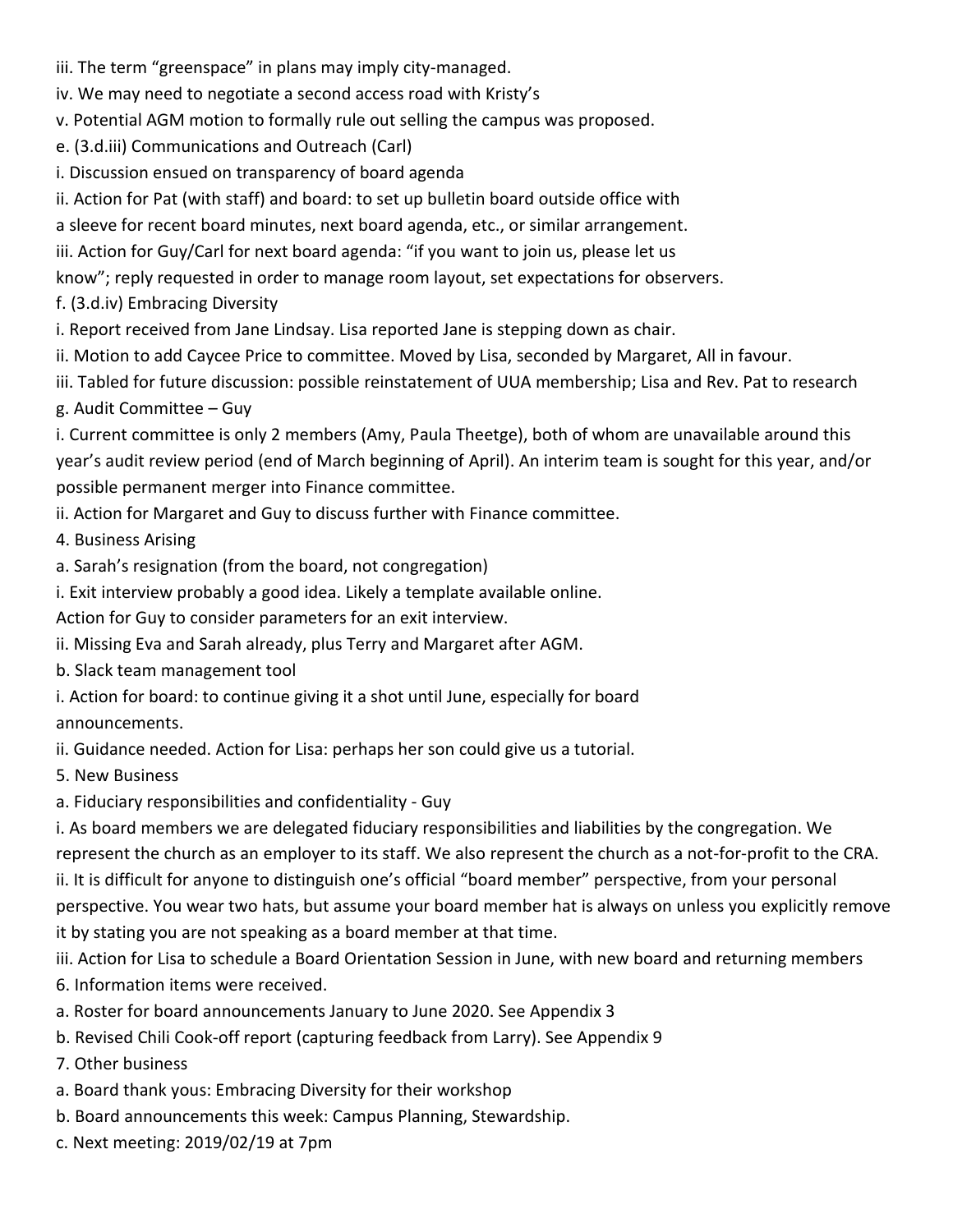- i. Acting secretary Carl (Guy volunteering for March)
- ii. Opening reading Guy
- iii. Opening song Margaret
- iv. Closing reading Lisa
- v. Nibbles Amy
- 8. Adjournment at 9:40pm
- a. Closing reading from Margaret

# <span id="page-4-0"></span>FEBRUARY 2020

Feb 19, 2020 Board Meeting Board of Directors Meeting Minutes

Wednesday, February 19, 2020, 7pm

30 Cleary Avenue, Lounge

Attendance:

- Board members present: Guy Belleperche, Rev. Pat Haresch, Lisa Sharp, Margaret Linton, Brent Nicolle, Carl Sonnen, Amy Berube
- Board members absent: Terry Kimmel
- Guests: Justine de Jaegher, Mary Ella Keblusek, Neo Yaxley
- References
- Agenda
- Appendix 1: Minutes of Board Meeting January 22, 2020
- Appendix 2: CPC Communications Plan
- Appendix 3: CPC Visioning Process
- Appendix 4: Treasurer's Report
- Appendix 5: CUC Proposed Bylaw and Strategic Priority Changes

**Minutes** 

- 1. WELCOME AND CALL TO ORDER at 7pm
- a. Moment of silence to remember Bob Stevenson, who recently passed.
- b. Opening Reading: Guy
- c. Opening Song ("The Seven Principles Song"): Margaret
- d. Process Monitor: Amy
- e. Timekeeper: Lisa
- f. Check-in
- 2. CONSENT AGENDA
- a. Moved by Amy, seconded by Brent, all in favour:
- i. Motion to approve Agenda (plus addition of item 4b Publication of Board

Agenda/Minutes and Policy re Board Meeting Observers from Guy; and item 4c

Audit Committee from Amy)

- ii. Motion to approve Minutes of previous meeting (See Appendix 1)
- 3. STAFF & COMMITTEE REPORTS
- a. RE Update (Neo) The current status of the RE program (headcounts, demographics)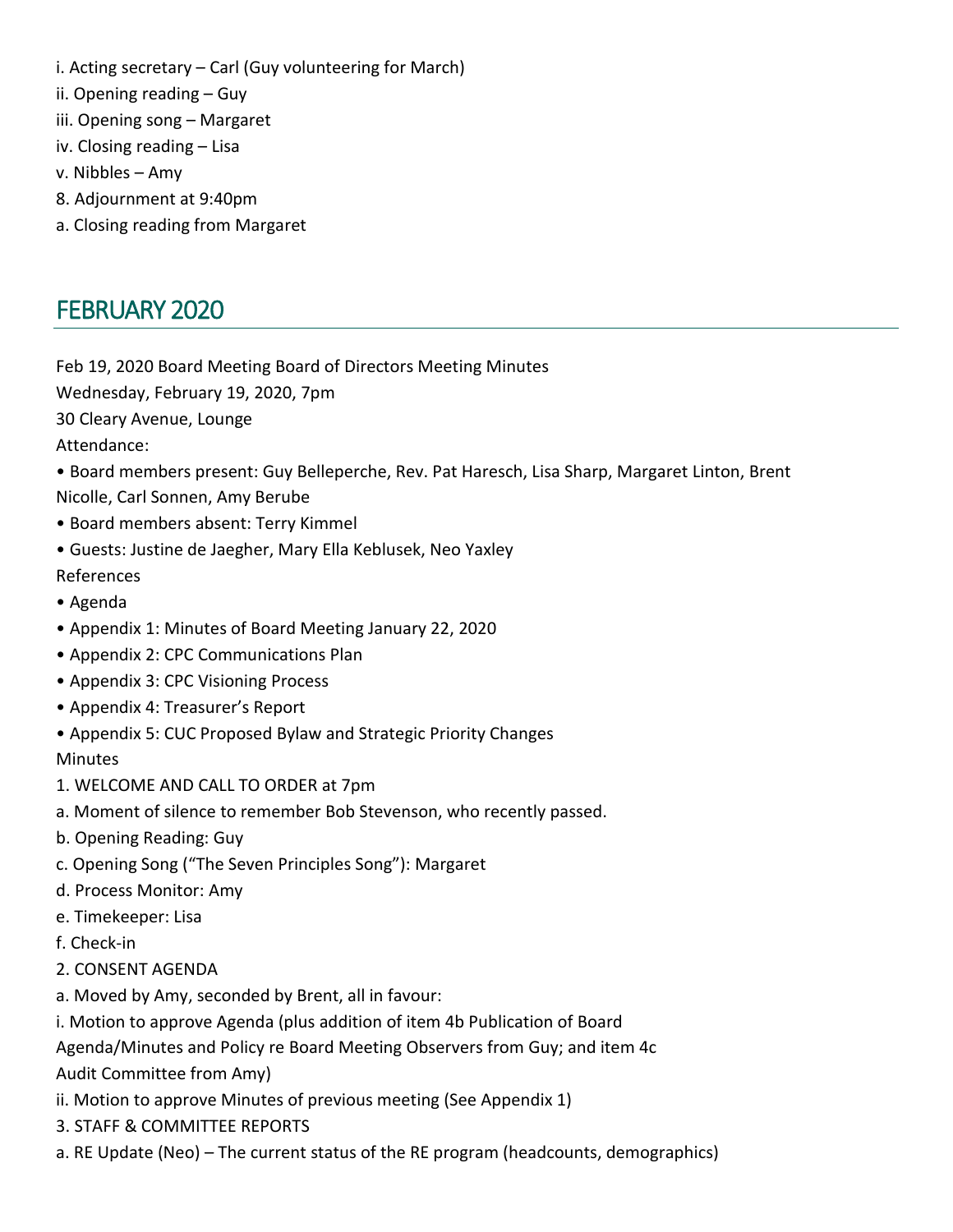was presented, along with a variety of ideas for improvements / expansion. Highlights included:

i. Discussion of registration process, advance registration vs. drop-ins. No liability for drop-ins, as parents are required to sign in their children and leave contact info. But advance registration (including capture of email addresses) would allow

Neo to communicate with parents in advance about upcoming activities and how to dress their children. Information also useful for membership engagement.

One idea is when parents prepare drop-in form for the first time, Neo could generate another customized form with more questions for parents to complete the next time they 'drop-in' so we can follow up. Action: Neo to focus on getting more parents to register.

ii. Planning to put into place an 'RE Planning Circle', which would meet monthly on

1st Sunday. Circle would include a congregant who doesn't have children in the program – this will help break down silos between parents and non-parents. Maybe someone from Welcome and Membership could be a liaison to help address issues with children that might arise.

iii. Should people be asked to pay a small fee (or volunteer 3 times) to participate in

RE. Might improve appreciation for program and attendance. Would need to provide an easy fee waiver.

iv. We should encourage the congregants who aren't parents to bring the kids in their life to RE periodically.

Also, intentional outreach to young adults who used to come to the RE program but no longer attend FirstU. v. Action: Neo to send copy of presentation to Board.

b. Joint CPC/Meeting update

i. Communications plan: Mary Ella (see Appendix 2)

1. Board is in agreement with priority audiences as described on comms plan.

2. Jen is authorized to set up a special bulletin board location for CPC, and to reorganize website so CPC information is moved from home page to member page.

3. Discussion of video recording of key events: a variety of concerns related to possible cost (especially for invited speakers), privacy issues, etc. This needs more discussion before trying to implement video recording of any event.

4. C&O Committee is researching various approaches to facilitating collaboration and storage of CPC information. Ruth Tait has offered one possible alternative that will be considered.

5. FAQs (Frequently Asked Questions) will be posted on member page of website and on physical bulletin board. Document needs to be organized into general categories, and explanations should be short and to the point.

ii. Visioning Process: Guy and Pat (see Appendix 3)

1. Consider hiring a non-partisan facilitator for potential volatile and key CPC discussions, and to provide us with conflict resolution and mediator training

a. Action: Guy, Lisa, Margaret and Pat to look into finding a facilitator

b. Action: Brent will reach out to FirstU congregant Siobhan MacManus who does this type of work professionally to discuss possibility of assisting with overall design / facilitation of visioning process

- c. We may already have excellent facilitators in our congregation whose skills we can leverage.
- 2. Primary contacts and responsibilities for CPC process:
- a. Guy represents the Board, which is in charge of the visioning process
- b. Terry is primary contact for CPC, which is responsible for research into potential development options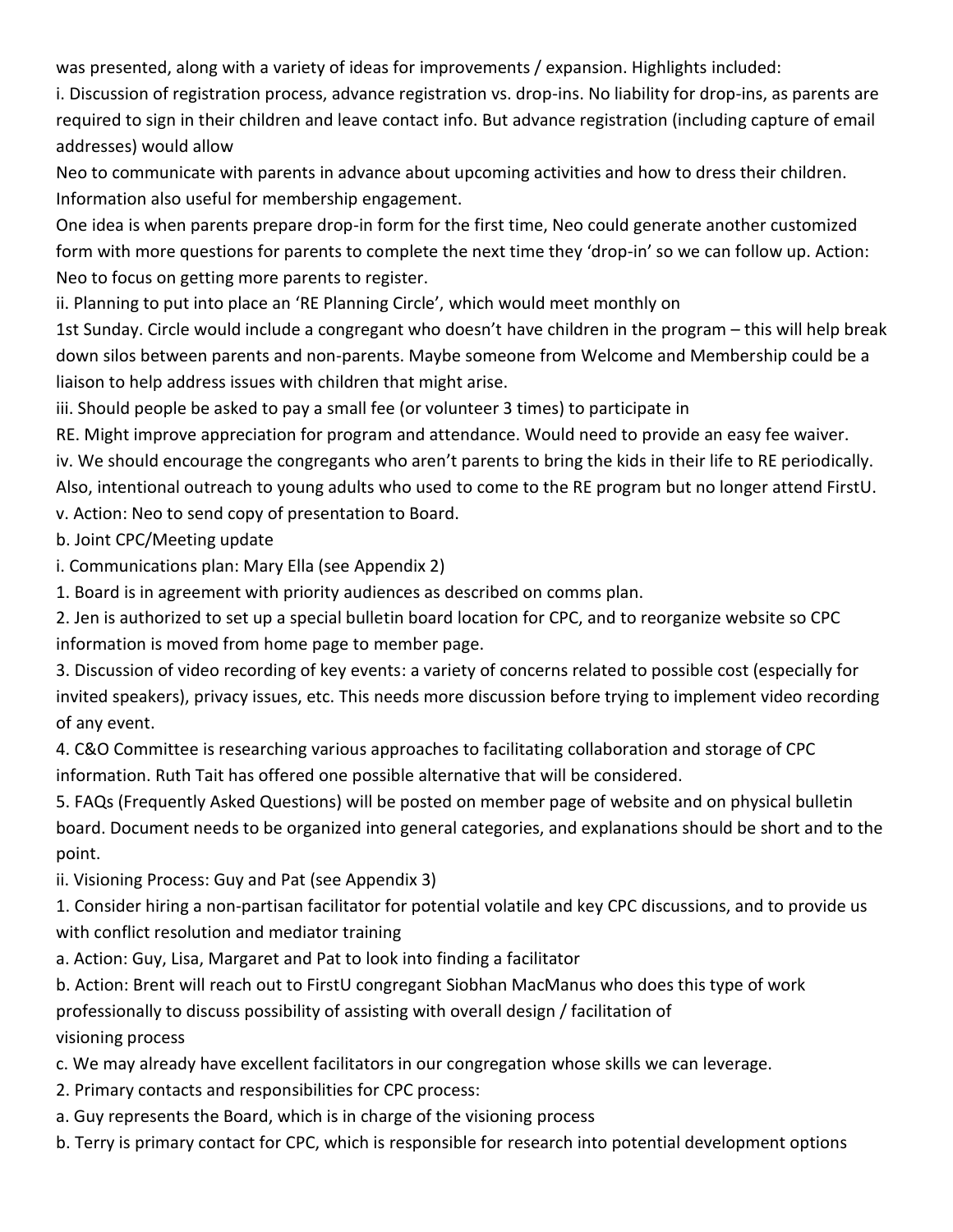i. PAWG and EAWG will take the lead in their specific areas of research in consultation with the CPC.

ii. PAWG and EAWG are to report back to CPC, the Board and congregation on what they learn

c. Who will replace Terry as board liaison to CPC once Terry steps down as Past President?

d. In order to move forward with detailed planning for visioning process, a sub group will be formed to organize and schedule dates for engagement sessions. This group would consist of the minister, a representative from each of the following - board, CPC, PAWG, EAWG – plus possibly a facilitator and communications committee representative.

i. Action: The board will identify who will be the ongoing board participant for this group, ideally being the same person who will be the board CPC liaison after Terry leaves the board.

3. The Board will consider expenses for professional consultation not yet budgeted for CPC. Proposals must be submitted to the board for pre- approval.

4. CPC, PAWG and EAWG to look into legal requirements regarding property development, environmental requirements and potential housing options, such as mixed, subsidized, low income, market rent and other housing options including potential government grants, application processes and timelines.

5. A representative from FirstU needs to approach Unitarian House (UH) for the purpose of having a joint presentation for UH residents.

a. Action: Guy to reach out.

6. Congregation has already directed Board and CPC to investigate development options and approved initial expenditures already paid as part of that process.

7. Board and CPC need to determine what the overall congregational priorities for campus development are.

a. We should try to leverage experience from other congregations and groups that have already gone through a similar process.

b. We should not try to limit initial discussion regarding development. Congregants should feel heard and listened to.

8. Need a decision/vote soon to put to rest the question of whether we will consider selling the entire campus property to some developer and moving FirstU to another location.

a. Action (unassigned): Need to determine whether existing leases (UH and River Parkway Child Care) will be honoured if we sell the entire campus.

c. Search for new board members

i. Potential treasurer has been identified

ii. If no candidates for secretary are found, the possibility exists for a non-board member to serve as secretary to the board.

iii. Action: Guy to address this in next 'Splinters from the Board', which will cover both the January and February board meetings.

d. Ministerial Report (Rev Pat)

i. Ministerial Intern: We have an interesting applicant we are currently talking with.

ii. Lay Chaplains Update: We are in the midst of interviewing the candidates, and will plan to propose names at the AGM to put forward to CUC. In order to provide for more continuity among lay chaplains, there is a plan to stagger their starting dates so that they rotate off at different times.

iii. Bob Stevenson: There was a memorial soon after his passing, but another memorial was also announced to be held at a later date at FirstU. The congregation will actually be responsible for organizing this event,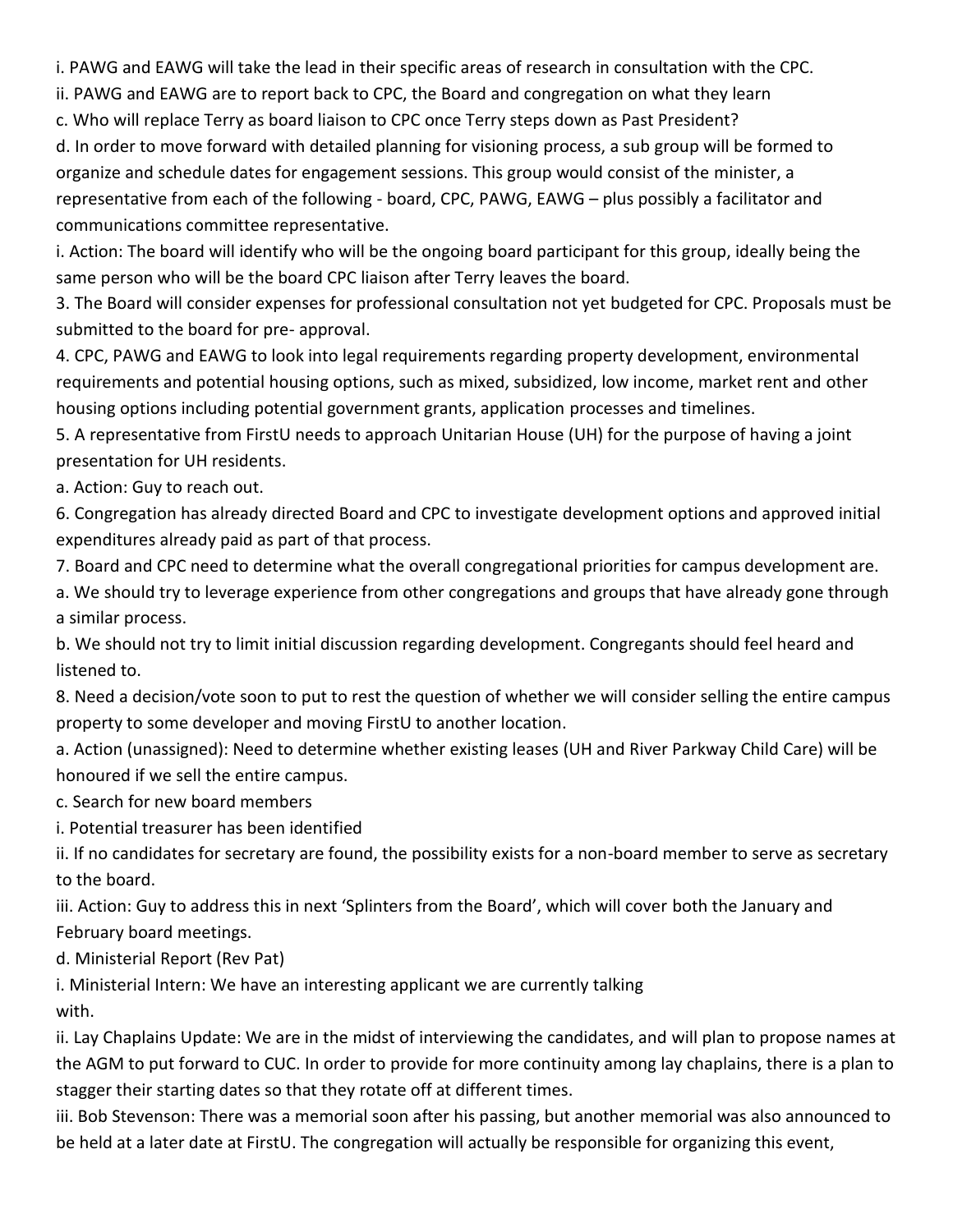possibly to occur in April. Part of the planning will be to identify and invite non-FirstU groups Bob was involved in who may not have been able to participate in the earlier memorial. We are setting up a special purpose fund, and we may do a fundraising event. Bob was a key participant in many groups and activities at FirstU – he will be greatly missed.

iv. Developmental Priorities: Requested clarification on frequency of reporting to board. Board requests a report before the AGM (March board meeting) and before Fall Congregational meeting. Board is satisfied with structure/content of most recent developmental priorities report, which was more streamlined than previous reports.

v. Timing of Minister Review: Will this be July, or anniversary of employment date?

Review will be held between summer and year-end.

e. CUC Halifax Gathering: No questions arose.

f. Committee Reports

- i. Finance Committee (Margaret See Appendix 4)
- 1. Bequests and other news

Feb 19, 2020 Board Meeting Page 1

a. Investment results are slightly lower than benchmark, but we are not investing in fossil fuels. Since 4% of our legacy fund can be transferred to the operating fund, we are not keeping up with

what we need to earn in order to keep the legacy fund from diminishing.

2. Future financial reports

a. Timing: Pat suggested do year-end financial statement in March, and first quarter report in April. Will have an executive meeting to discuss and adjust the yearly schedule.

b. Highlights: No changes requested to items highlighted on reports.

3. Removal of 3 policies

a. The Congregation Reserve Fund was closed 2010-2011 because it was empty and no longer used. The Graham Hulley fund was closed in 2017 and money dispersed according to the terms of the fund. No committee or group in the congregation may use a bank account – this was implemented around 2010-2011. b. Motion to delete corresponding financial policies: F.1

CONGREGATIONAL RESERVE FUND, F.4 GRAHAM HULLEY FUND, and F.8 COMMITTEE OR GROUP BANK ACCOUNTS. Moved by Margaret, seconded by Guy, all agreed.

ii. Communications & Outreach (Carl)

1. Clarification requested on whether we provide direct communications oversight for other committees or make recommendations through policy that the board implements.

a. Board suggested that in general, C&O committee should develop a policy for the committee, send it to the Governance committee for review, then submit to the Board for a vote. Exception would be that Board agrees that CPC needs greater communications support, and this is an appropriate role for the committee. Board feels developing this policy is important but not urgent; recommended looking at existing policies for direction.

b. Social Media policy (for example, for group emails): C&O committee should determine what policies exist related to that, and whether they need to be updated. Then can provide a brief update in e-UU regarding proper use of membership directory and use of bcc to protect privacy when sending emails. Protocol for communications between committees and board is that the chair of the committee should correspond directly to board president, not entire board.

2. Question re Budget to pay for Accessibe.com services (\$441 US/year)

that were approved at January board meeting:

a. This expense was not included in the 2020 IT budget, but it will be an ongoing IT expense so we should go ahead and apply it tothat budget for this year.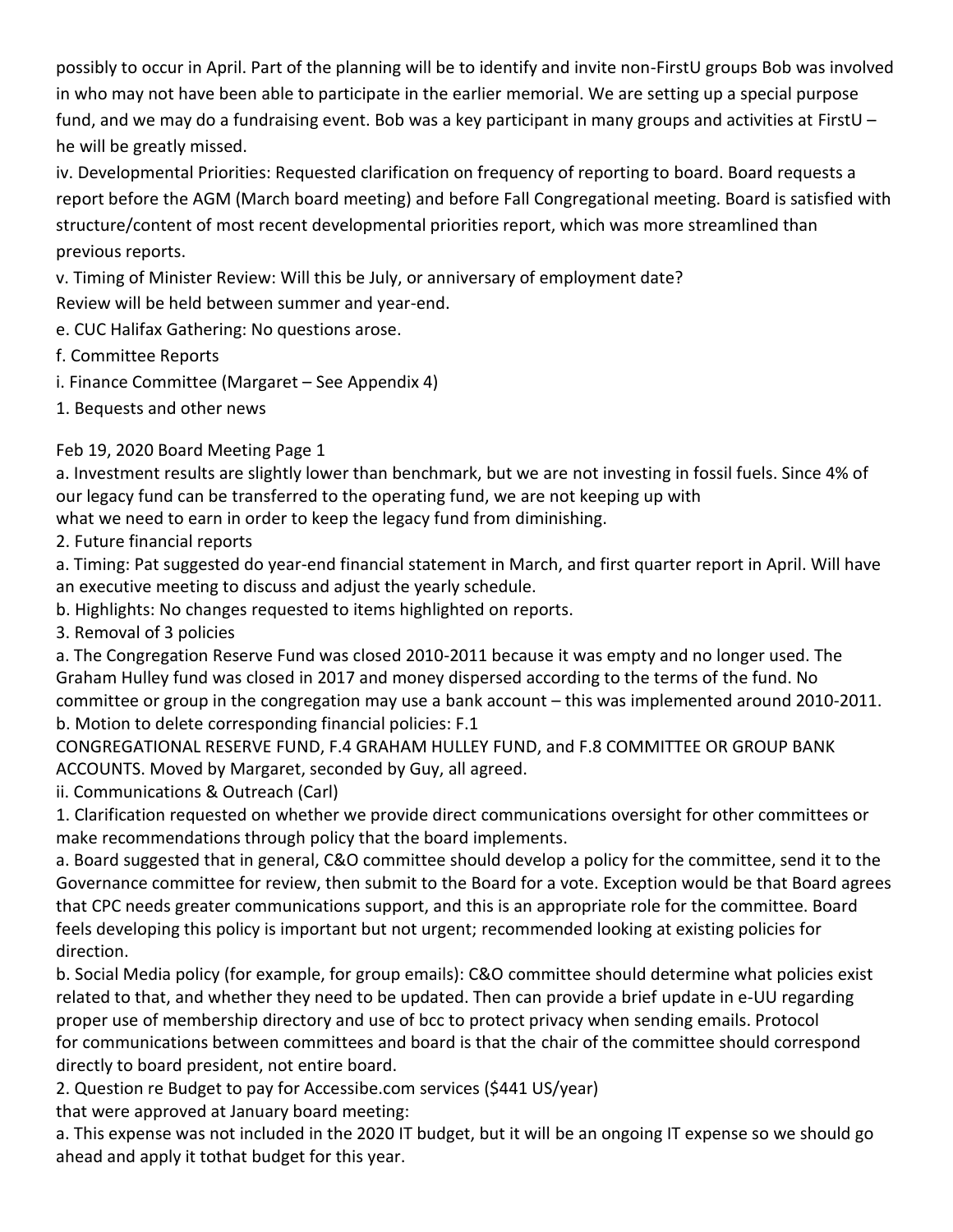b. Motion to pay for Accessibe out of IT budget for 2020 and after:

Moved by Lisa, seconded by Margaret, all approve.

4. BUSINESS ARISING

a. CoSM board liaison

i. Motion to appoint Amy for a 3-year term as board liaison to Committee on Shared Ministry: moved by Lisa, seconded by Guy, all approve.

b. Publication of Board Agenda and Policy re Board Meeting Observers. Discussion resulted in following guidelines:

i. Publish the time and date of the upcoming meeting published in the eUU and OoS the Friday and Sunday before the meeting.

ii. Explain that a limited number of observers (2-3) are welcome at any meeting, but they must request to attend, and be accepted to attend (in case others have already requested) by the Board President (chair of the meeting) by 6pm on the Monday before the meeting.

iii. Confidentiality is expected from all observers.

iv. Goal to post draft-agenda on bulletin board on Sunday before board meeting, and post draft minutes labeled 'Draft until Formally Approved' about 2 weeks after the board meeting.

c. Audit Committee

i. Motion to deputize the Finance Committee to take on the role of the Audit Committee for this year: moved by Amy, seconded by Carl, all in favor.

5. NEW BUSINESS

a. CUC proposed motion to change bylaw 5.4 (Nominating Committee: Terms of office and election) – (See Appendix 5)

i. Motion to support the bylaw change: moved by Guy, seconded by Amy, all approve.

b. Proposed addition to CUC 2020 strategic priorities (see Appendix 5)

i. Motion to accept the changes shown below, moved by Guy, seconded by Lisa, all approve.

1. Ensure sustainable revenue generation to continue the work of building vital Unitarian communities.

2. Continue the development of the CUC website with an emphasis on Canadian resources; and continue the development of online technologies to link Unitarian Universalists and UU congregations and communities around the country.

Feb 19, 2020 Board Meeting Page 1

3. Advance these social justice initiatives: Truth, Healing and Reconciliation amongst Indigenous and non-Indigenous peoples; Dismantling racism; Refugee support; Climate justice.

4. Encourage innovation and sustainability in the growth and development of UU communities, including youth and young adults, as they strive to foster a just and sustainable world and to enrich the spiritual lives of their members.

6. INFORMATION ITEMS

a. Summer church picnic on 1st Sunday in June? Board supports this plan, so okay to proceed with planning.

7. OTHER BUSINESS

a. Board thank yous – Margaret has sent out thank you to the executor of the estate for Ann Denis.

i. ACTION: Margaret to send thank you to the executor of the estate for the Saxons; Guy to send thank you to Embracing Diversity committee for excellent Breakfast Forum on Transparenting.

b. Board announcements this week: Amy will handle this.

c. Next board meeting: March 18, 2020 at 7pm

i. Acting secretary – Guy

ii. Opening reading – Brent

iii. Opening song – Lisa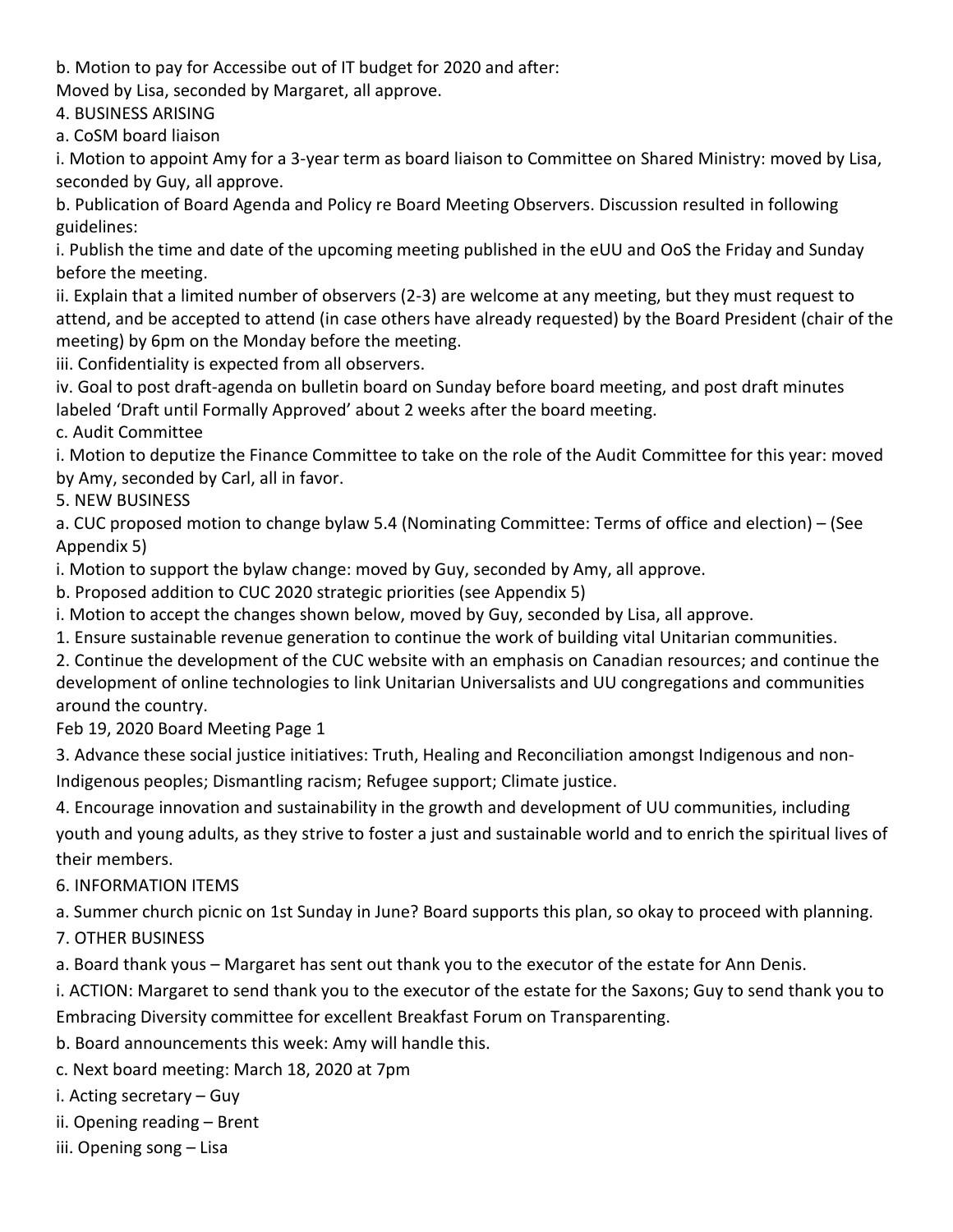iv. Closing reading – Carl v. Nibbles – Margaret d. Meetings in April – AGM preparation, Board Meeting (April 15), AGM (April 26) – Brent and Carl will be secretaries for these. 8. ADJOURNMENT at 10:10pm a. Closing reading from Lisa

# <span id="page-9-0"></span>MARCH 2020

Minutes Board of Directors Meeting Wednesday, March 18, 2020 – Online Meeting Our mission is to "Kindle the light within and inspire courage to nurture the web of life and to create a just and compassionate world." Attendance • Attendance: Guy Belleperche, Rev. Pat Haresch, Lisa Sharp, Margaret Linton, Brent Nicolle, Carl Sonnen, Amy Berube, Terry Kimmel • Guests: Mary Ella Keblusek, Michelle Jackson References Agenda Appendix 1: Minutes of the board meeting of 19-02-2020 Appendix 2: Relational Covenant Appendix 3.1: 2019 YE Income vs budget Appendix 3.2: 2019 Balance Sheet Appendix 3.3: 2019 Statement of Change Appendix 3.4: 2019 Fundraising Appendix 3.5: 2019 FCF SHC Appendix 3.6: 2019 Notes YE 2019 Appendix 4.1: Policy FP-1 - Congregational Financial Policies - for approval by the board Appendix 4.2: Policy FP-4 - Deferred Contribution Funds - for approval by the board Appendix 4.3: Policy F.3 - Specified Purpose Funds - for deletion upon approval by the board Appendix 5: Minister's Report Agenda 1. WELCOME AND CALL TO ORDER a. Opening Reading: Margaret Pandemic by Rev.by Lynn Ungar (Church of the Larger Fellowship) b. Song: Lisa Come, come, whoever you are c. Process monitor Brent; time keeper Amy d. Check-in 2. CONSENT AGENDA Moved by Guy, seconded by Terry, all in favour. a. Approval of Agenda b. Approval of Minutes of BOD Meeting 19-02-2020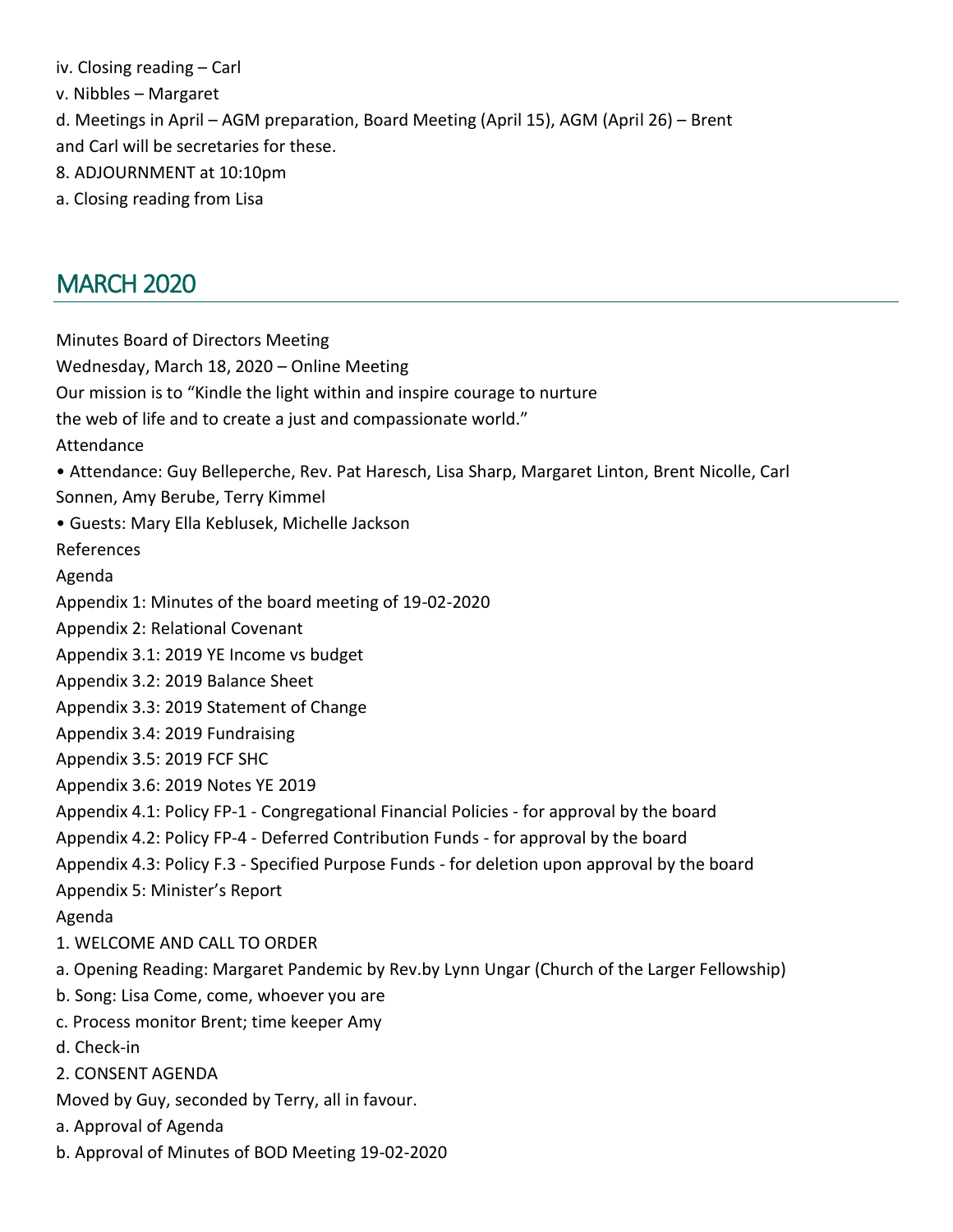# c. Approval of DAT motion for attendees at CUC AGM

"as recommended by the Denominational Affairs Team, the Board approve Rev. Patricia Guthmann Haresch, Guy Belleperche, Amy Bérubé, Caycee Price, David Chernushenko, and Eva Berringer as our congregation's six voting delegates to the Canadian Unitarian Council (CUC) Annual General Meeting taking place on May 15, 2020, with Guy Belleperche as our online voting manager, and Carol Card and Mary Ella Keblusek as alternate delegates."

d. Motion to approve Kristina Cormier as member

### 3. STAFF & COMMITTEE REPORTS

a. Preliminary 2019 Financial statements (Finance Manager) (Appendix 3.1 to 3.6)

1) Revenues and Expenses Statement:

Income was 98% of budgeted income (very good):

95% of pledges collected ((24K not collected), rentals down 9% (\$8K), fundraising up 28%, (Fall Fair \$54K), Time &Talent \$8.8K, Music Fundraiser (\$4.4K) - one-time event hosted by Fusion) were highest contributors.

Expenses were 93% of budgeted expenses (\$45K) – 4 categories were about 20% under budget – (possible area to improve budgeting).

Net income was \$6K (including the transfer of \$17K from Legacy) (budget plann for deficit of \$26K). This is great news.

2) Balance Sheet Assets are up 10%; the \$101K bequest from Ann Denis and good year for investments contributed this.

3) FirstU Campus Future Fund is recommended by auditor to be a deferred fund.

Committee Reports

i. Finance Committee (Appendix 4.1 to 4.3)

a) Approval of an amendment to POLICY F12 - CHARITABLE RECEIPTS

Moved that "POLICY F12 - CHARITABLE RECEIPTS be amended as follows - remove the sentence 'No charitable donation receipts will be issued for the Spring Talent Auction.' from section F12b Talent Auction, and replace with 'Charitable donation receipts for Time and Talent (aka Spring Auction) are allowed, for those items that qualify under Canadian tax law. The Finance Manager has final decision on which donations qualify."

Moved by Margaret, seconded by Terry; all in favour.

b) Approval of the deletion of Policy F.3 - Special Purpose Funds and approval of the creation of Policy FP-1 - Congregational Financial Policies and Policy FP-4 - Deferred Contribution Funds. Moved that "Policy F.3 - Special Purpose Funds be deleted and Policy FP-1 - Congregational Financial Policies and Policy FP-4 - Deferred Contribution Funds be approved."

Moved by Margaret, seconded by Lisa; all in favour.

ii. Communications & Outreach (C&O)

a. Update on new accessibility tool: the website is much more accessible with the new tool, but still room for improvement e.g. finding the button for accessibility is going to be improved. (plan to fix with metadata). Board feedback is that persons they have talked to who use accessibility features have liked it; Thank you Carl. C&O will report back in a few months.

b. Annual Report - New format has had pushback; any group can use format of their choice.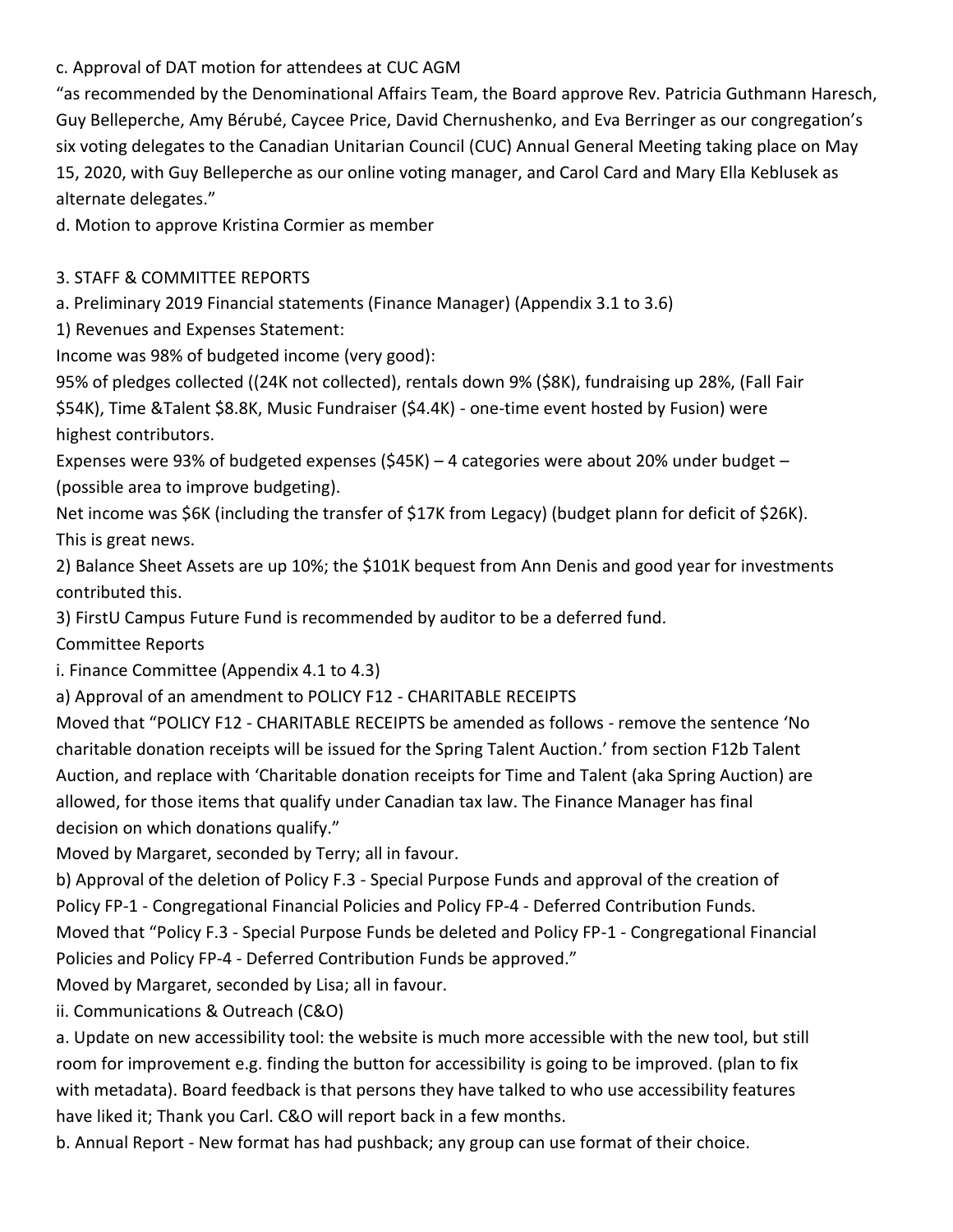Future Action for C&O and Board: Determine who audience is and why it is produced (external / internal audience? marketing tool, information distribution to members?); then determine format and consider running by Leadership Council.

iii. Campus Planning Committee (CPC)

a) UH next steps: Meetings (with congregation or U House) on hold due to COVID-19 situation; until the raised anxiety level caused by COVID-19 subsides, visioning and decision processes may increase anxiety. Unitarian House knows that FirstU desires that they stay on the campus and that FirstU would like a decision if UH is going to stay in current location or new location on the site. They have been offered option on space where they could relocate; they might want to sell the current lease if they decide to relocate on campus.

CPC is preparing visioning materials for future discussions.

b) Visioning next steps: Terry and Lisa will be working together on how visioning will proceed. Our congregation may need to work on vision how church will be done in the future. The timing of visioning work should not overlap with the anxiety of COVID-19.

c) Committee on Shared Ministry (COSM): COSM would like input on minister evaluation and will discuss this with Personnel. COSM also considering format and agenda of next leadership meeting at their next meeting. Does the board have any requests for COSM? The board suggested that small group ministry be set up adapting different communication tools for each group (alternative to large face to face meetings). Some of these could morph into face to face groups in the future. b. Ministerial Report: Pat

i. Quarterly Update from Minister was deferred.

Rev Pat summarized the Ministers report; detail in Appendix 6

During this pandemic period, staying Connected is the main focus of staff:

Tools such as Zoom, euu, special notices, Facebook page, phone calls. Using online tools to do the service, coffee hour, connecting with entire congregation, holding meetings, chatting groups and social groups. . . .start a fund for donations for congregation members in need and community needs

The congregational callout so far has not identified any areas where people need help; it has found many volunteers willing to help out in many ways; the needs may change as the callers connect each week and some callers may not admit to needing help; we may need to be able to refer to social agencies, start a fund for donations to keep community . . .

Zoom workshop are being set up by Mary Ella to train any interested participants in usage. The board appreciates the effort of the staff to transform our congregation in such a short period to an online community.

The Music Director Search is almost ready to post the job. Looking for good choral director; if candidate is not great pianist, then leaving the possibility of reduced hours for choral conductor and hire the accompanist for more hours.

ii. Ministerial Intern Search Update

E.N. has accepted our invitation to be the Ministerial Intern starting this Fall jointly with FirstU and the UU Fellowship (UUFO). Once the Board Presidents of each congregation sign the Internship Agreement, we will announce E.N.'s internship.

The Intern Search Committee are thrilled that E.N. sought us out and accepted our offer.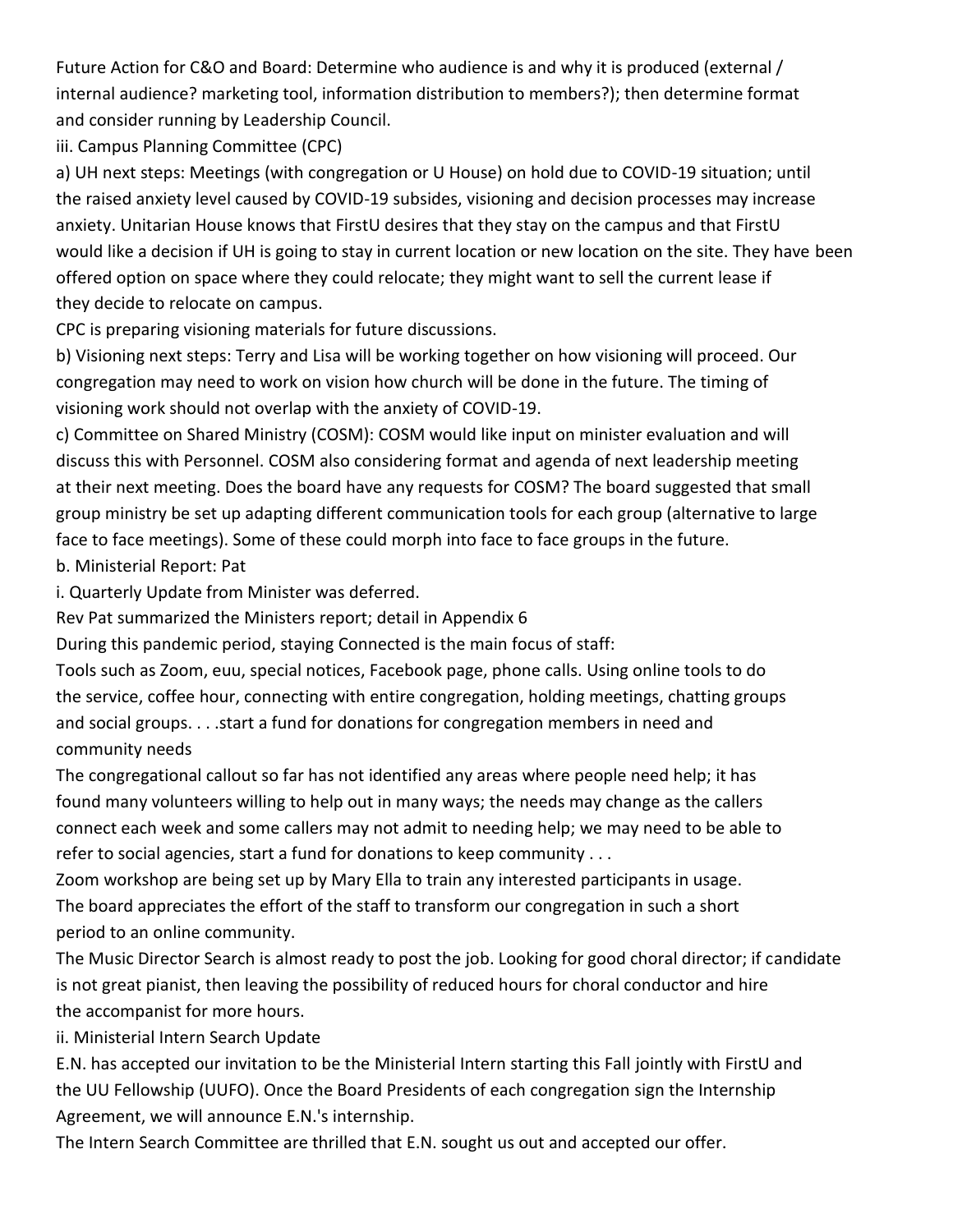We are concerned that housing will be difficult to find and hope to help E.N. in the search.

4. BUSINESS ARISING

a. Endorsement of Relational Covenant Appendix 2

The Relational Covenant is endorsed except the Board would like the Right Relations Team (RRT) to review the Congregational Covenant and make it more succinct by removing the "behavioral" or "relational" statements out of the Congregational Covenant.

Action: Guy to ask RRT.

5. NEW BUSINESS

a. FirstU Pandemic response, including timing and format

of upcoming FirstU Annual General Meeting

Annual General Meeting: How should this be held in time of pandemic? Remotely or deferred until it can be face to face? When should it be held?

AGM Requirements:

Location: the bylaws say the AGM is to be held in the church building or within a 50 km radius, i.e. face to face (the bylaws allow online board meetings);

Date: the bylaws also state that it must be held 15 months after last AGM (April 27 2019) which is the end of June. To be determined if the Fall Congregational meeting is equivalent to an AGM and thus latest date would January 2021.

AGM Minimum Mandatory Agenda: approval of board membership, approval of audited statements AGM Materials: No problem. All materials could be ready for Apr 27 meeting. The audit is on schedule. The annual report (not a requirement) is on schedule; minster, president and treasurer reports (not requirements) can be ready any time.

Possibilities: Ontario may change corporation AGM rules for the pandemic period.

Action: Michelle to check out temporary changes due to pandemic in Ontario corporation rules. Have meeting remotely (starting with motion at meeting that temporarily set aside this statement in the bylaw).

Use of multiple proxies per person (starting with motion at meeting that temporarily set aside the one proxy per person in the bylaw).

Action: CUC runs AGM remotely and will be good source of information and perhaps equipment/ software. Michelle to contact.

Future Actions: Change bylaws so that AGM can be held remotely.

Decision: Will move forward with virtual format. Will postpone to May 31, (or June 7) to get technology prepared and get people prepared. This a tentative date (possible major calendar conflicts, possible borrowing CUC equipment conflict). All in favour.

Action: Research tentative date before informing Congregation - to be discussed at net board meeting.

Change of board: Guy is moving to past president in April (which is before the postponed AGM) Currently doing what can be done easily: low tech - YouTube, website, Facebook service, Zoom. The service online is well attended and Zoom usage popular including people who have not been able to physically attend, so these maybe integral part the church of the near future.

Call out Check-in Team: Isabel Burrows has divided everyone except non-active non-members into neighborhoods and assigned callers in that neighborhood; if they do not want further calls, this is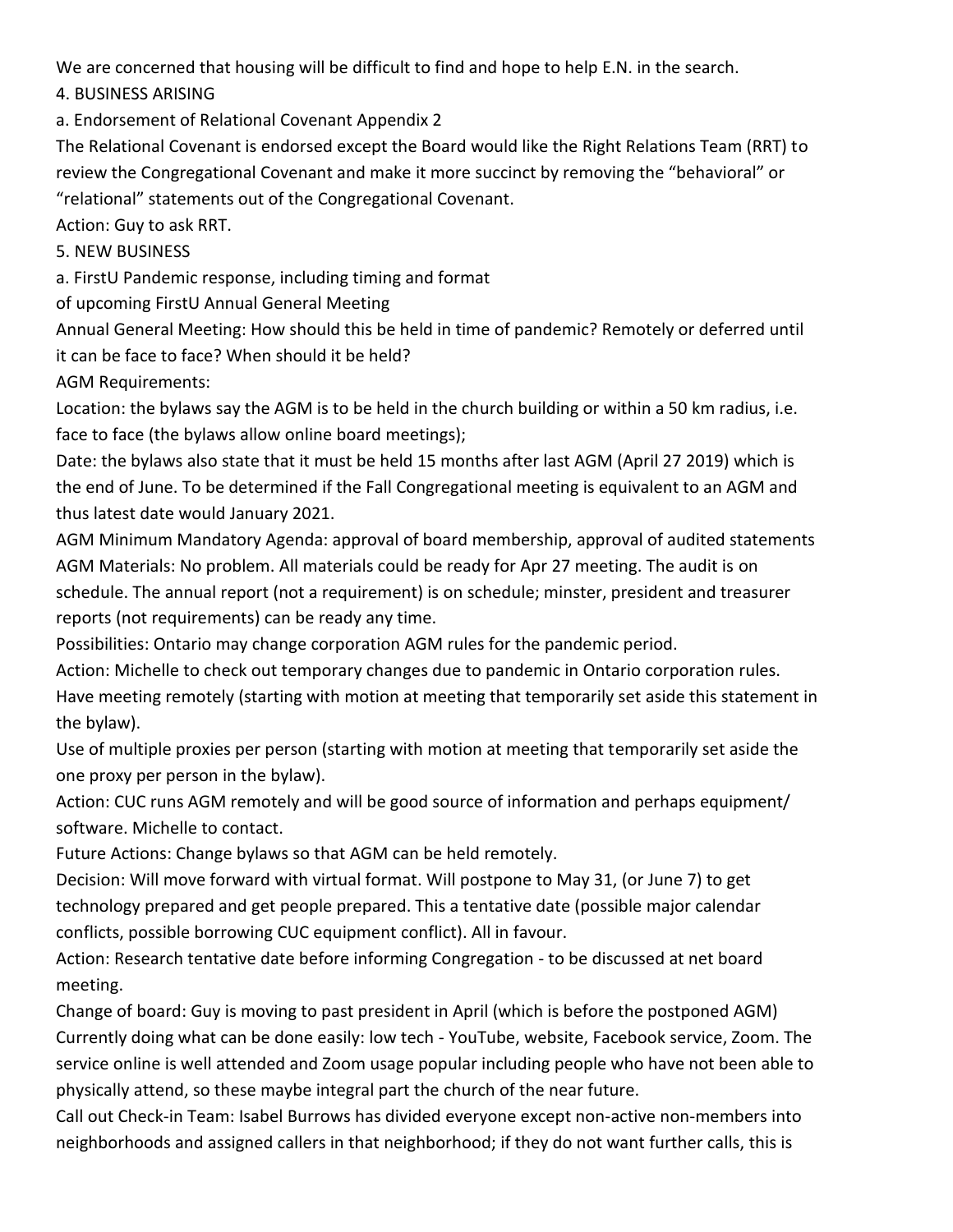noted, otherwise, will be phoned weekly. No requests for help received as yet, but expected as the pandemic carries on and as people connect with the caller. Preparation of resource list is being prepared to help people needing help. Many people are volunteering to help others are being noted. Our congregation and community maybe needing financial help as well as physical help; this needs to be considered.

Employee Considerations: Everyone is working, the custodians are taking advantage to get work done that can only be done when building is empty.

Contract workers: Day care workers and accompanist have been told there is no work since the building is closed. Neo will be in touch with day care workers to see if they are well or in need of help.

Action: Michelle asked to look at parting gift (such as a grocery card) for this group of people that does not jeopardize employment status and EI status and recommend to board.

## 6.0 INFORMATION ITEMS

7.0 OTHER BUSINESS

a. Board thank-yous: The callers who stepped up, staff who are pivoting to online services with great flexibility, Mary Ella who fills many roles these days.

b. Board announcements (not needed)

c. Next Meetings:

April 1, 2020 7:00 pm (special meeting in preparation for the AGM) deferred.

April 15, 2020 7:00 pm (regular monthly board meeting)

- i. Acting secretary Brent Nicolle
- ii. Opening reading Guy Belleperche
- iii. Opening song Margaret Linton
- iv. Closing Reading Lisa Sharp
- v. Nibbles bring your own as it will be remote
- 8. ADJOURNMENT
- a. Closing Reading Carl

# <span id="page-13-0"></span>APRIL 2020

Board of Directors meeting minutes

First Unitarian Congregation of Ottawa

Wednesday May 13, 2020, 7 P. M. via Zoom

In attendance (12):

● Terry Kimmel (Past President), Guy Belleperche (President), Lisa Sharp (Vice President), Margaret Linton (Treasurer),

Caycee Price (Secretary), Amy Bérubé (Member at Large), Brent Nicolle (Member at Large), Carl Sonnen (Member at

Large), Justine de Jaegher (Member at Large), Reverend Pat Haresch.

● David Chernushenko, Irvin Waller (Special Observers to the Board / Nominees for Members at Large at the next AGM)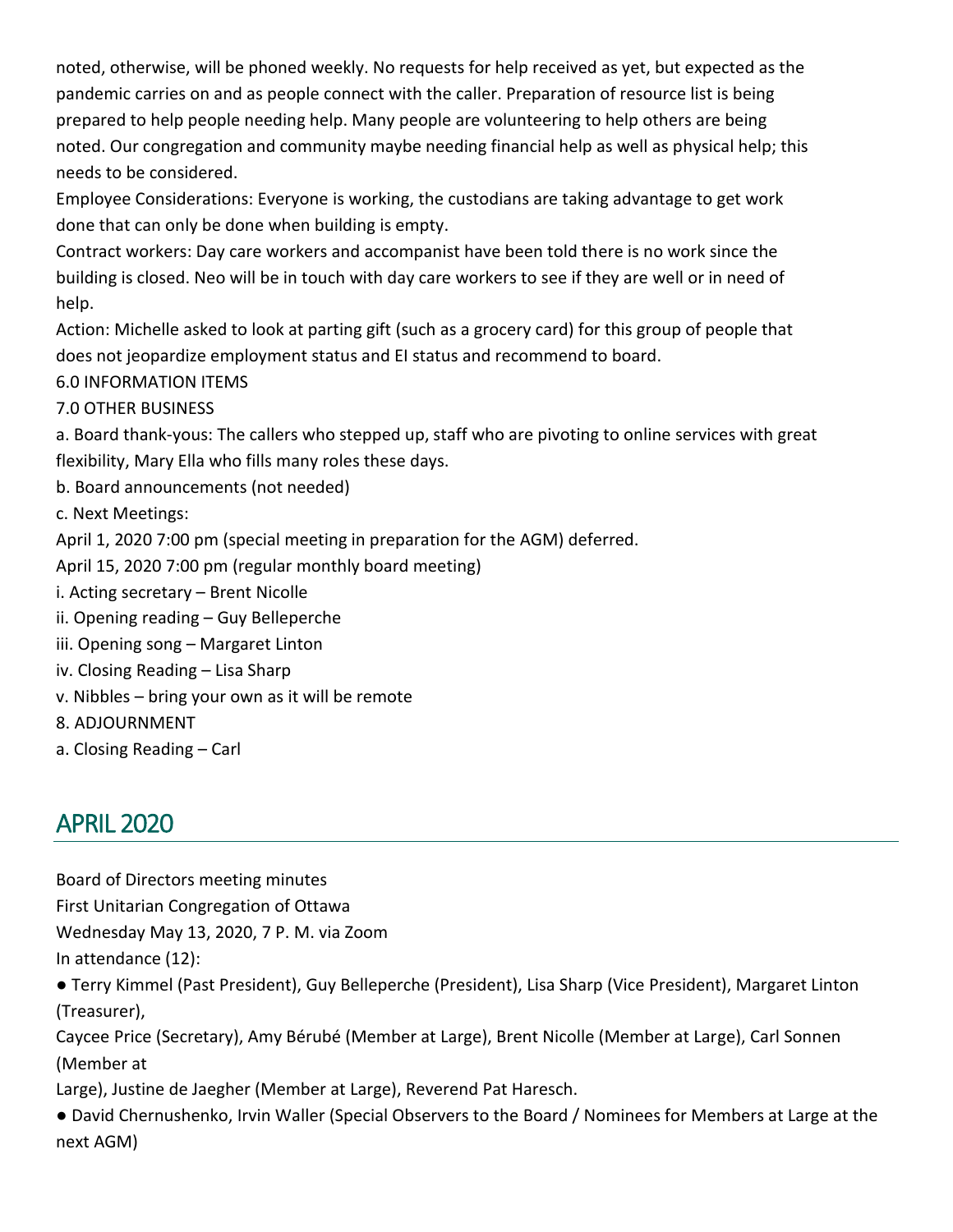● Note taker: Christine Switzer

References:

- Agenda.BOD.2020\_05\_13v0.8
- Appendix 1: Minutes of the board meeting of 15-04-2020
- Appendix 2: Independent Auditor's Report of the FirstU 2019 Financial Statements (2019 Audit)
- Appendix 3: FirstU Pandemic Plan
- Appendix 4: Motions included as items in the Consent Agenda
- Appendix 5: Request for Approval of Expenditures by Campus Planning Committee

# Minutes

- 1. Welcome and Call to order by Guy at 7:05 P. M.
- A) Opening reading: Brent
- B) Time keeper: Terry
- C) Process monitor and Zoom call recorder: Margaret
- D) Brief Check-in by all attendees.
- 2. Consent agenda
- A) Approval of May 13, 2020, agenda

# Amendments to agenda:

- 1. Withdrawal of motion to re-appoint auditors (unnecessary).
- 2. Added motion on appointment of new church member.
- B) Approval of April 15, 2020, Board meeting minutes
- C) Motion 1: Accept Ren Martin-Doike as a member of the Congregation.

D) Motion 2: Based on the recommendation of the Finance Committee, acting in lieu of the Audit Committee, that the Board adopt the 2019 audited financial statements, version 3-2 April 22, 2020, for presentation and acceptance by the Congregation at the 2020 AGM.

E) Motion 3: Based on the recommendation of the Finance Committee, that \$31,628 be transferred from the Legacy Unrestricted Fund to the General Fund as of January 1, 2020, this amount being the closing balance (deficit) of the General Fund at 2019 year end on the audited financial statements for 2019.

Moved by Guy, seconded by Carl, to adopt the consent agenda as amended above. Motion carried.

3. Staff and Committee reports

A) Minister's report

Rev. Pat spoke about their Ministers Report which broached upon the following, summarized topics:

- 1. General update special announcement
- Reverend Pat will be leaving at the end of her 3-year contract, in August 2021. She believes the Congregation is in very good shape, very active, and that the current pandemic has brought people closer together. The Ottawa Congregation is ready to search for a new, more permanent Minister.

Action: Rev. Pat's decision will be communicated to the Nominating Committee who will then recommend members of a Settled Minister Search Committee to the Board.

1 | Page

Action: This special announcement will be shared with the Congregation and Board Committees by Pat, Guy and Lisa.

2. Update on intern search process

Before finalizing plans with the Intern we have invited, we are determining whether the Unitarian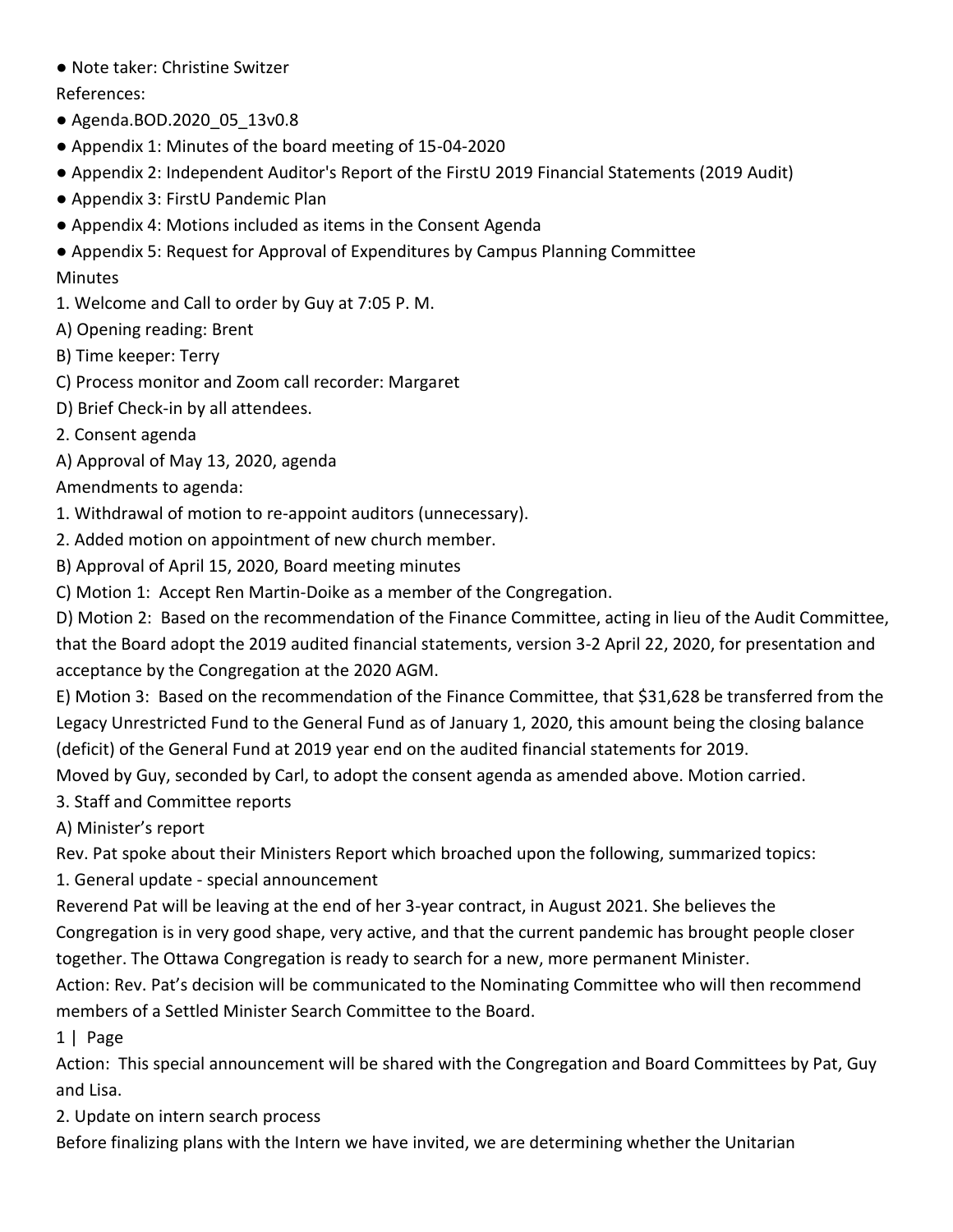Universalist Association (UUA) will accept a virtual internship. The Intern would also like to do military chaplaincy and so is also looking into whether the military will accept a virtual internship. In addition if E.N. cannot do their internship with Reverend Pat before she leaves, the internship is unlikely to proceed. Action: Pat will keep communicating with E.N. and will inform the Board of any further development. Timeline: the aim is to resolve issues of Learning Agreement and virtual internship by month's end (May). 3. Debriefing on May 4th Leadership Council touch-points

Rev. Pat noted most attending the Leadership Council meeting have accepted that until such time as a vaccine or effective treatment is available, for a while ours will be a Start Up/Shut Down and Hybrid (virtual & small gatherings) society with Climate Change and economic challenges ahead. Many seemed ready to consider what the next phase might be for FirstU.

4. Year 2 development goals report

See Pat's report for year 2 developmental goals with some reference to responses to the pandemic. Of note, Welcome & Membership has been thinking of strategies for welcoming new members in the virtual world. Emphasis on encouraging social contact via Zoom, the church website, the virtual fellowship hour and the YouTube virtual Sunday. Religious Exploration Team working on how to best support families who are struggling right now. Volunteer Handbook and Leadership Handbook are being revised. Year 2 saw the reconstitution of Leadership Council, the Communications and Outreach Committee, and the formation of the Committee on Shared Ministry. Campus Planning to continue at some point.

#### B) Finance

Margaret spoke to the report which broached upon the following, summarized topics:

1. Debrief on Finance Committee meeting and plans for the 2021 budget can be found in appendix 4. Budget process usually starts in May and information needed by August 1 when work starts on the new budget. Given the fluidity of the restrictions due to the pandemic it seems useless to ask committees, teams and groups to plan for next year at this time. The Finance Committee recommends that the budget for 2021 be based only on essential spending, similar to the spending plan prepared for the remainder of 2020, with input from staff, Stewardship, Property, and Communications and Outreach as needed with considerations regarding SRC groups; that other input for the 2021 budget be delayed until the Board approves an initial 2021 budget at the September 2020 Board meeting and seeks feedback. The adjusted budget would then be presented to the Congregation at the Fall Congregational Meeting. The Board expects that any budget for 2021 may require revision as the year progresses.

Action: Finance Manager will be asked to circulate this decision to all concerned.

Concern: The work of the Communications and Outreach Committee could be significantly improved by specifically targeting people under 60. The Communications and Outreach Committee would like to discuss this issue with the Board for its approval. Campus Ministry (targeted outreach at Carleton, Ottawa U, Algonquin and St. Paul will be project discussed with the Intern E. N. as well.

2. Update on the application for the federal wage subsidy program.

We seem to qualify for it, but the application must be renewed every 4 weeks in order to continue receiving the subsidy. All Directors asked to give Michelle the data needed so she can move on the application. We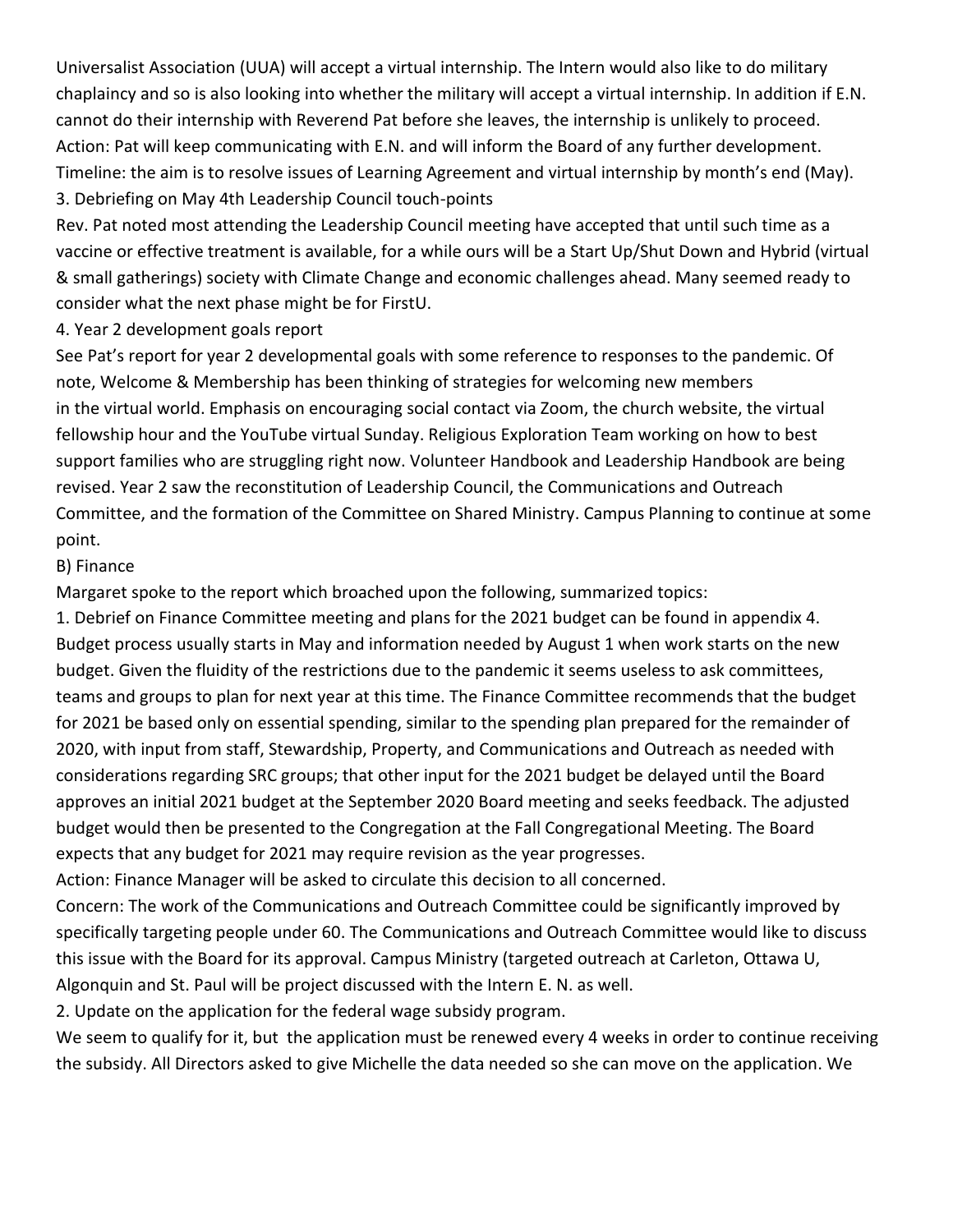# <span id="page-16-0"></span>MAY 13, 2020

Board of Directors meeting minutes

First Unitarian Congregation of Ottawa

Wednesday May 13, 2020, 7 P. M. via Zoom

In attendance (12):

● Terry Kimmel (Past President), Guy Belleperche (President), Lisa Sharp (Vice President), Margaret Linton (Treasurer),

Caycee Price (Secretary), Amy Bérubé (Member at Large), Brent Nicolle (Member at Large), Carl Sonnen (Member at

Large), Justine de Jaegher (Member at Large), Reverend Pat Haresch.

- David Chernushenko, Irvin Waller (Special Observers to the Board / Nominees for Members at Large at the next AGM)
- Note taker: Christine Switzer

References:

- Agenda.BOD.2020\_05\_13v0.8
- Appendix 1: Minutes of the board meeting of 15-04-2020
- Appendix 2: Independent Auditor's Report of the FirstU 2019 Financial Statements (2019 Audit)
- Appendix 3: FirstU Pandemic Plan
- Appendix 4: Motions included as items in the Consent Agenda
- Appendix 5: Request for Approval of Expenditures by Campus Planning Committee **Minutes**
- 1. Welcome and Call to order by Guy at 7:05 P. M.
- A) Opening reading: Brent
- B) Time keeper: Terry
- C) Process monitor and Zoom call recorder: Margaret
- D) Brief Check-in by all attendees.
- 2. Consent agenda
- A) Approval of May 13, 2020, agenda

Amendments to agenda:

- 1. Withdrawal of motion to re-appoint auditors (unnecessary).
- 2. Added motion on appointment of new church member.
- B) Approval of April 15, 2020, Board meeting minutes
- C) Motion 1: Accept Ren Martin-Doike as a member of the Congregation.

D) Motion 2: Based on the recommendation of the Finance Committee, acting in lieu of the Audit Committee, that the Board adopt the 2019 audited financial statements, version 3-2 April 22, 2020, for presentation and acceptance by the Congregation at the 2020 AGM.

E) Motion 3: Based on the recommendation of the Finance Committee, that \$31,628 be transferred from the Legacy Unrestricted Fund to the General Fund as of January 1, 2020, this amount being the closing balance (deficit) of the General Fund at 2019 year end on the audited financial statements for 2019.

Moved by Guy, seconded by Carl, to adopt the consent agenda as amended above. Motion carried.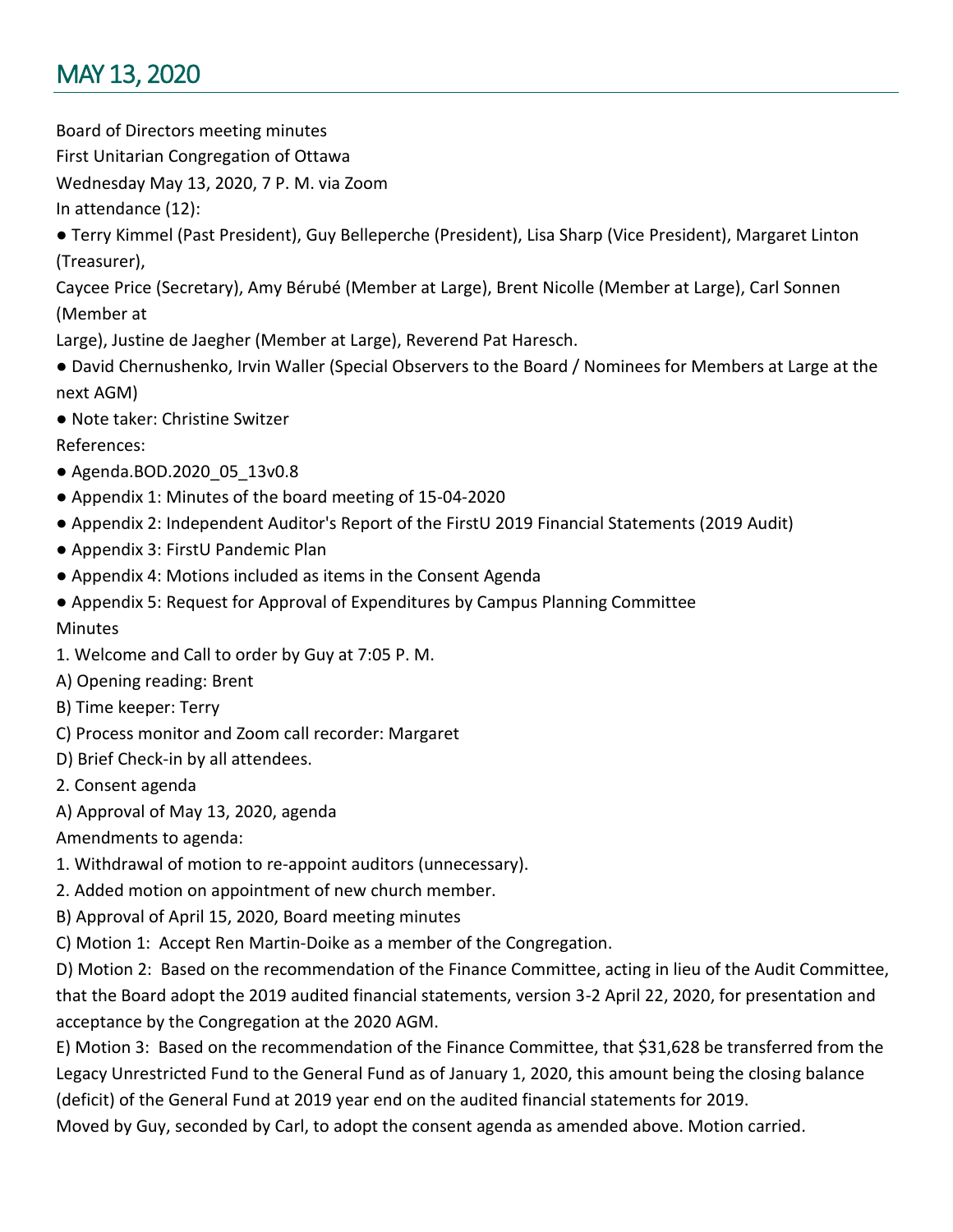3. Staff and Committee reports

A) Minister's report

Rev. Pat spoke about their Ministers Report which broached upon the following, summarized topics:

1. General update - special announcement

Reverend Pat will be leaving at the end of her 3-year contract, in August 2021. She believes the Congregation is in very good shape, very active, and that the current pandemic has brought people closer together. The Ottawa Congregation is ready to search for a new, more permanent Minister.

Action: Rev. Pat's decision will be communicated to the Nominating Committee who will then recommend members of a Settled Minister Search Committee to the Board.

Action: This special announcement will be shared with the Congregation and Board Committees by Pat, Guy and Lisa.

2. Update on intern search process

Before finalizing plans with the Intern we have invited, we are determining whether the Unitarian Universalist Association (UUA) will accept a virtual internship. The Intern would also like to do military chaplaincy and so is also looking into whether the military will accept a virtual internship. In addition if E.N. cannot do their internship with Reverend Pat before she leaves, the internship is unlikely to proceed. Action: Pat will keep communicating with E.N. and will inform the Board of any further development. Timeline: the aim is to resolve issues of Learning Agreement and virtual internship by month's end (May). 3. Debriefing on May 4th Leadership Council touch-points

Rev. Pat noted most attending the Leadership Council meeting have accepted that until such time as a vaccine or effective treatment is available, for a while ours will be a Start Up/Shut Down and Hybrid (virtual & small gatherings) society with Climate Change and economic challenges ahead. Many seemed ready to consider what the next phase might be for FirstU.

4. Year 2 development goals report

See Pat's report for year 2 developmental goals with some reference to responses to the pandemic. Of note, Welcome & Membership has been thinking of strategies for welcoming new members in the virtual world. Emphasis on encouraging social contact via Zoom, the church website, the virtual fellowship hour and the YouTube virtual Sunday. Religious Exploration Team working on how to best support families who are struggling right now. Volunteer Handbook and Leadership Handbook are being revised. Year 2 saw the reconstitution of Leadership Council, the Communications and Outreach Committee, and the formation of the Committee on Shared Ministry. Campus Planning to continue at some point.

# B) Finance

Margaret spoke to the report which broached upon the following, summarized topics:

1. Debrief on Finance Committee meeting and plans for the 2021 budget can be found in appendix 4. Budget process usually starts in May and information needed by August 1 when work starts on the new budget. Given the fluidity of the restrictions due to the pandemic it seems useless to ask committees, teams and groups to plan for next year at this time. The Finance Committee recommends that the budget for 2021 be based only on essential spending, similar to the spending plan prepared for the remainder of 2020, with input from staff, Stewardship, Property, and Communications and Outreach as needed with considerations regarding SRC groups; that other input for the 2021 budget be delayed until the Board approves an initial 2021 budget at the September 2020 Board meeting and seeks feedback. The adjusted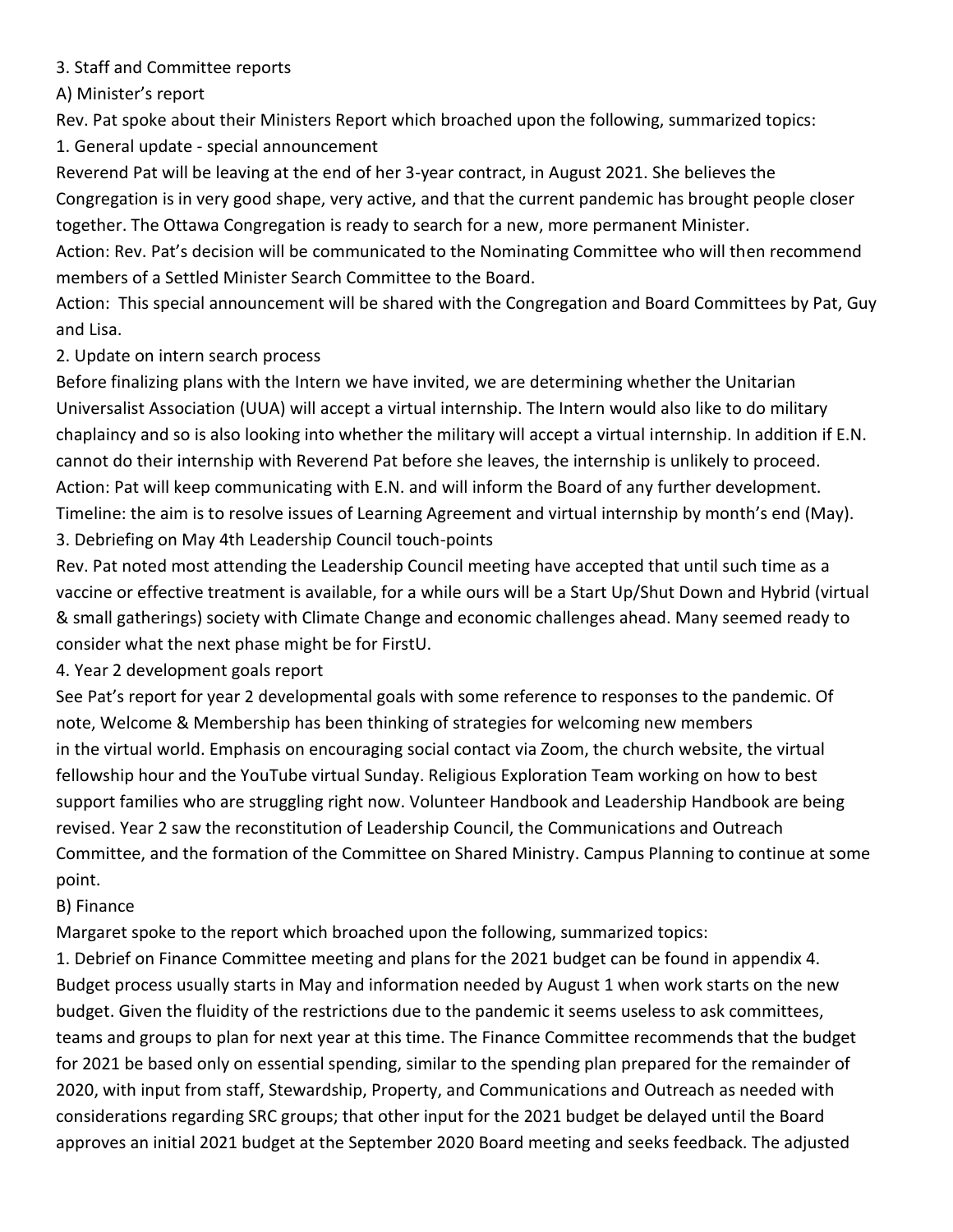budget would then be presented to the Congregation at the Fall Congregational Meeting. The Board expects that any budget for 2021 may require revision as the year progresses.

Action: Finance Manager will be asked to circulate this decision to all concerned.

Concern: The work of the Communications and Outreach Committee could be significantly improved by specifically targeting people under 60. The Communications and Outreach Committee would like to discuss this issue with the Board for its approval. Campus Ministry (targeted outreach at Carleton, Ottawa U, Algonquin and St. Paul will be project discussed with the Intern E. N. as well.

2. Update on the application for the federal wage subsidy program.

We seem to qualify for it, but the application must be renewed every 4 weeks in order to continue receiving the subsidy. All Directors asked to give Michelle the data needed so she can move on the application. We

# <span id="page-18-0"></span>MAY 26, 2020

FirstU Board of Directors Meeting

Tuesday, May 26, 2020 – ZOOM – 7:00 p.m.

Our mission is to "Kindle the light within and inspire courage to nurture

the web of life and to create a just and compassionate world."

In attendance (12):

Present: Guy Belleperche, Rev. Pat Haresch, Lisa Sharp, Margaret Linton, Brent Nicolle, Carl Sonnen, Amy Bérubé, Caycee Price,

David Chernushenko, Irvin Waller , Justine De Jaegher

Absent: Terry Kimmel. Guests: Mary Ella Keblusek

Board Meeting Package Contents:

Agenda

Appendix 1: Draft agenda for the AGM v1.1

Appendix 2: Board Motion at AGM to amend Bylaws to allow for electronic participation in general meetings

Appendix 3: Lay Chaplaincy motions to re-appoint lay chaplain and appoint new lay chaplain

Agenda

1. WELCOME AND CALL TO ORDER by Guy at 7:05pm.

a. Opening Reading/Song: Guy

b. Selecting process monitor: David

c. and time keeper: Brent

d. Brief Check-in by all attendees.

2. CONSENT AGENDA

a. Approval of Agenda

b. Approval of addition of Kate Kirkwood to Personnel Committee (three year term), effective immediately

c. Authorization to hold board meetings virtually from March 13, 2020 until the Pandemic situation is completely resolved.

Moved by Lisa, seconded by Justine. Motion carried.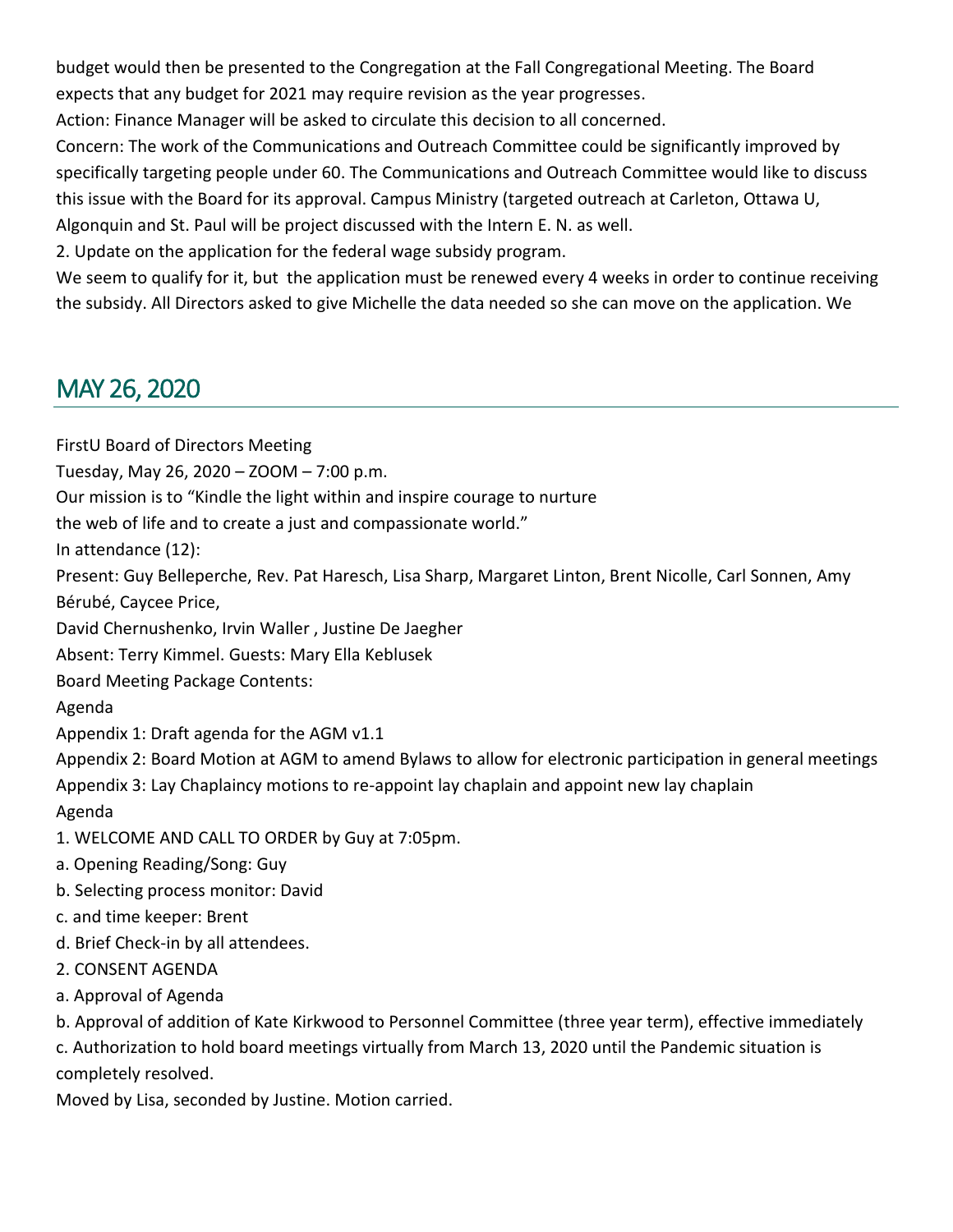## 3. BUSINESS ARISING

## a. FirstU AGM

i. Review, revision and approval of Agenda for the AGM Appendix 1

AGM agenda revised and approved. Guy provided updated copy by email after the meeting. Copy attached.

ii. Discuss AGM board motion to re-appoint RCGT as auditors for 2020/21

Moved that "RCGT be re-appointed as auditors for FirstU for the 2020 financial year"

Board endorsed the motion, and it was left on the AGM agenda as item 10.

iii. Review and board endorsement of Lay Chaplaincy motions Appendix 3

Board endorsed the motion, and it was left on the AGM agenda as item 13.

iv. Discuss AGM board motion to amend Operating Bylaw 8 Appendix 2

Agreement that option for hybrid meetings would be removed. Action: Guy will update the motion with amendments. These amendments were later approved by the BOD by email with quorum. Copy attached. v. Presentation and discussion on use of Zoom for the AGM - Mary Ella (added after initial agenda was

approved)

4. INFORMATION ITEMS - None were presented.

- 5. OTHER BUSINESS
- a. Board thankyous: None at this time.
- b. Board announcements: None at this time.

c. Next Meetings:

June 17, 2020 7:00 pm (regular monthly board meeting – final tweaks for AGM)

- i. Opening reading Justine
- ii. Opening song Brent
- iii. Closing Reading Guy
- June 21, 2020 10:00 am (AGM)
- 8. ADJOURNMENT
- a. Closing Song given by Lisa and meeting was adjourned around 10pm.
- 1. Agenda for the Annual General Meeting of Members of the First Unitarian Congregation of Ottawa June

21, 2020

Call to Order

Zoom instructions for the meeting

- 1. Opening Meditation
- 2. Recognition of Life Events
- 3. Report of Scrutineers
- 4. Notice of amended procedures for conducting the Meeting of Members (item 2)
- 5. Approval of Agenda (item 3)

"Moved that the agenda be approved."

1016 6. Approval of Minutes for the Fall Congregational Meeting October 27, 2019 (item 4)

"Moved that the minutes of the 2019 Fall Congregational Meeting be approved as presented."

7. President's Remarks

- 8. Minister's Remarks
- a. Introduction of the new Intern Minister
- b. Report on Year 2 Developmental Goals, and overview of Year 3 goals (item 5)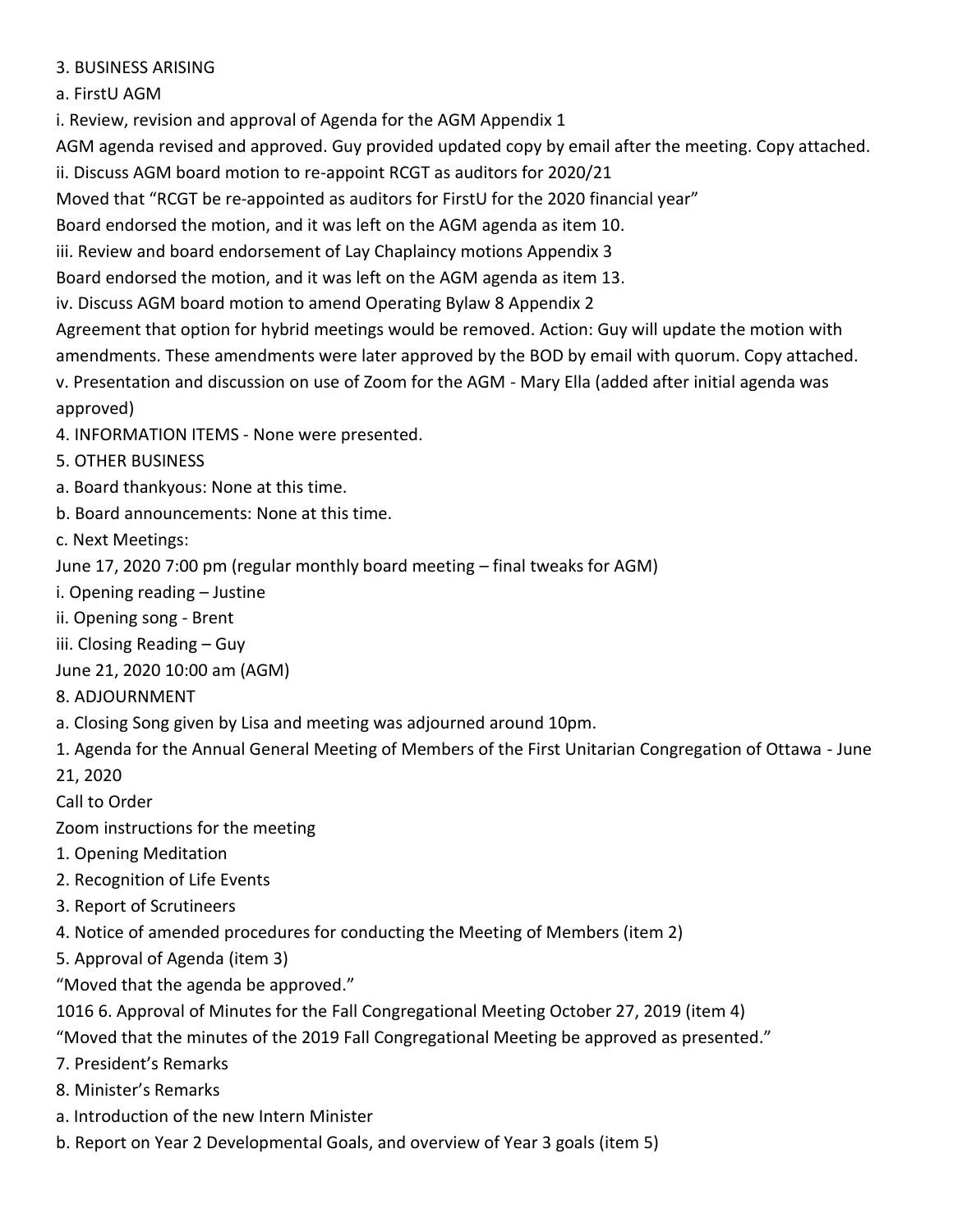9. Treasurer's Report

a. Presentation and acceptance of 2019 Audited Financial Statements (item 6)

"Moved that the Audited 2019 Financial Statements be accepted by the congregation"

b. 2020 Financial Update

10. Motion to Re-appoint RCGT as Auditor for 2020/21

"Moved that RCGT be re-appointed as the FirstU Auditor for the 2020 financial year." Health Break

Video slide show

11. Ratification of Acts of the Board - October 01, 2019 to May 31, 2020 (item 7)

"Moved that the acts of the Board from October 01, 2019 to May 31, 2020 be ratified."

- 12. Approval of 2019 Annual Report (item 8)
- 13. Lay Chaplaincy Report (item 9)
- a. Motion to Re-Appoint a Lay Chaplain
- b. Motion to Endorse a New Ottawa Lay Chaplain
- c. Recognition of the New Ottawa Lay Chaplain
- 14. Report of the Nominating Committee (item 10)
- a. Motion to Elect New Directors
- b. Motion to Elect Officers for 2020-2021
- 15. Recognition of new President
- 16. Other Matters
- a. Motion to Elect Settled Minister Search Committee (item 11)
- b. Motion to Amend General Operating Bylaw No. 8 to allow for virtual meetings (all electronic
- participation) when holding an in-person meeting is not practical (item 12)
- c. Motion to ratify the new Relational Covenant (Right Relations Team Report is item 13)

"Moved that, whereas the Right Relations Team, upon request of the Board of Directors and with the input of the Congregation, has developed a Relational Covenant for the First Unitarian Congregation of Ottawa, it is hereby moved that the Covenant be affirmed by a vote of the membership."

d. PAWG motion to call on the Government of Canada to work with provinces, territories. and indigenous leadership to develop and implement a Universal Basic Income program.

# <span id="page-20-0"></span>JUNE 2020

FirstU Board of Directors Meeting

Wednesday, June 17, 2020 – ZOOM – 7:00 p.m.

Our mission is to "Kindle the light within and inspire courage to nurture

the web of life and to create a just and compassionate world."

In attendance (12):

● Present: Guy Belleperche (President), Lisa Sharp (Vice-President), Margaret Linton (Treasurer), Caycee Price (Secretary), Michelle Jackson (Finance Manager), Brent Nicolle (Member at Large), Carl Sonnen (Member at Large), Amy Bérubé (Member at Large), Justine De Jaegher (Member at Large), Terry Kimmel (Past President), and Rev. Pat Haresch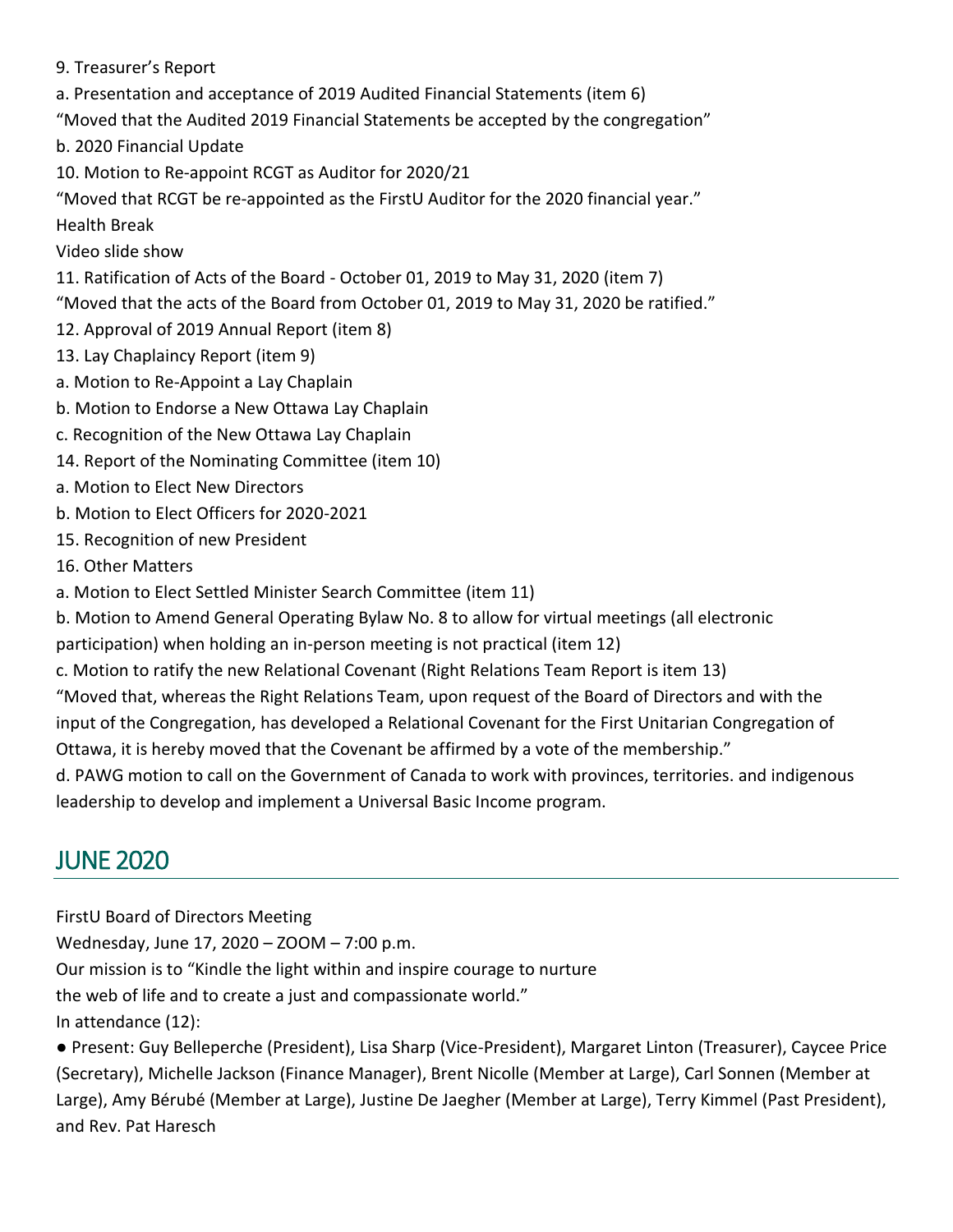● David Chernushenko and Irvin Waller (Special Observers to the Board / Nominees for Members at Large at the next AGM

● Note Taker: Christine Switzer

Board Meeting Package Contents:

Agenda

Appendix 1: BODMinutes 2020 05 13 v1.0

Appendix 2: BODMinutes\_2020\_05\_26\_v1.3

Appendix 3: Dev Min Annual Review Form 10Jun 2020 final v1.1

Appendix 4: Finance Report June 12, 2020 Notes FM

Appendix 5: Finance Report June 12, 2020 Summary MJ

Appendix 6: Treasurer Report June 2020 as amended by the email of June 11

Appendix 7: Fall Fair + request for announcement at the AGM

1. WELCOME AND CALL TO ORDER by Guy at 7:02pm

- a. Opening Reading/Song: Lisa
- b. Selecting process monitor: Margaret
- c. Time keeper: Terry Kimmel
- d. Brief Check-in by all attendees.
- 2. CONSENT AGENDA

a. Approval of Agenda

b. Approval of Minutes of the board meeting of 13-05-2020 Appendix 1

c. Approval of Minutes of the board meeting of 26-05-2020 Appendix 2

Moved by Brent, seconded by Margaret. Motion carries.

3. STAFF & COMMITTEE REPORTS

a. Personnel Committee

i. Review and approval of "Dev Min Annual Review Form 10Jun 2020 final v1.1" Appendix 3

Amy explained that the form is an amalgamation of previous forms. Lisa (as president of the BOD) and Eva (as a representative from CoSM) will be part of the review team which has not yet been established. Rev. Pat will also choose a member of the review team and will further discuss timelines with Lisa. It is not believed the form will need to be sent to the UUA but the review team will double check.

Amy moves acceptance and use of document, seconded by Carl. Motion carries.

b. Finance

i. Review of financial health Appendix 4 & 5

A new Finance report was sent by email during the meeting as original numbers did not include wage subsidy. In comparison to 2019, revenue is up by 10% when including the Funds. We qualify for the Canadian Emergency Wage Subsidy (CEWS) for phases 1, 2 and 3, due to the decrease of rentals, fundraising and sales. The money (about \$45,000) was received on June 17. Dates, timing and other information on phases 4, 5 and 6 have not been released yet. Also, the

CEWS takes into account the 10% tax subsidy that was originally offered before the CEWS came into effect. When applying for CEWS, we qualify for the 10% originally offered that will be given as a monthly credit starting in 2021. That will amount to \$16,000\* [\*Corrected to \$15,000] if we qualify for all 6 periods , or \$8,000\* [\*Corrected: \$7,500] for periods 1, 2 and 3. Going into 2021, we will have a \$15,000 tax credit towards payroll source deductions. The Board should keep in mind that we will repay the \$30,000 CEBA loan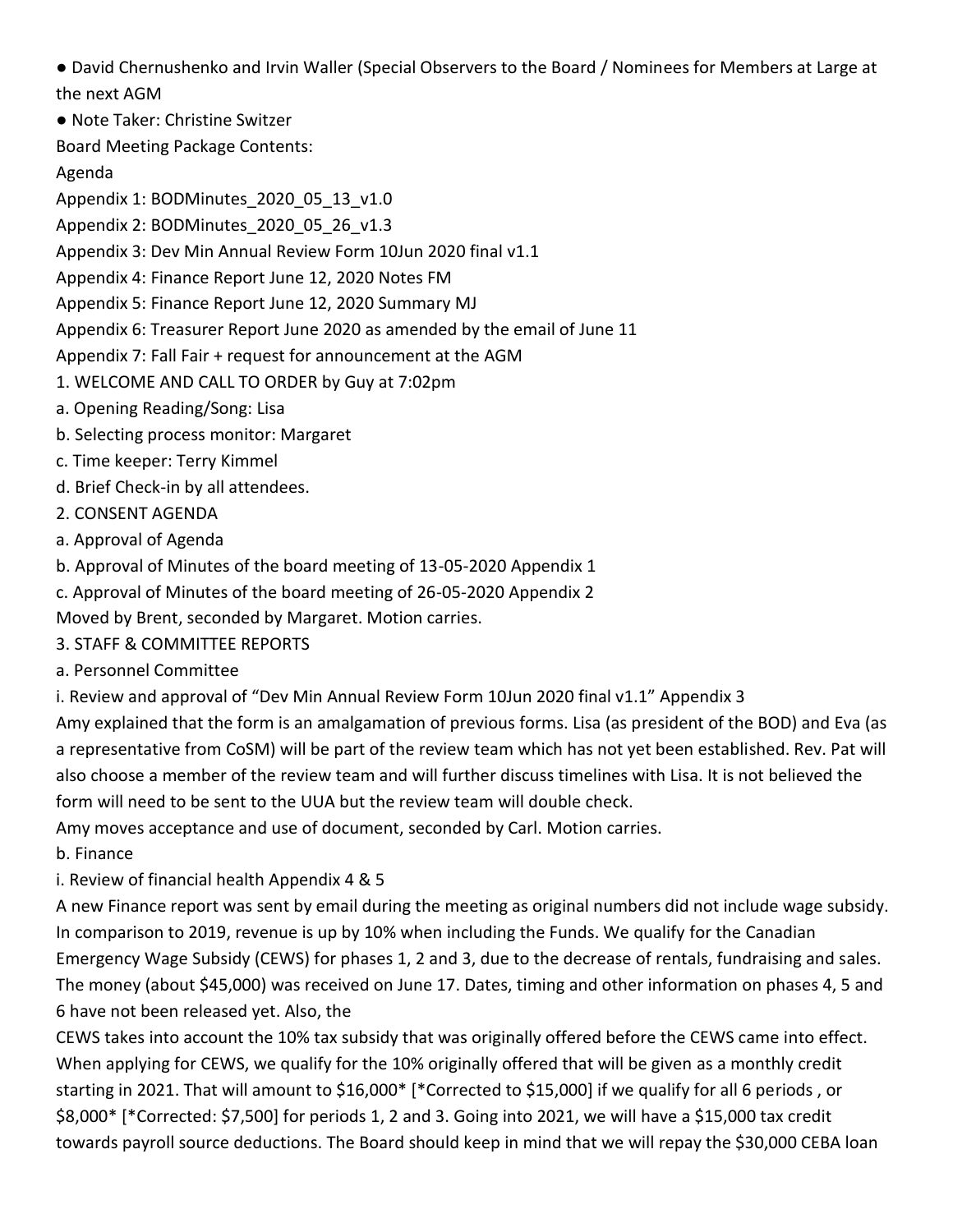by December 31, 2022. In 2020, we had unplanned, unexpected or unbudgeted expenses, such as Ministry searches, IT software and zoom accounts. All amounts were modest. Michelle reports she set up a chequing account to receive direct deposits from CRA. There has been no new request for expenses. The Campus Planning Committee will not spend the \$2,000 allocated to them before 2021. Justine will be presenting a finance report to the AGM as incoming Treasurer.

c. Item from Finance Committee (plans for 2021) and Treasurer (cheque signing) Appendix 6

i. Finance Committee report

Margaret made a clarification on a decision made at the May 13 meeting regarding activity planning and projected expenses under phase 1 of COVID restrictions. The budget form has a dual purpose: budgetary information but also planning. As such, the Finance Committee thinks it best to ask Committees, groups, and teams to submit their projected plans for 2021 (by September 1st, 2020), and the expenses that would cover the cost of their activities. Thesesubmissions will also give the Board some idea on initiatives, virtual events and other activities being considered by the various Committees, Groups and Teams.Plans should follow Pats' suggested framework and reflect the possibility we

could still be a hybrid society in 2021. Lisa proposes to launch the plans at a Leadership Council meeting. Her idea is well received. Margaret and Michelle encourage the new Board to review the Budget Request form and change it to reflect the third year developmental Ministry phase. Michelle points out that she modifies the form each year in accordance with the specific needs of the new year. Action: Justine and Lisa will take on that task.

## ii. Cheque signing

Margaret and Michelle recommend that Michelle, Jen and Paula Theetge continue signing cheques. Margot Clarke opted out. Discussion about who should have signing authority: Michelle states cheques need to be signed weekly, and that it is preferable if the people with signing authority have good knowledge of the church's finances and day-to-day operations. She suggests that Margaret and Terry remain as signors. They both accept. As incoming Treasurer, Justine will need to have signing authority. Michelle also suggests Larry Jones. Any cheque over \$10,000 must be approved by the Board. There are also procedures and system descriptors filed with the auditor.

# d. Minister's Report

The Committee on Shared Ministry will provide revised Developmental Goals for the Board's review at the August meeting. Custodians have maintained their regular on site hours to ensure cleanliness, that repairs are not needed, and that the utilities bill remains low. Deirdre is continuing with summer choir, and will be doing all our service music over the summer, as well as creating the Sunday service videos. Neo Yaxley will participate with some Summer Services and continues to make contact with families with toddlers, children of elementary school age and youth. This virtual time is also a good opportunity to review policies, do webinars (and other kinds of educational pieces), and take a better look at

social media and our electronic communication policy with children and youth.

Update on Intern Minister: EN Hill was given the green light by the military and will be able to do their virtual internship with us. UUA recommends that all congregations refrain from live Sunday Services until next spring because of COVID.

The agreement with EN needs to be updated to include the fact it will be a virtual internship. It should also reflect similar office needs which FirstU would meet if the internship were in person. Once updated, the agreement will be signed by Pat, the incoming Board President, UU Fellowship Board President, and EN. EN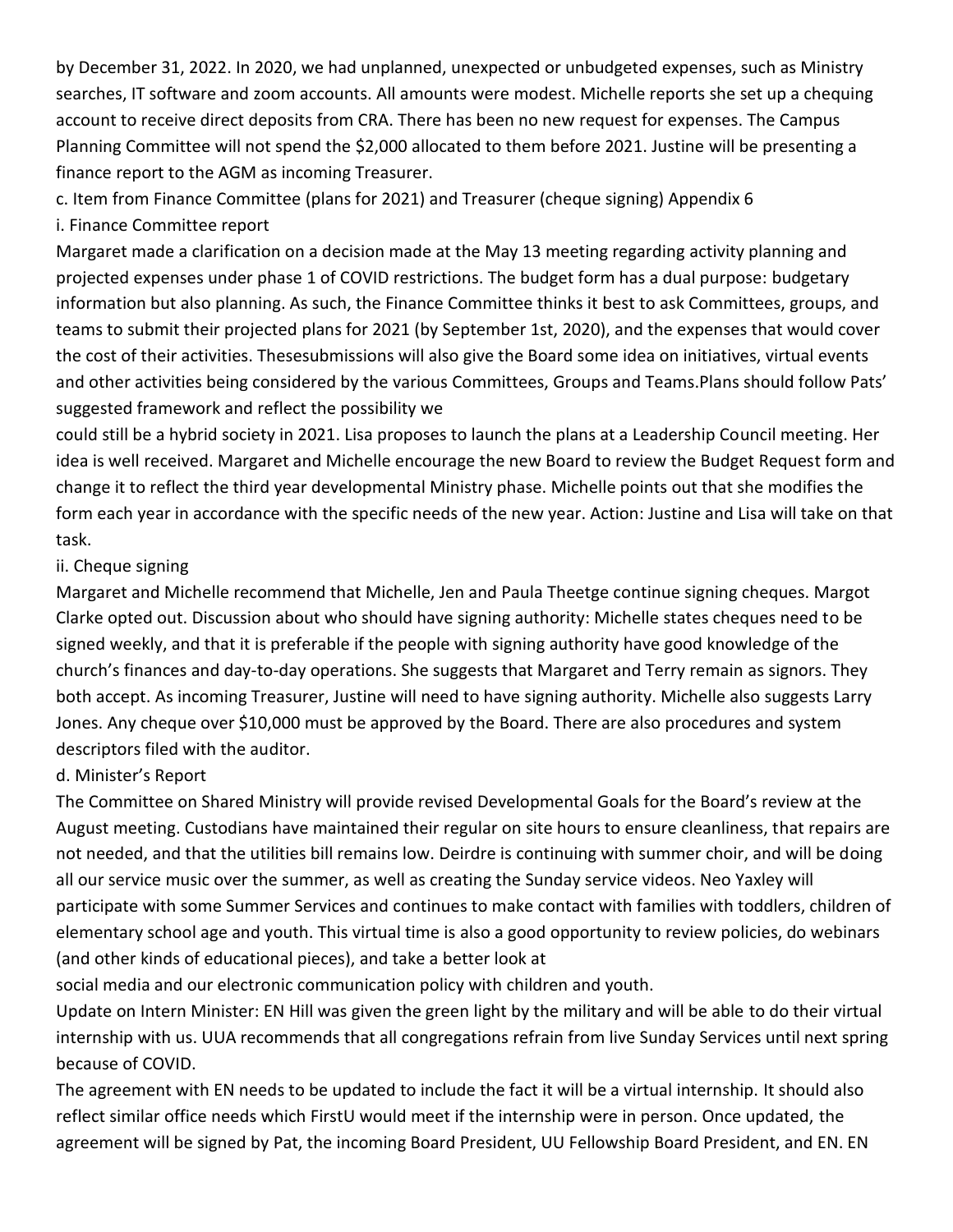will be introduced and welcomed at the AGM. There will be some UU Minister Association events this week and next for professional days. Next week is the US General Assembly, which will be recorded.

4. BUSINESS ARISING

a. Review of May 13th motion on FirstU closing in the light of phase 2 announcement

The Board agrees to keep the building closed for now. The decision will be revisited at the August Board meeting.

Motion proposed: That we allow member access to the Memorial Gardens within current provincial guidelines and

within the safety parameters set out by our staff (includes use of parking lot but NOT playground). Moved by Guy,

seconded by Justine. Motion carries. We will let Unitarian House know and announce it in the e-UU.

b. Discussion of item from Fall Fair Planning Committee Appendix 7

The Fall Fair Planning Committee asked the Board for direction given the present circumstances of physical distancing.

The Board agrees that no in-person event should take place this year. Although it is a well-attended event, the funds

raised by the Fall Fair are not crucial at this time. The Board suggests that a silent auction could be held virtually.

Including a talent show is also an option. Action: Guy to send an email to Carold Card.

5. NEW BUSINESS

a. Poverty Action Working Group – Motion re: Guaranteed Basic Income

Poverty Action Working Group motion to call on the Government of Canada to work with Provinces,

Territories and

Indigenous Leadership to develop and implement a universal basic income program.

"Be it resolved that a letter be sent to the Prime Minister, the Deputy Minister and the Minister of Finance, to encourage

them to move forward and work with the Provinces, Territories and Indigenous Leadership to develop and implement a

universal basic income program that provides an adequate living level to everyone and addresses the persistent

inequities that exist within the present wage and social housing benefit structures of our country.

Be it further resolved that this motion be forwarded to the CUC 2021 AGM for all CUC Congregations to consider it as

well. "

The Board endorses the motion. A draft letter accompanies the motion. Action: Lisa will re-write the letter. Action:

Guy will ask PWG to come back at the Congregational meeting with a plan to move forward with this motion. 6. INFORMATION ITEMS

Guy shared an email exchange with Chris Hughes just before the meeting regarding the process we use for the selection

of the 8 members of the Settled Minister Search Committee. Chris would appreciate some clarification.

7. OTHER BUSINESS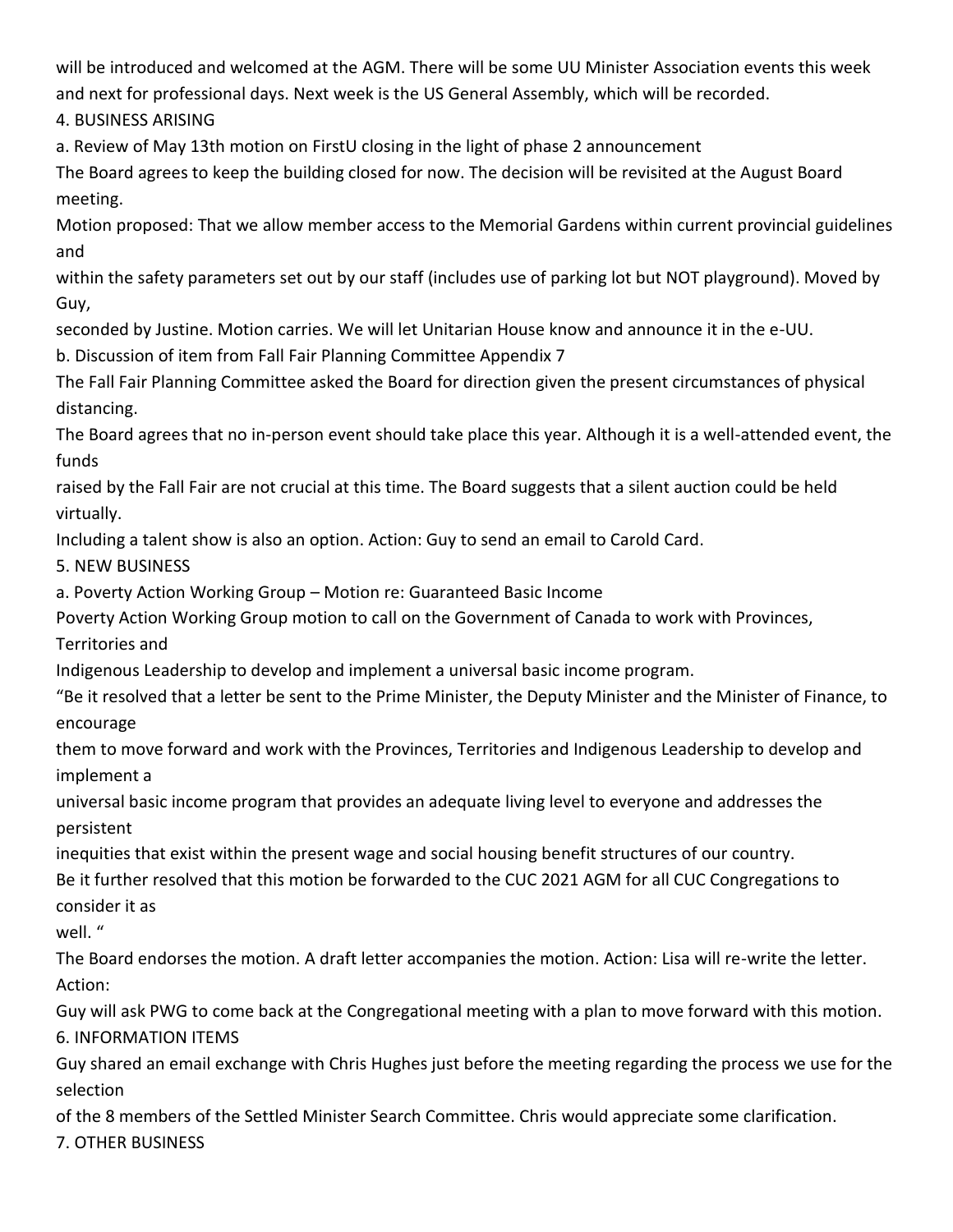a. Board thankyous: Guy reflected on his term and thanks the Board for their support, dedication and hard work. He wishes the new Board well and will remain as Past President. Lisa thanks Guy for his work during his term and compliments him on his well worded thank-you letters which are very appreciated by the recipients.

- b. Board announcements: none
- c. Next Meeting: Aug 17, 2020 at 7:00 pm i. Opening reading – Carl ii. Opening song - Irvin iii. Closing Reading – Brent 8. ADJOURNMENT a. Closing Reading - Guy Meeting adjourned at: 9:21pm

# <span id="page-24-0"></span>AGM JUNE 2020

FIRST UNITARIAN CONGREGATION OF OTTAWA ANNUAL GENERAL MEETING – JUNE 21, 2020 - MINUTES Call to Order at 10:07am by Guy Belleperche Opening Meditation Rev. Pat Haresch

Recognition of life events

Born: Evan Bérubé

In memoriam (amended list): Sheila Kathleen 'Kay' Hefler, Margaret Helga "Maggie" Cox, Doug Fogerty, Marilyn Elaine Prevost, Patricia 'Pat' Jessop, William Hunter Henry, Robert James 'Bob' Stevenson, Ryszard Kowalski, Joyce Sweet, and Tellous McFadden

Report of Scrutineer

The head scrutineer, Mary Ella Keblusek, confirmed that quorum requirements had been met with 100 members attending either in person or by proxy.

Notice of Amendment

A notice of amendment to procedures was given to all present as the meeting was conducted virtually and could not be done in person.

Approval of Agenda Motion: Moved that the agenda be approved. Moved by Guy Belleperche, seconded by Caycee Price. Passed.

Approval of 2019 FCM Minutes

Motion: Moved that the minutes of the 2019 Fall Congregational Meeting be approved as presented. Moved by Lisa Sharp, seconded by Brent Nicolle. Passed.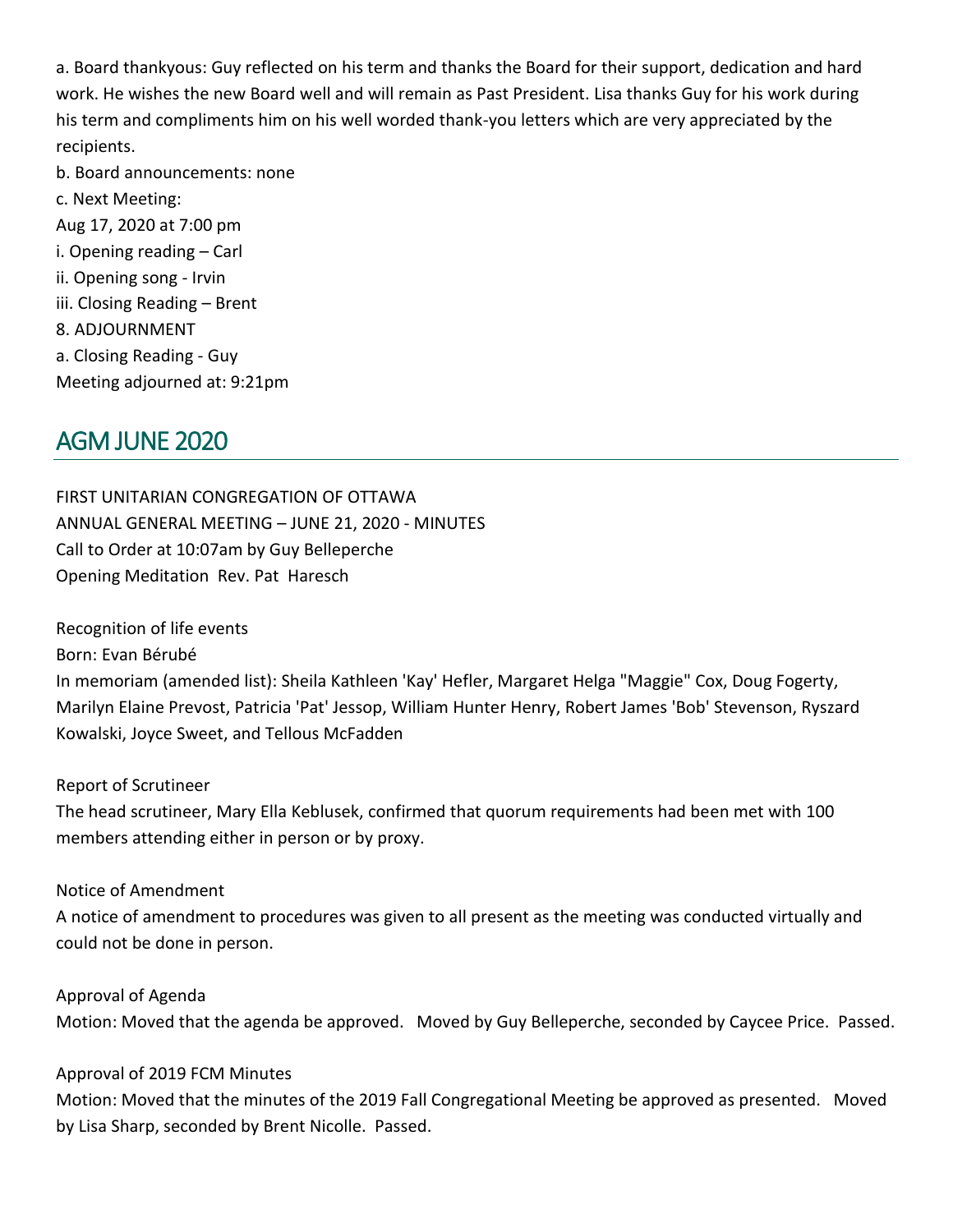## 7. President's Remarks

Guy Belleperche spoke of the recent Covid-19 related changes and how the transition of moving from physical to virtual for almost all activities would not have been a success without the help of Rev. Pat, staff, and numerous volunteers. He touched upon the work of the Environmental Action Working Group and their proposal to support a Guaranteed Livable Income program in Canada and the Campus Planning Committee as they prepare to submit a site plan to the City of Ottawa. He also mentioned that Unitarian House will remain in their current Campus location for the foreseeable future; a decision made after they worked with their board of governors. Guy thanked the incoming president Lisa and fellow Board members (past and present) and in closing, he expressed that it was an honour and privilege to serve as President, witnessing many acts of kindness while doing so.

## 8. Minister's Remarks

Rev. Pat thanked Guy for his work as the President of the Board of Directors. She also thanked Bob Armstrong for his help as the volunteer office assistant, his work as the Time & Talent chair, Lay Chaplaincy team chair, and also his work with Isabel Burrows. They both took the lead in calling people and keeping people connected during quarantine times which was wonderful and incredibly helpful. She also thanked all people involved in the Earth Speaks and Sunday breakfast forum series.

Rev. Pat then introduced the new Intern minister E.N. Hill. E.N. spoke briefly and wished to thank Maryan O'Hagan, Joan Auden, and Jan Andrews for giving First U such a good impression, which is what made them reach out to us for a possible internship.

Rev. Pat went on to speak of year three developmental goals and processes. She explained that the Committee on Shared Ministry (CoSM) took a look at where we stood with respect to year 2 goals and achievements and then looked to what our challenges might be for year three. They collected feedback and are in the process of putting it together for year three priorities. Some priorities are: being a diverse and welcoming congregation, growing our multi-age ministry, and being as effective as possible in our communications and governance. Rev.Pat mentioned she is also working on a Study Guide, that once completed can be used in study groups, like chalice groups, and will bring together many congregational interests. In closing, her wish is for everyone to have a relaxing summer.

# 9. Treasurer's Report

# 9.1 2019 Audited Financial Statements

Margaret Linton, Treasurer, spoke of the highlights of this year's audit reports and financial statements. Bequests gratefully received this year are from Ann Denis, Christine Dean, and Don and Renee Saxon; totalling over \$100K which is a welcome boost to the Legacy Fund. First U Campus Future fund also had generous donations and now has a total revenue of \$74K. Our investment portfolio is up by 13.28% which is a great improvement over last year (2018). Pledge income came in at 98%. The auditor has made no suggestions for improvements which indicates we are doing well. Expenses and revenue are almost equal. There have been some changes in the Funds Balances but overall we're doing well with great management. Our financial position for the year 2019 shows a total increase of \$120K. The audited Financial Statements show balances at the end of 2019 of \$31,628 in the General Fund and \$790,685 in the Legacy Fund.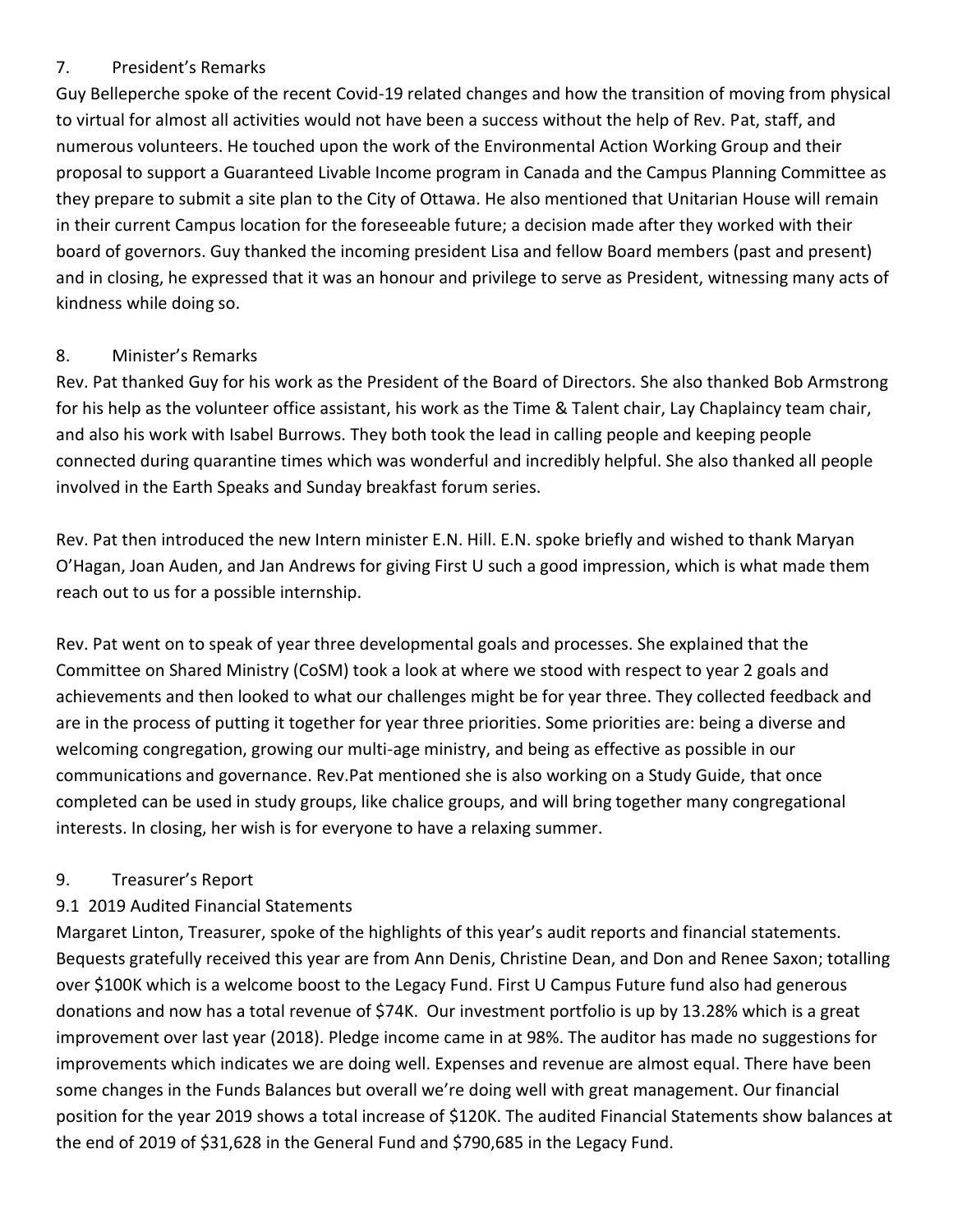Motion: Moved that the audited 2019 Financial Statements be accepted by the congregation. Moved by Margaret Linton, seconded by Bill Van Iterson. Passed.

# 9.2 2020 Budget Update

With these uncertain times, congregational safety is of utmost importance. Next is ensuring cash flow and long-term viability of the congregation. As there are many unknown factors, such as when a vaccine will be available and when the various stages of reopening will occur we must work with what is "known". We know our expenses and we know what money is coming in. Money from incoming pledges have been steady, donations have been slightly up, and government programs are being put in place to assist us. Overall the financial picture is good and we do not foresee having to go into the Legacy funds for financial assistance. Ideas are being considered such as special fundraisers and/ or collections to assist the congregation financially.

## 10. Re-Appointment of Auditor for 2020/2021

Motion: Moved that the congregation re-appoint Raymond Chabot Grant Thornton (RCGT) as Auditor for 2020/21. Moved by Paula Theetge, seconded by Amy Bérubé. Passed.

## 11. Ratification of Acts of the Board

There was one correction to the list in the AGM package, and one item that needed to be added before voting. The date for the final item in the list, near the bottom of page 16, should read May 26, not May 27. The missing item, also from May 26, and under Governance, reads "Authorization to hold board meetings virtually from March 13, 2020 until the Pandemic situation is completely resolved."

Motion: Moved that the acts of the Board from October 01, 2019 to May 31, 2020, as amended above, be ratified. Moved by Guy Belleperche, seconded by Carl Sonnen. Passed.

# 12. Approval of 2019 Annual Report

Motion: Moved that the FirstU 2019 Annual Report be approved. Moved by Carl Sonnen, seconded by Andrew Drake. Passed.

# 13. Lay Chaplaincy Committee (LCC)

Bob Armstrong presented two motions on behalf of the Lay Chaplaincy Team.

Motion #1: Whereas (1) Alex Campbell lives in Unitarian House and would be an invaluable asset there as a lay chaplain for the duration of the shutdown and (2) Alex is the only Unitarian currently accredited by the federal government to officiate military ceremonies at the National Military Cemetery in Beechwood, it is moved that the Congregation approve an extension of Alex Campbell's term as a lay chaplain to the end of this calendar year (December 31, 2020). Moved by Bob Armstrong and seconded by Carol Card. Passed.

Motion #2: Whereas (1) the selection team unanimously recommended Lisa Boulay be approved as a lay chaplain, and (2) the LCC believes we should have at least two lay chaplains serving the Ottawa area, and (3) Rev Linda Goonewardene has agreed to mentor Lisa Boulay, and (4) Bob Armstrong and Alex Campbell have agreed to assist Lisa in her training, it is moved that the First Unitarian Congregation of Ottawa endorse Lisa Boulay as an Ottawa lay chaplain. Moved by Bob Armstrong and seconded by Carol Card. Passed.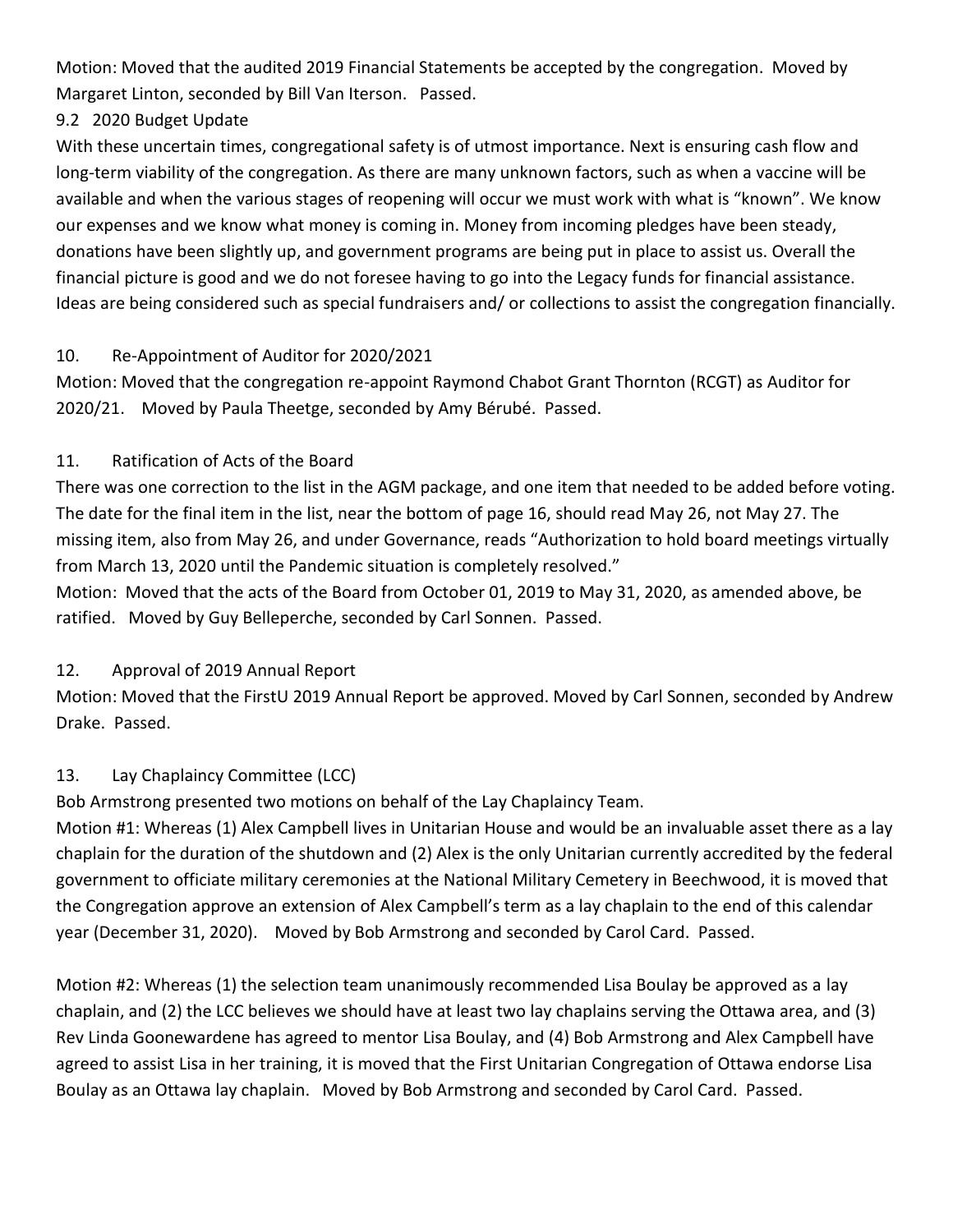## 14. Report of the Nominating Committee

The nominating committee proposed two motions to the congregation with respect to the election of Directors and Officers for 2020/2021.

Motion #1: In keeping with the General Operating By-Law No. 8, Directors are elected for terms of three years, and may serve two full terms. It is moved that Justine De Jaegher, Caycee Price, David Chernushenko and Irvin Waller be elected as Directors for their first three (3) year term, to conclude at the 2023 AGM; and Lisa Sharp be re-elected as a Director for her last three (3) year term, to conclude at the 2023 AGM. Moved by Joe Connor, seconded by Sharmila Khare. Passed.

Motion #2: As all Officers of the Congregation (President, Vice President, Treasurer, and Secretary) are required to be elected annually, it is moved that Lisa Sharp be elected as President, Brent Nicolle be elected as Vice President, Justine De Jaegher be elected as Treasurer, and Caycee Price be elected as Secretary. Moved by Joe Connor, seconded by Sharmila Khare. Passed.

# 15. Recognition of new President

Lisa recounted how she met Guy through the Our Whole Lives (OWL) program and UU youth conferences as they shared a passion for youth in the congregation. He invited her to share her ideas about diversity and inclusion with the Board of Directors, because of her experience in this area with the Ottawa legal community. She believes it is time to take action on growing our membership for the long-term benefit of the congregation and asks us to consider what we can do to increase the congregation's welcoming factor, especially to young adults and families with children. She mentioned Board accomplishments of the previous year such as: creating the Embracing Diversity Committee, hiring professional child care for Sunday services, and hosting welcoming events and the coming of age Junior OWL program. She wishes us to consider what it means to be radically inclusive. In closing, she thanked Guy for his hard work and devotion as President of the Board.

### 16. Other Matters

# 16.1 Motion to Elect a Settled Minister Search Committee

The Nominating Committee proposed members to serve on the 2020 Settled Ministerial Search Committee. Motion: It is moved that Amy Bérubé, Mary Ella Keblusek, Jane Lindsay, Mike Lloyd, Jodi McIntosh, Phil Nagy, and Lena Talback be appointed the members of the 2020 Settled Minister Search Committee. Moved by Guy Belleperche, seconded by Lisa Sharp. Passed.

# 16.2 Motion to Amend General Operating Bylaw No. 8

Motion: WHEREAS the General Operating Bylaw No. 8 should allow for virtual meetings (all electronic participation) when holding an in-person meeting is not practical, and WHEREAS we want to encourage the participation of non-member congregants as observers, BE IT RESOLVED THAT By-law No. 8, sections 3.04, 3.08, 3.12, 3.13, 3.14 and 3.15 be replaced with the text provided below. Moved by Brent Nicolle, seconded by Carl Sonnen. Passed.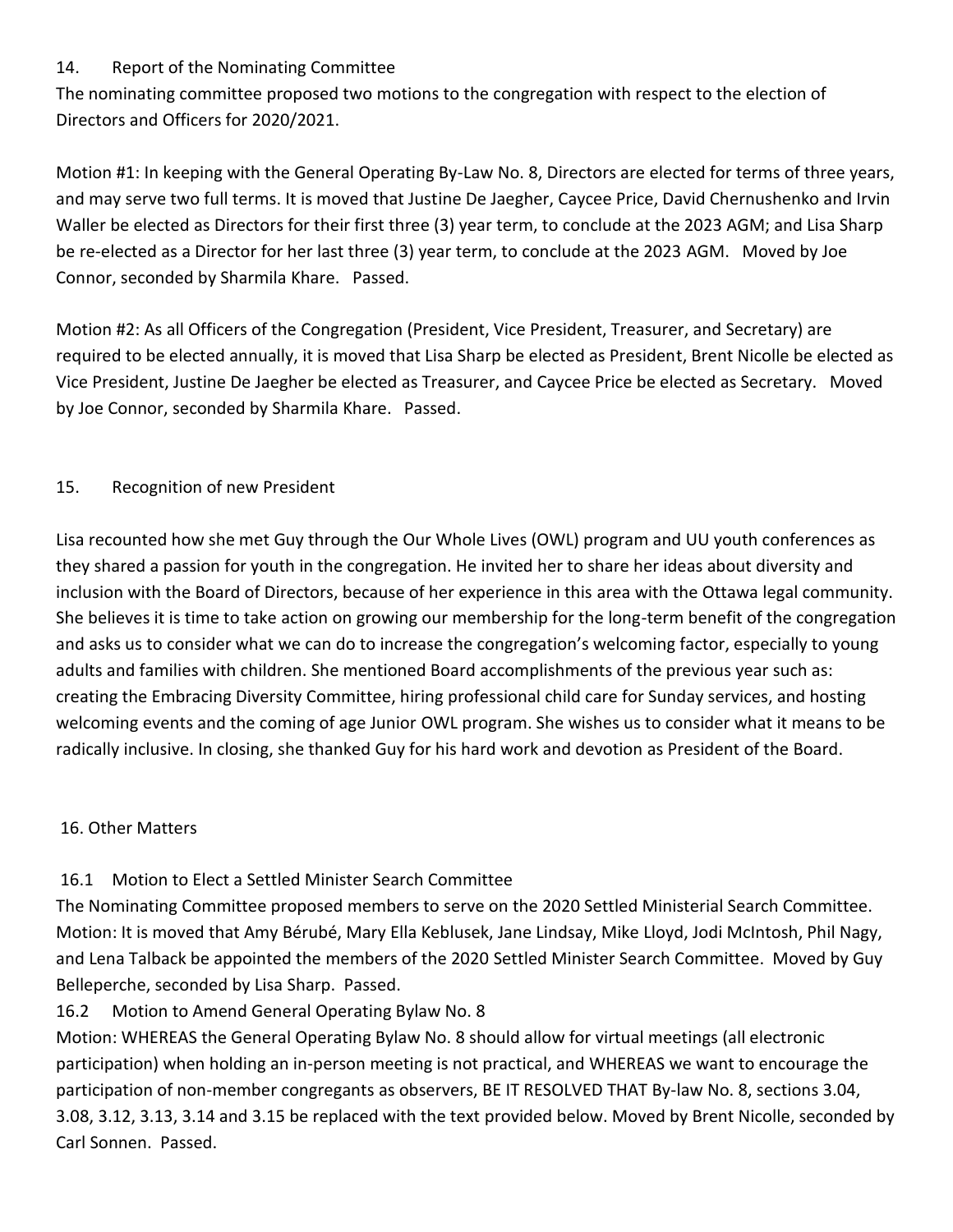3.04 Place of Meetings - Meetings of Members may be held at the building where the religious services are held, or at any other place in Ontario within 50 km of the building as the Board may determine. The Board may also determine that a meeting of Members be held entirely by electronic means that permit all participants to communicate adequately with each other during the Meeting. A person so participating in a meeting of Members is deemed to be present at the Meeting.

3.08 Persons Entitled to be Present - Persons entitled to be present at a meeting of the Members shall be those entitled to vote at the meeting, the Directors and the auditor of the Congregation and such other persons who are entitled or required under any provision of the Act, the Letters Patent or By-laws of the Congregation to be present at the meeting. Non- member congregants may attend as observers. Any other person may be admitted only on the invitation of the chair of the meeting or with the consent of the meeting. 3.12 Absentee Voting by Proxy - In accordance with and subject to the Act, every Member entitled to vote at a meeting of Members may appoint a proxyholder, who must be a Member and must not represent more than one Member, to attend and act at the meeting in the manner and to the extent authorized by the proxy and with the authority conferred by it subject to the following: (a) A proxy is valid only at the meeting in respect of which it is given or at a continuation of the meeting after an adjournment. (b) A proxyholder has the same rights as the Member by whom he or she was appointed, including the right to speak at a meeting of Members in respect of any matter, to vote by way of a ballot at the meeting, to demand a ballot at the meeting and to vote at the meeting by show of hands or by equivalent electronic methods when the meeting is held entirely by electronic means; and (c) A proxy and revocation of the proxy shall be in writing executed by the member or such member's attorney. An electronic copy of a proxy or revocation of the proxy from the member's email address of record will be accepted as valid."

3.13 Votes to Govern - At all meetings of the Members, every question shall be determined on a show of hands, or by equivalent electronic methods when the meeting is held entirely by electronic means, by a majority of votes cast unless otherwise specifically provided by the Act or by this By-law. In case of an equality of votes, the chairperson of the meeting in addition to an original vote shall have a second or casting vote. 3.14 Show of Hands or Equivalent Electronic Methods - Subject to the Act and this By-law, except where a ballot is demanded, voting on any question proposed for consideration at a Meeting of Members shall be by show of hands, or by equivalent electronic methods when the meeting is held entirely by electronic means. A declaration of the chair of the meeting as to whether or not the question or motion has been carried and an entry to that effect in the minutes of the meeting shall, in the absence of evidence to the contrary, be evidence of the fact without proof of the number or proportion of the votes recorded in favour or against the motion.

3.15 Ballots - For any question proposed for consideration at a meeting of Members, either before or after a vote by show of hands, or by equivalent electronic methods when the meeting is held entirely by electronic means, has been taken, the chair of the meeting, or any three (3) Members or proxyholders may demand a ballot, in which case the ballot shall be taken in such manner as the chair directs and the decision of the Members on the question shall be determined by the result of such ballot.

16.3 Motion to ratify new Relational Covenant

Motion: Whereas the Right Relations Team, upon request of the Board of Directors and with the input of the Congregation, has developed a Relational Covenant for the First Unitarian Congregation of Ottawa, BE IT RESOLVED THAT the Covenant be affirmed by a vote of the membership. Moved by Marilen Gerber, seconded by Lisa Boulay. Passed.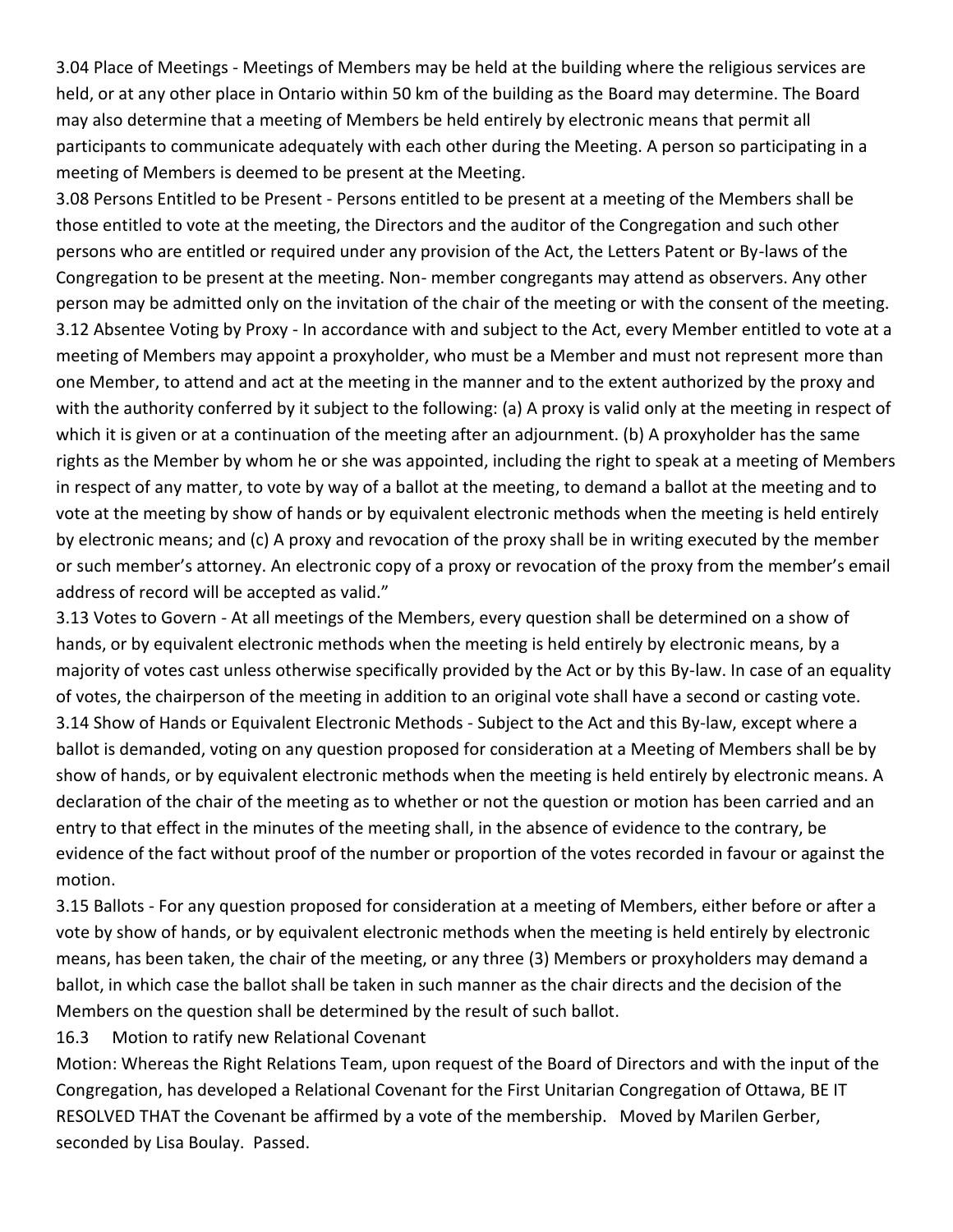## 16.4 Revised Poverty Action Working Group motion

Motion: Be it resolved that a letter be sent to the Prime Minister, The Right Honourable Justin Trudeau, the Deputy Prime Minister, The Honourable Chrystia Freeland, and the Minister of Finance, the Honourable Bill Morneau, to encourage them to move forward and work with the provinces, territories and indigenous leadership to develop and implement a Guaranteed Livable Income program that provides an adequate living level for everyone and addresses the persistent inequities that exist within the present wage and social housing benefit structures of our country. Be it further resolved that the Congregation take further actions, as determined by the Poverty Action Working Group and the Environmental Action Working Group working in collaboration with other interested groups in the congregation, and as approved by the Executive Committee or the Board of Directors, to advocate for a Green and Just Recovery. Be it further resolved that this motion be forwarded to the CUC 2021 AGM for ALL CUC 2021 MEMBER CONGREGATIONS TO CONSIDER AS WELL. Moved by Werner Daechsel, seconded by Eva Berringer. Passed.

## 16.5 Update on Congregational Focus

Mike Fletcher gave an update on the Congregational Focus. Some congregants went to a Climate Strike in December and currently the Environmental Action Working Group (EAWG) has two plans: a) working on becoming a "Green Sanctuary", and b) an annual plan. Highlights of items that have already taken place are: making plans with Rev. Pat, creating a FaceBook page, and starting a website. In closing, he promised that the congregation would hear more from the EAWG in the coming year.

17. Next Congregational Meeting: November 22, 2020 (via Zoom)

### 18. Adjournment

Moved by Guy Belleperche, seconded by Andrew Drake that the meeting be adjourned. Passed. Meeting adjourned at 12:36pm.

Prepared by: Caycee Price, Secretary Adopted by Board: 12 November 2020 Approved by Congregation: 29 November 2020

# <span id="page-29-0"></span>AUGUST 2020

FirstU Board of Directors Meeting Wednesday, August 19, 2020 – ZOOM – 7:00 p.m. Our mission is to "Kindle the light within and inspire courage to nurture the web of life and to create a just and compassionate world." In attendance (12): Present: Guy Belleperche (Past President), Lisa Sharp (President), Brent Nicolle (Vice-President), Caycee Price (Secretary), Justine De Jaegher (Treasurer), Rev. Pat Haresch; Carl Sonnen, Amy Bérubé, David Chernushenko and Irvin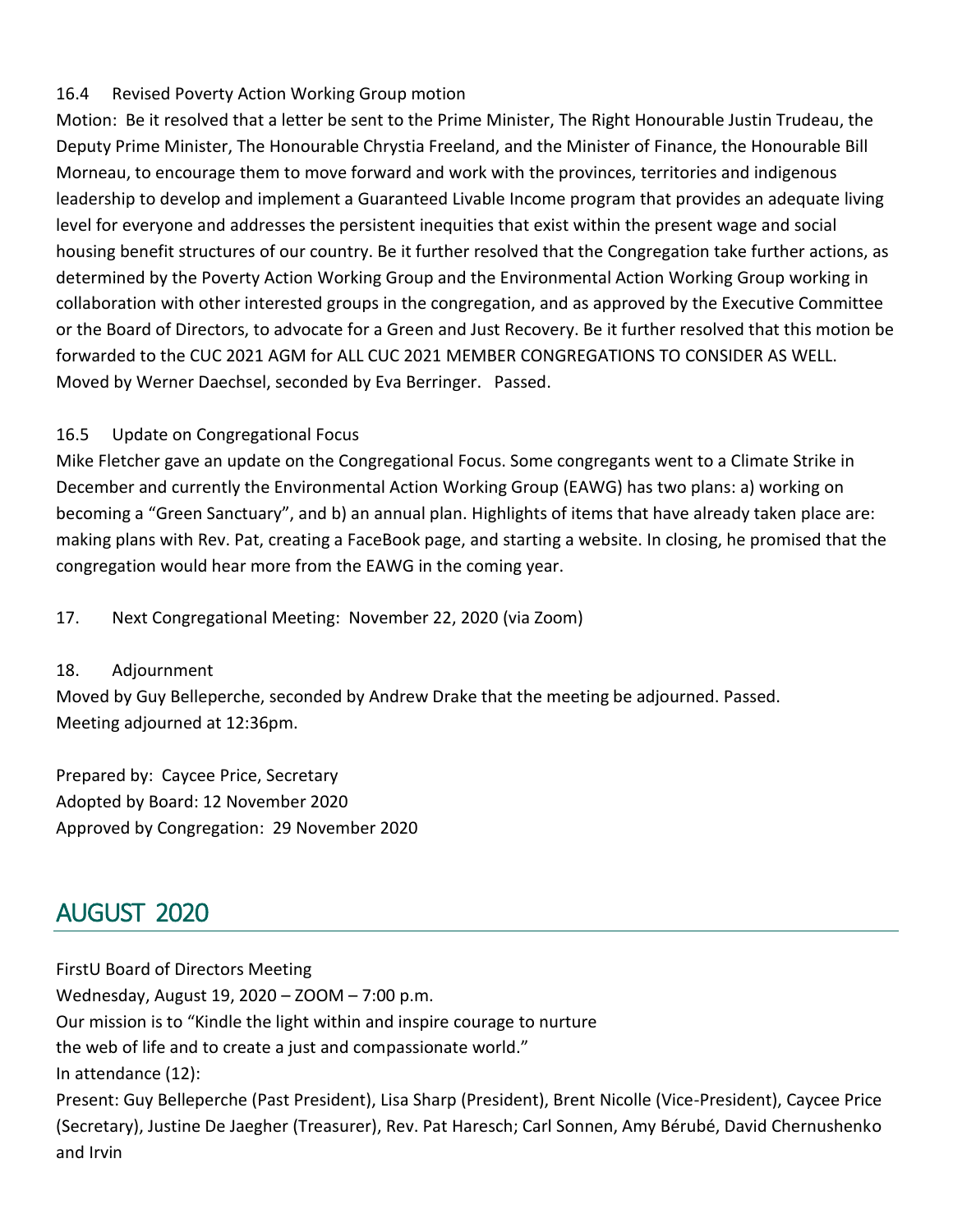Waller (all Members at Large)

Andrew Drake - Observer

Guests: Jane Lindsay, Rev. Stephen Atkinson, Eva Berringer, Amy Berube

Board Meeting Package Contents:

Agenda

Appendix 1: BODMinutes\_2020\_06\_17v.1.2

Appendix 2: Search Committee Budget and Budget explanations

Appendix 3: Year 3 Developmental Goals

Appendix 4: Draft Budget 2021 and Financial Notes

Appendix 5: Safety Protocols for Re-Opening

1. WELCOME AND CALL TO ORDER by Lisa at 7:00pm

a. Opening Reading/Song: Carl/ Irvin

b. Selecting process monitor: Justine

c. Brief Check-in by all attendees was done.

2. CONSENT AGENDA

a. Approval of Agenda

b. Approval of Minutes of the board meeting of 2020-06-17 Appendix 1

c. Approval to appoint Tara Paterson as chair of the Embracing Diversity committee

d. Approval of the following changes to persons acting as Board representatives to committees and teams:

● Caycee Price on Embracing Diversity

● Justine De Jaegher on Finance and Audit

● Lisa Sharp on Stewardship and SRCT

● Irvin Waller on Governance

● Brent Nicolle on SRCT and Committee on Shared Ministry

● Guy Belleperche on Governance and Audit

● David Chernushenko on Personnel and Campus Planning

Moved by Lisa, seconded by Caycee. Motion carries.

3. STAFF & COMMITTEE REPORTS

a. Search Committee Appendix 2

i. Rev. Stephen Atkinson gave a short presentation about what will be required of the Board and congregation and advised that the Search Committee (and all Board members, and as many Leaders as possible) will be required to attend the Beyond Categorical Thinking workshop.

ii. Amy presented the proposed Search Committee Budget with explanation and advised letting us know the range of possible expenses, as approved by the UUA.

Justine moves acceptance of this budget, seconded by Brent. Motion carries.

b. Committee on Shared Ministry Appendix 3

2 | Page

i. Eva Berringer presented the Year 3 Developmental Goals. Guy expressed concern that it may be difficult for us to achieve all of the items in this document. Rev. Pat pointed out that it is a living document and will change throughout the year. This document will also be presented at the Fall Congregational Meeting.

Brent moves acceptance of document, seconded by Justine. Motion carries.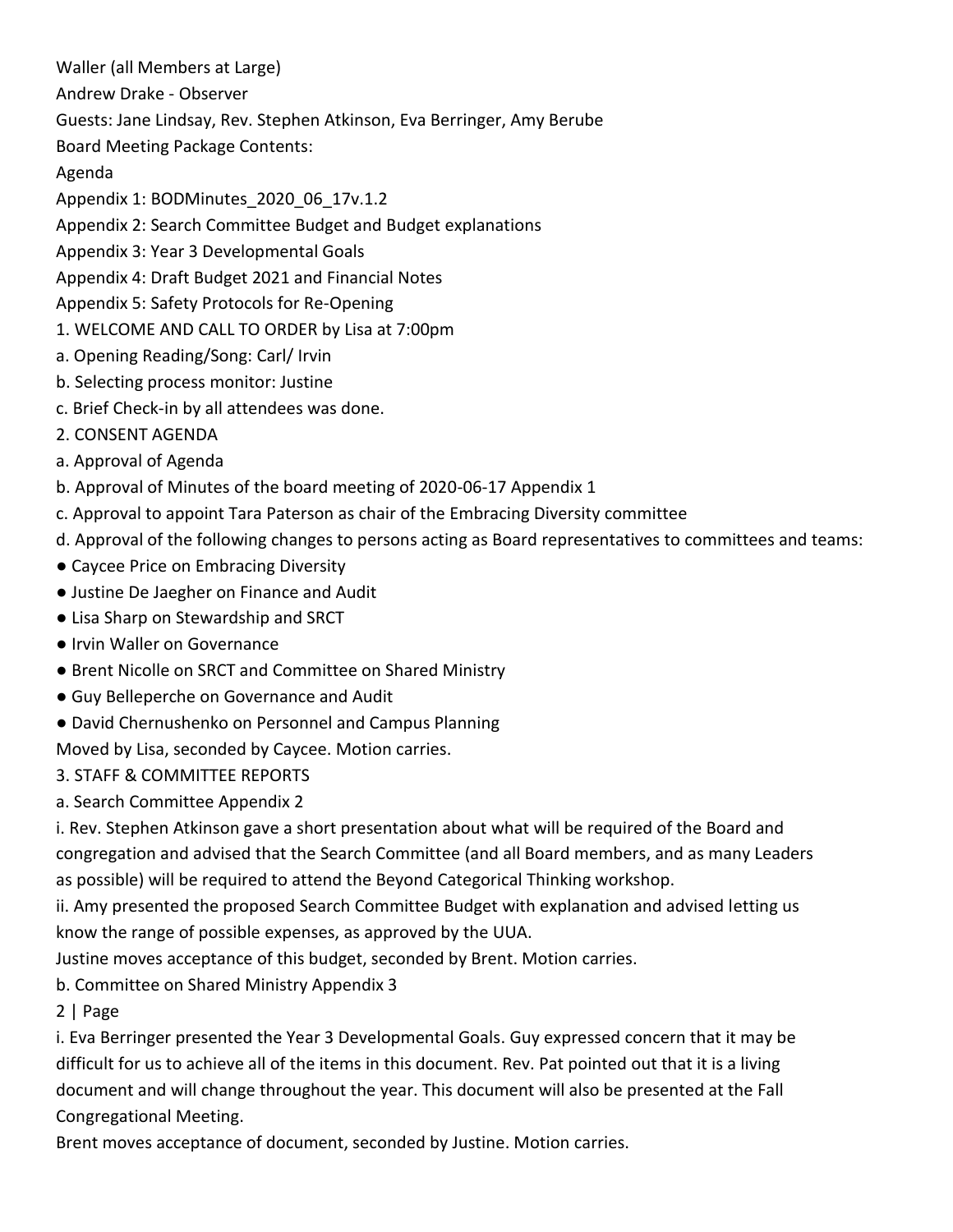#### c. Finance Appendix 4

i. Rev. Pat explained the loan we are getting from the federal government and confirmed that all current staff have jobs to come back to. Justine explained that Michelle is sending out the budget requests for the 2020/ 2021 year (it only represents 13% of the overall budget). Justine asked for board feedback for 2021 budget and expected deficit. We will have a meeting in early October dedicated to budget for 2021 for full discussion with Michelle's participation and input from Finance Committee; we will present the 2021 budget at the Fall Congregational Meeting.

#### 4. BUSINESS ARISING

#### a. Fall Fair Update

i. A vote was taken to allow the Fall Fair team to have a modified event (contact free, limited volunteer set-up) of their choice. The consensus was to allow them to go ahead and Rev Pat will contact Carol Card to let her know.

#### b. Update on Rev. Pat performance review

i. Lisa announced that there is a committee of four people (Lisa Sharp, Brent Nicolle, Maury Prevost, and Eva Berringer) who will be reaching out to a number of congregants for their opinion as directed on the form that was provided to us by the Personnel Committee (based on the UUA form). Rev. Pat will selfevaluate and then she will meet with the committee.

### c. Review of First U closure status re: Covid 19

i. Lisa expressed how important the Town Hall will be to have congregants be heard and for us to listen. A round-table was done to allow Board members the chance to express their opinion. Most Board members are in agreement that we should be cautious and get more data. Many have concerns or fears about infection and/ or ensuring everyone follows the rules. Other things that can be done that aren't about opening the church are improving our online presence, holding activities/ meetings outside. Justine asks that we maintain our compassion towards people's needs and Brent asked we try to look at it from a Senior's perspective.

ii. Justine gave a brief review of what other UU congregations are doing: Only 2 officially moving to a hybrid model. Many are continuing virtual until 2021 and many are unknown. Other faith groups have a really varied approach.

iii. Appendix 5. Rev. Pat pointed out that since staff has already done one wedding, a live Sunday service is not that much more effort than what is already being done. One question is who will enforce the rules. A discussion ensued about the various safety protocols that are and can be used. Pat asked that we come to a decision about 1) small meetings and 2) the number of people allowed to attend them. A roundtable discussion ensued but we did not have consensus so the decisions will be postponed until we get feedback from the town hall and get more data about cases after the student's return to school. We will have more discussion at our retreat.

### 5. NEW BUSINESS

a. Review of First U Organizational Structure - Discussion is beginning to consider changes to our committee structures related to overlap of committees. This change will likely be slow but has started.

#### 6. INFORMATION ITEMS

- a. Board Working Retreat Sep. 12
- b. Town Hall Sep. 13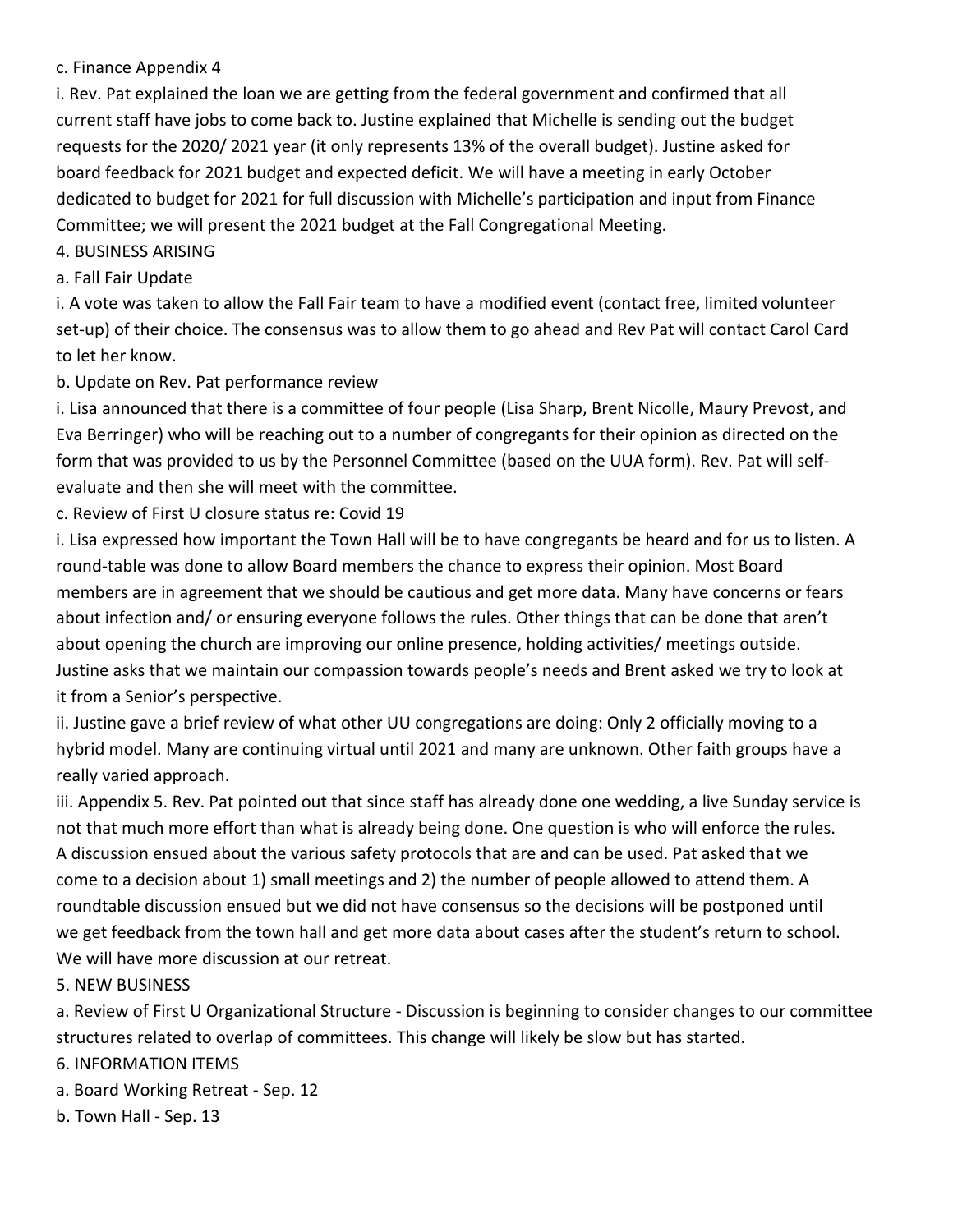# <span id="page-32-0"></span>SEPTTEMBER 2020

FirstU Board of Directors Meeting Wednesday, September 30, 2020 – ZOOM – 7:03 p.m.

Our mission is to "Kindle the light within and inspire courage to nurture the web of life and to create a just and compassionate world."

In attendance (12): Lisa Sharp (President), Guy Belleperche (Past President), Brent Nicolle (Vice-President), Caycee Price (Secretary), Justine De Jaegher (Treasurer), Rev. Pat Haresch; Andrew Drake, Carl Sonnen, David Chernushenko, and Irvin Waller (all Members at Large) Guests: Larry Jones, Neo Yaxley

Board Meeting Package Contents:

Agenda Appendix 1: BODMinutes 2020 08 19 V1.0 Appendix 2: Campus Planning Committee Charter Appendix 3: RE Proposal AGENDA 1. WELCOME AND CALL TO ORDER Opening Reading/Song - Justine / Brent Selecting Process Monitor and Time Keeper: Carl Brief check-in by all attendees was done 2. CONSENT AGENDA Approval of Agenda (motions g, from Board retreat removed) Approval of Minutes of the board meeting of 2020-08-19 Appendix 1 Approval of Membership for Christine and Joe Switzer Motion to approve revised Campus Planning Charter, Appendix 2 Motion to appoint Andrew Drake as Member at Large for First U Board of Directors Motion to appoint Guy as the Board Representative and Sherri Watson as the Congregational Representative for the Search Negotiation Team Moved by: Caycee, Seconded by Guy. Motion carries.

#### 3. STAFF & COMMITTEE REPORTS Neo RE Proposal and the set of the set of the set of the set of the set of the set of the set of the set of the set of the set of the set of the set of the set of the set of the set of the set of the set of the set of the

Neo reported on the RE proposal. Questions were asked, mostly concerning logistics and safety. In summary: There appears to be a need. Will only begin once in-person Sunday services resume. Facilitators have daycare and school experience. Our insurance will cover if staff become infected and waivers are also signed by participants. Cohorts will meet on a rotating basis. Families will benefit as virtual meetings are very difficult for younger children.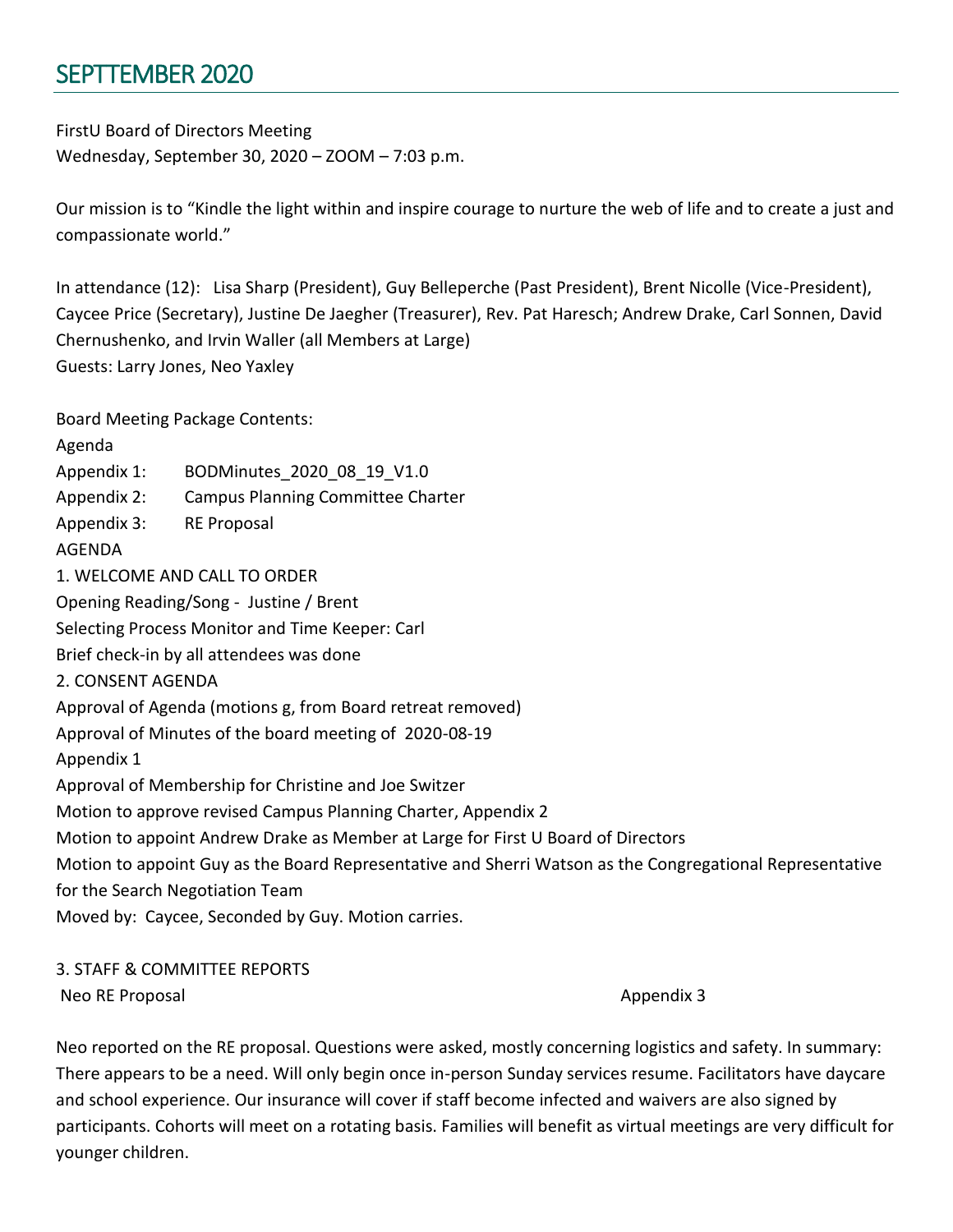# 4. BUSINESS ARISING Visioning Workshop

No vote was made but meeting participants were asked what their preference was with respect to 2 upcoming meetings: Long-term visioning and Campus Planning Visioning.

Everyone showed interest in participating and several believe that the 3rd-year Ministerial Development priorities is a good place to start, with Campus Planning being a slightly higher priority. Several also pointed out that this visioning would not only be of value to us but also to our new minister. The possibility of having a TownHall specifically for Campus Planning was mentioned.

Review of First U closure status re: Covid 19

Several topics were discussed with the following votes/ motions carried in bold, below:

# Current Status of Covid in Ottawa (covid cases have risen)

Logistics of live Sunday service and Hospitality Hour - Discussion will continue in a next meeting. Conversations with Sunday forum people will begin with Pat bringing recommendations. Irvin suggests "First U Forum" as a name change to the Hospitality Hour.

Live streaming Update - Rev. Pat explained that Zoom does not have as good sound as a recording. The purchase of software is expensive and the amount of bandwidth we have may pose problems. The date for Live Streams is being pushed out. Practice runs will occur during the month of October and it is likely some service elements will still be pre-recorded in the Sanctuary. The cost for the software required, device(s), and a new camera are slightly over \$1000.

Re-Opening of Meditation Gardens - Motion: That all restrictions on visiting hours to the meditation gardens be lifted effective October 2nd. All safety protocols remain in place. Moved by Andrew, seconded by Brent, motion carries.

Small groups meetings: The church remains closed for small groups due to rising numbers of covid cases. The board will re-visit the topic at the October 28, 202 meeting. Action item: Lisa to write information blurb for the e-UU.

Rentals: No change in previous numbers with respect to how many are permitted to enter the building. Action item: Andrew and Brent offered to be part of a Covid "task team" to remain apprised of Ottawa covidrelated stats and they will confer with First U staff who are also following these statistics.

In person board meetings - not many desire to meet in person, most everyone seems content with Zoom. Of special note: Irvin disagrees that we are opening for rentals but not for our own people (congregants).

### 5. NEW BUSINESS

No new business was presented.

### 6. INFORMATION ITEMS

No information items were presented.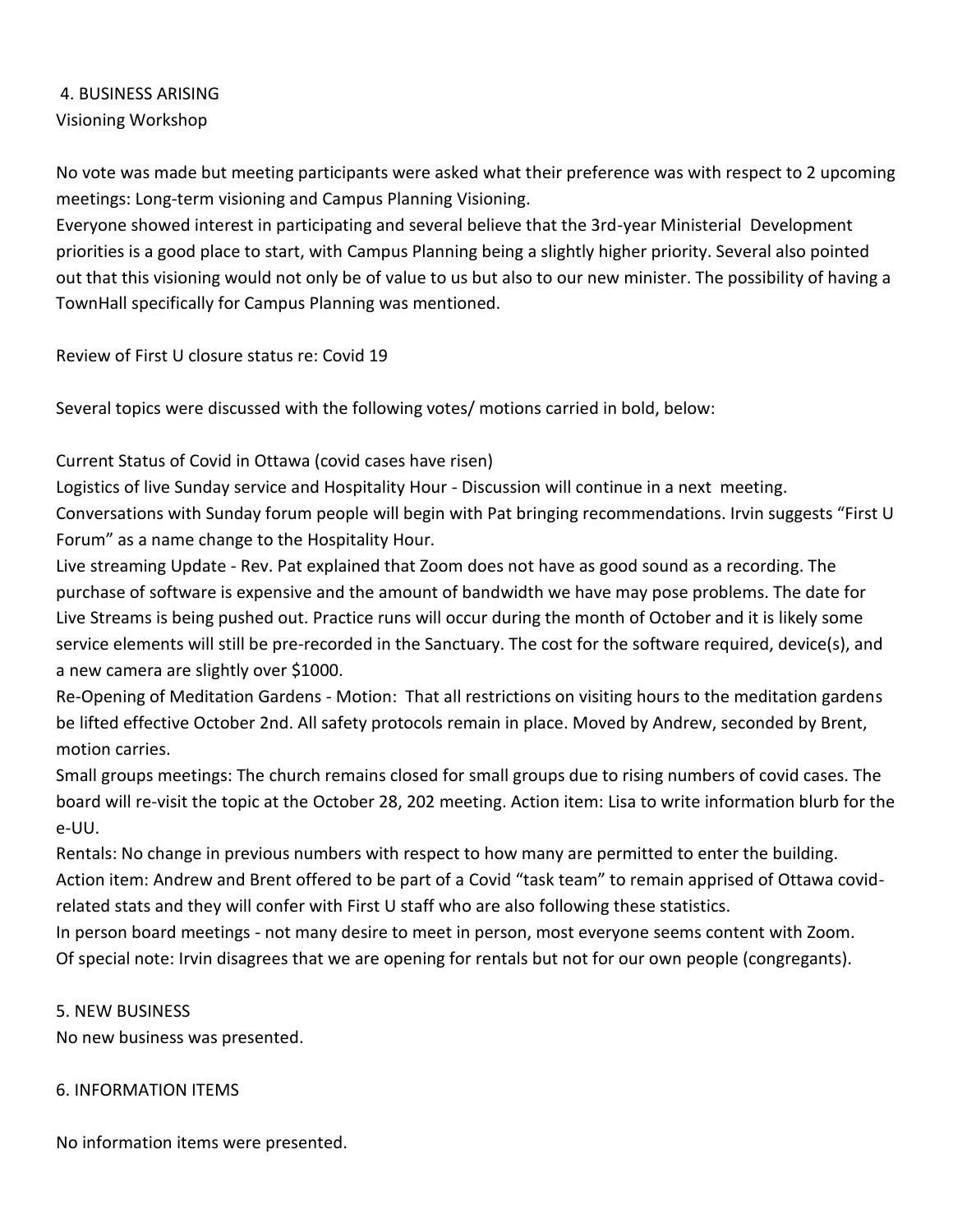#### 7. OTHER BUSINESS

Board "Thankyous" : Lisa would like to thank Irvin and Susan for hosting retreat and the helpers with Town Hall

Board Announcements: None were mentioned.

Next meetings: Wednesday, October 14, 2020 at 7:00 pm (finance related) and Wednesday, October 28, 2020 at 7 pm (regular meeting) Opening reading: David Opening Song: ??? Closing Reading: Brent

8. ADJOURNMENT - Closing Reading - Lisa Meeting Adjourned - 9:46pm

# <span id="page-34-0"></span>OCTOBER 14, 2020

FirstU Board of Directors Meeting Wednesday, October 14, 2020 – ZOOM – 7:00 p.m.

Our mission is to "Kindle the light within and inspire courage to nurture the web of life and to create a just and compassionate world."

In attendance (13):

Present: Guy Belleperche (Past President), Lisa Sharp (President), Brent Nicolle (Vice-President), Caycee Price (Secretary), Justine De Jaegher (Treasurer), Rev. Pat Haresch; Andrew Drake, David Chernushenko, Irvin Waller, Carl Sonnen (all Members at Large) Guests: Michelle Jackson, Larry Jones, Christine Switzer

Board Meeting Package Contents: Agenda Appendix 1: BODMinutes 2020 08 19 Appendix 2: Budget Agenda, Notes 1, 2 and 3 (sent by M. Jackson by email) Appendix 3: C&OC Board Proposal to Improve Marketing FirstU in the On-Line Era - 20201009

WELCOME AND CALL TO ORDER at 7:00pm Opening Reading/Song: Irvin Selecting process monitor: Justine Brief Check-in by all attendees was done.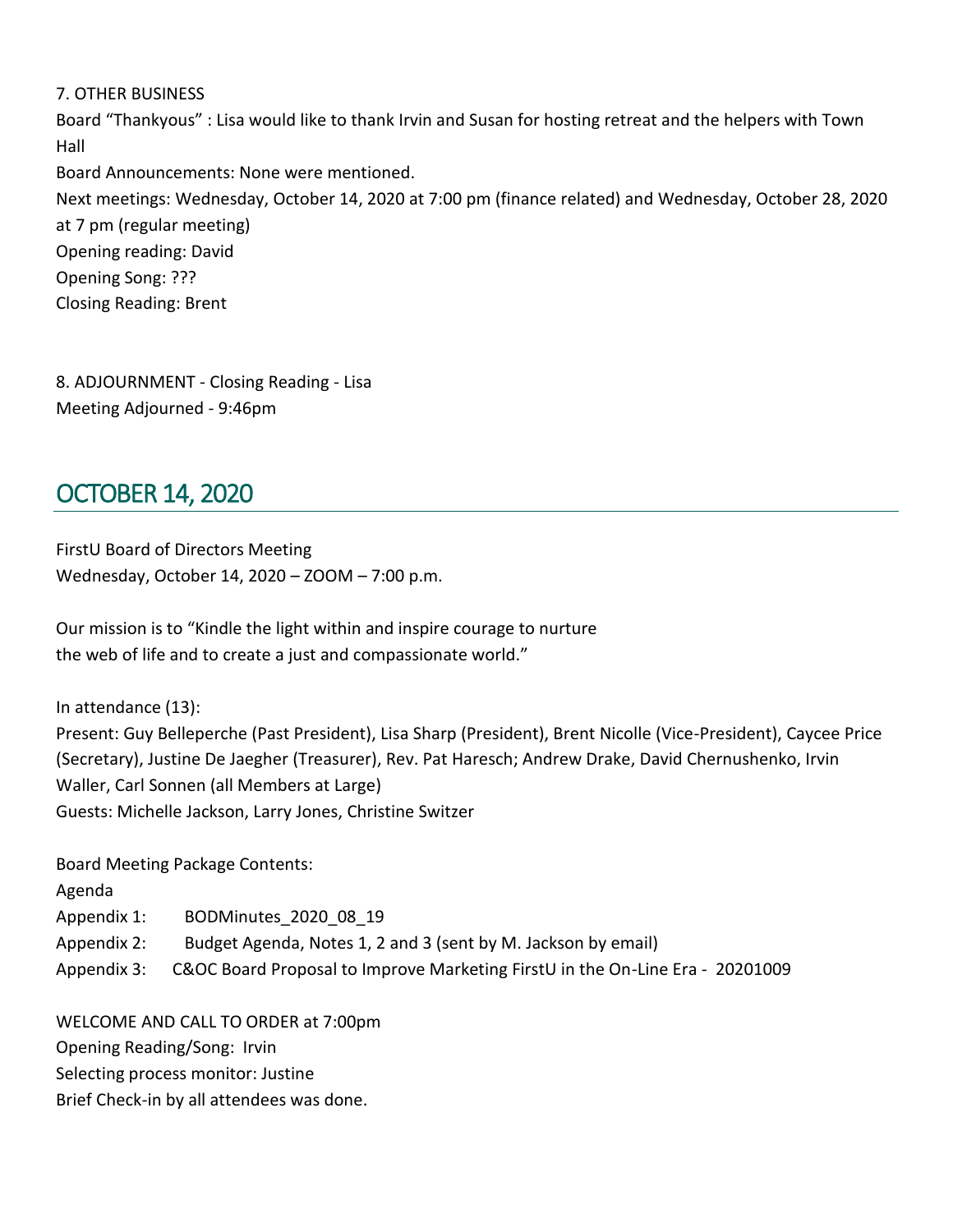#### CONSENT AGENDA

Approval of Agenda

Main focus of mtg is approval of Operating Budget for 2021 in advance of Fall Congregational Meeting Additional motion added to 3. c. – 'Be it resolved that an additional \$3,500 be allotted to IT Service and Software for live streaming expenses'

Approval of Minutes of the board meeting of 2020-08-19 Appendix 1

#### STAFF & COMMITTEE REPORTS

Finance Committee Related Documents **Appendix 2** and the Related Documents Appendix 2 Budget walk-through (presented by Michelle Jackson) Review Balance Sheet Review Income Statement Review Budget Notes: Staffing updates, including EN's arrival and potential Social Media Assistant position at \$10,000/annum CEWS (Canadian Emergency Wage Subsidy) update CEBA (Canadian Emergency Bank Account) update Unexpected expenses \$3500 for live streaming \$6000 for minister search \$4000 for boiler maintenance Conservative 2021 Budget projects a substantial deficit

Discussion:

Some small contribution/revenues expected to be 50% or non-pandemic year

Fundraising expected to be 1/3 or non-pandemic year

Increased our settlement minister search account from \$10000 to \$15000

Board discretionary expense of \$200 added

Justine moves acceptance of this budget, seconded by Brent. Motion carries

Motions from Treasurer

As per section 8.1 of the Policy Governance Manual, "The Finance Manager shall not exceed the total budgeted spending for the year without obtaining Board approval." Therefore, the following two motions are presented for Board consideration:

Be it resolved that \$6,000 be allotted to Search: Settled Minister for Budget 2020, and the amount allotted to Budget 2021 be reduced proportionally.

Be it resolved that the Finance Manager be authorized to incur an additional Building Repairs expense of up to \$4,000 for Budget 2020 to repair the boiler at 30 Cleary Avenue

Be it resolved that an additional \$3,500 be allotted to IT Service and Software for live streaming expenses Justine moves acceptance of all motions as a single motion, seconded by Brent. Motion carries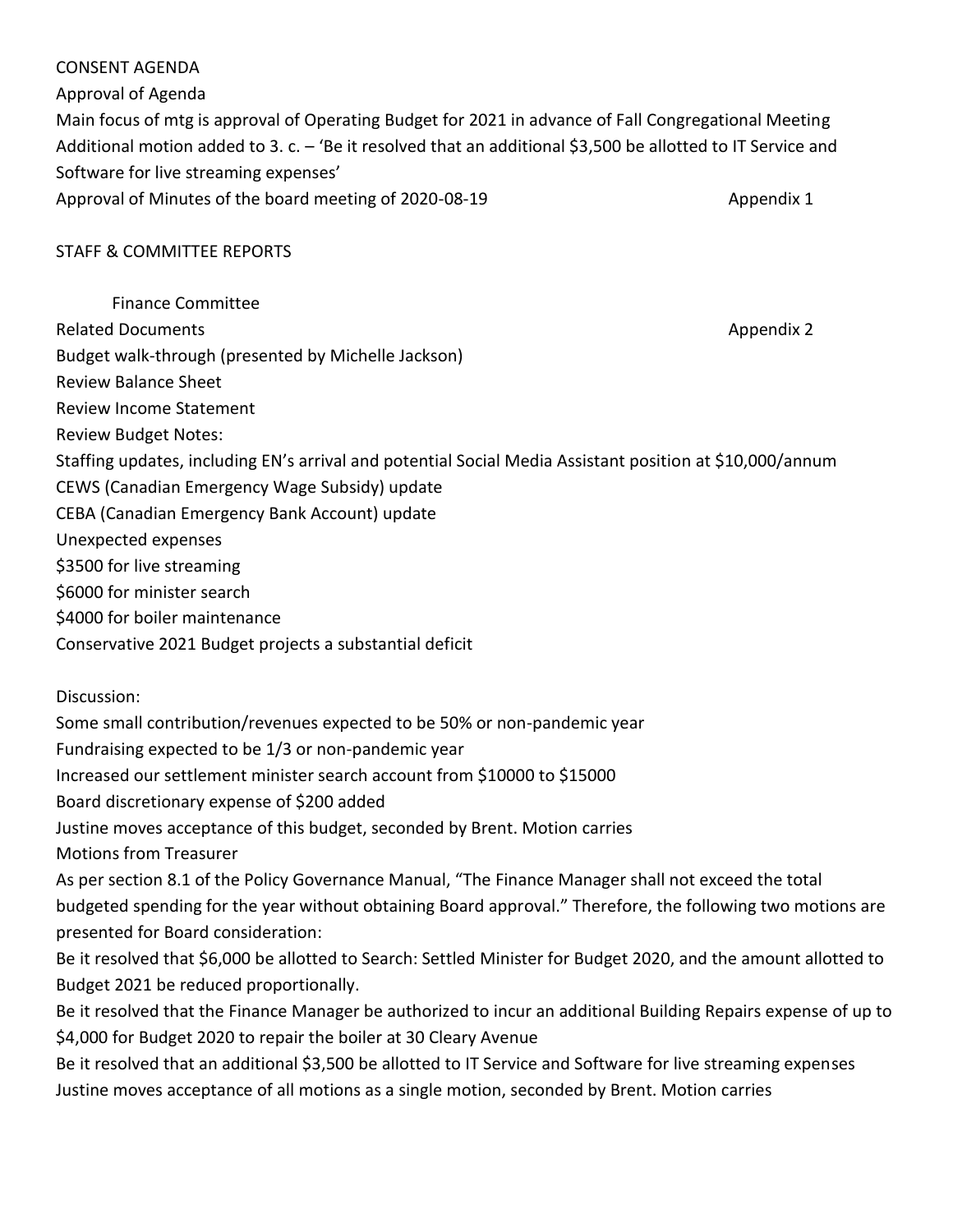Communications and Outreach Committee (Deferred until next Board Meeting) Related Documents **Appendix 3** Appendix 3 Discussion related to proposal and Social Media Assistant position

Stewardship Committee (Deferred until next Board Meeting) Fundraising for 2020

OTHER BUSINESS Board Thank-Yous Board Announcements Next Meeting: Wednesday, October 28, 2020 at 7 pm Opening reading – David Opening song - Lisa Closing Reading – TBD

ADJOURNMENT

Closing Reading - ?

# <span id="page-36-0"></span>OCTOBER 28, 2020

FirstU Board of Directors Meeting Wednesday, October 28, 2020 – ZOOM – 7:00 p.m. Our mission is to "Kindle the light within and inspire courage to nurture the web of life and to create a just and compassionate world."

In attendance (10): Lisa Sharp (President), Guy Belleperche (Past President), Brent Nicolle (Vice-President), Caycee Price (Secretary), Justine De Jaegher (Treasurer), Rev. Pat Haresch; Andrew Drake, Carl Sonnen, David Chernushenko, and Irvin Waller (Members at Large) Guests: Eva Berringer, Mike Fletcher, E.N. Hill, Sherri Watson, Larry F. Jones, Jane Lindsay, Terry Kimmel References Agenda Appendix 1: Minutes from September 28, 2020 Board Meeting Appendix 2: Revised C & O Proposal / Job Description (to come) Appendix 3: CPC Proposal - Visioning with CAHDCO Appendix 4: EAWG Proposal - Green Sanctuary Appendix 5: Governance: NEW policy on PPDDA

1. WELCOME AND CALL TO ORDER - 7:15pm Opening Reading/Song - David / Lisa Selecting process monitor and time keeper: David

AGENDA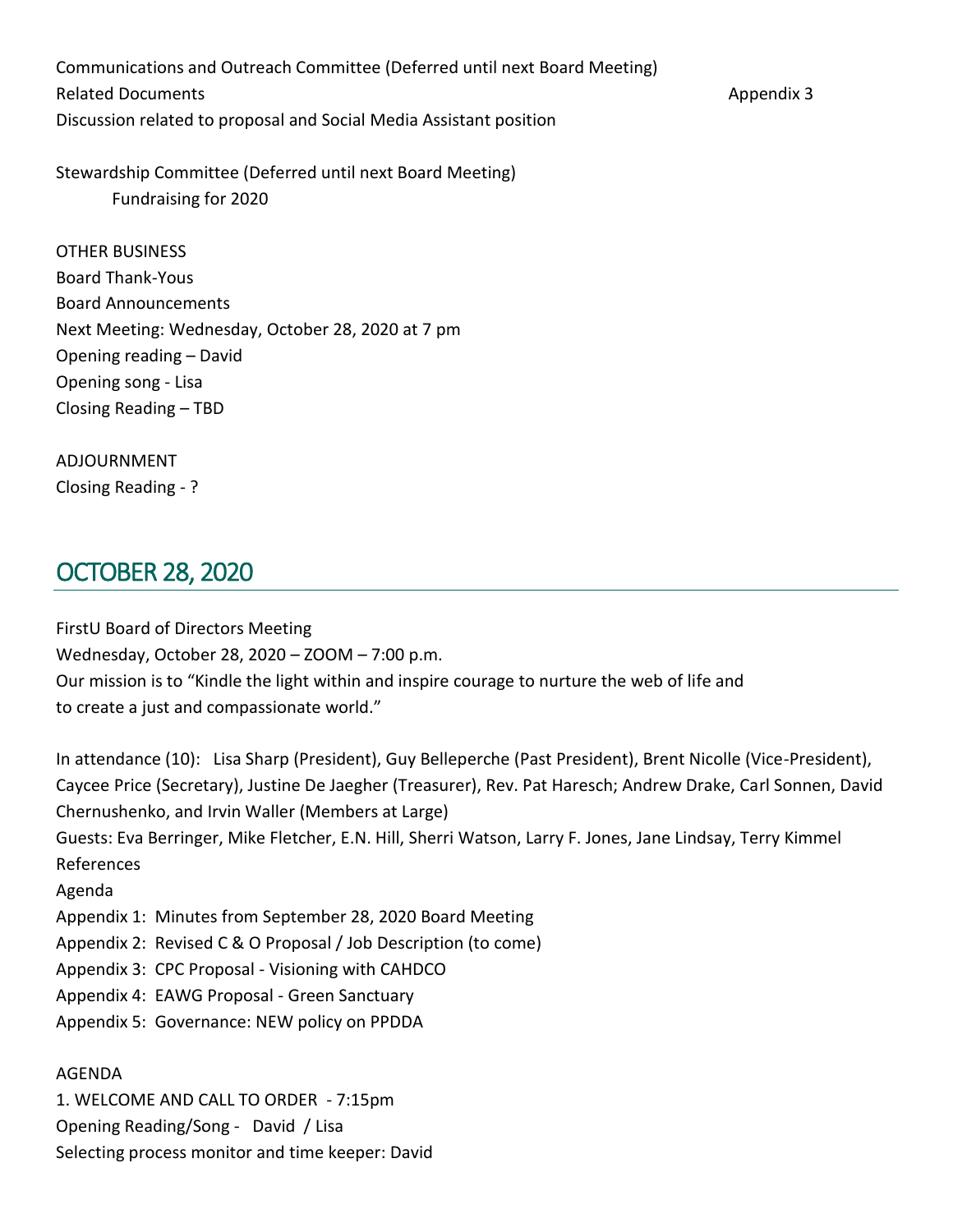#### Brief check-in by all attendees was done

#### 2. CONSENT AGENDA

Approval of Agenda Approval of Minutes from September 28, 2020 Board Meeting Appendix 1 Moved by Guy. Seconded by Justne. Motion carries.

#### 3. COMMITTEE REPORTS

Communications and Outreach - Proposal for Two New Staff Positions Appendix 2 (Communications Specialist and Social Justice Outreach Internship) Motion to approve a new staff position of Communications Coordinator, a ONE year position with 15 hours per week, \$20-22/ hour, with a budget expense of up to \$15K for the next fiscal year (starting 2021). This position would be contingent on passing the review process and producing results. Moved by Carl. Seconded by: Andrew. Motion carries.

Tabled to a later conversation: Position of Social Justice Outreach Internship. Whether or not the contract(s) would be renewable.

Campus Planning Committee, Terry Kimmel **Appendix 3** Appendix 3 Motion: That the Board supports Campus Planning Committee hiring CAHDCO to lead a visioning / planning process; and that we locate a firm to conduct an ecological evaluation impact study, up to a limit of \$25K. Moved by David. Seconded by Andrew. Motion carries.

Environmental Action Working Group, Mike Fletcher Appendix 4 Motion: That the Board support the Environmental Action Working Group's pursuing accreditation under the UUA's Green Sanctuary Program 2020 - A UU Faithful, Whole-Congregation Response to Climate Urgency. The EAWG will serve as the congregation's Green Sanctuary Team with the mandate to organize and facilitate the Green Sanctuary process.

Moved by Guy. Seconded by Irvin. Motion carries.

Governance - PPDDA New Policy, Eva Berringer Appendix 5 Motion: That the Board of Directors approve this PUBLIC POLICY DIALOGUE AND DEVELOPMENT ACTIVITIES policy to replace the previous policy on Political Activity. Moved by Guy. Seconded by Justine. Motion carries.

Search Committee - Guy (Negotiating Committee); Jane (Update and Congregational Record) Guy gave a small presentation about let us know they now have a master draft of the UUA document that searching congregations are required to use. Items changes are mostly to remove USA related items. Items to highlight: looking at a salary range of min. \$90K max. \$110K (Canadian dollars and is salary + housing) depending on experience and to be negotiated. Jane also presented and explained they are doing surveys and getting feedback from congregants and various focus groups.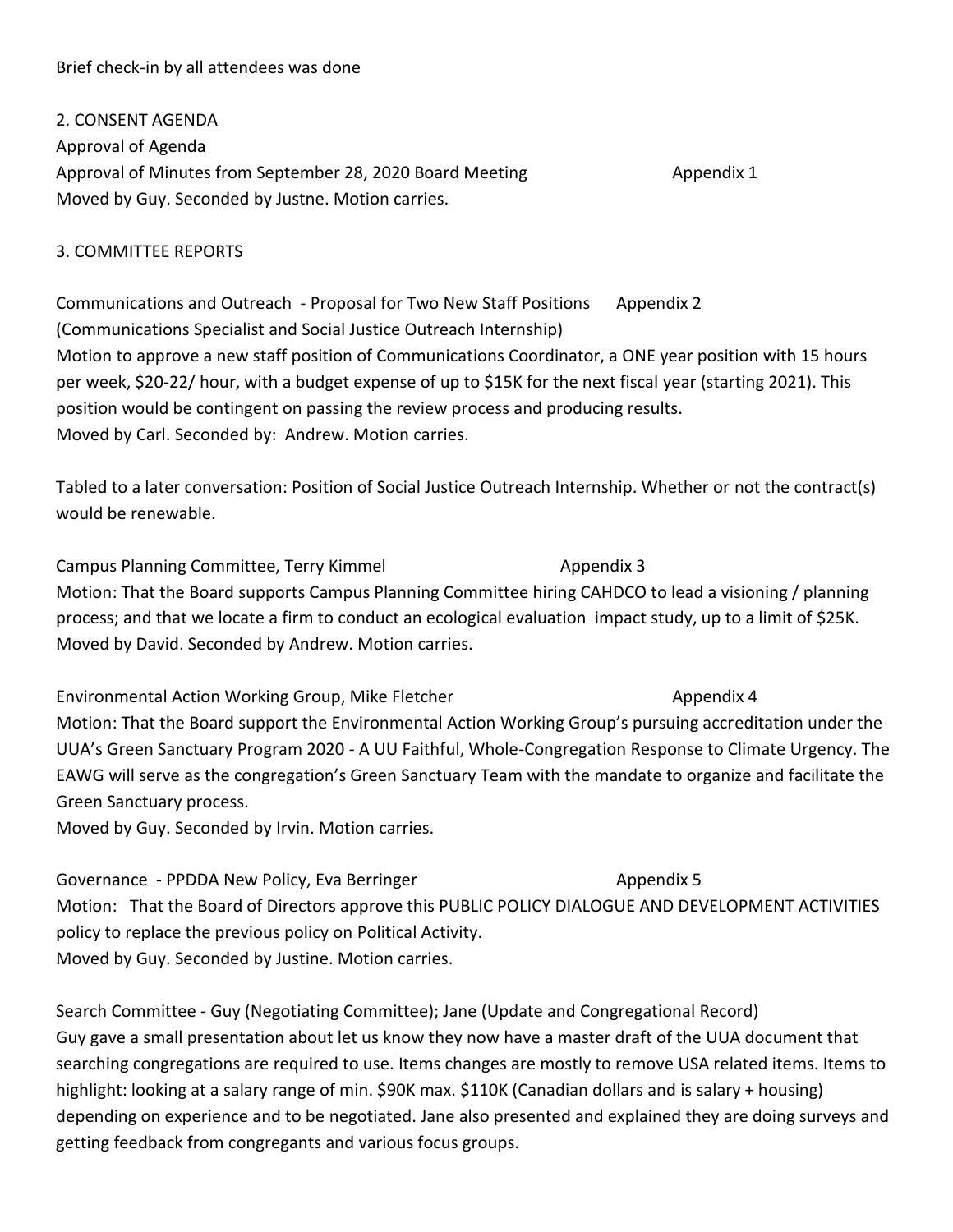COSM - PERFORMANCE REVIEW TEAM REPORT - Off Camera discussion Motion: That the BOD approve a 3% salary increase to Rev. Pat, based upon her contract, and upon the specifications and performance review by COSM for 2019-2020.

Moved by Lisa. Seconded by Brent. Motion carries.

#### 4. STAFF REPORTS

Update on Live Stream Progress (Rev. Pat)

Update on Intern Minister (Rev. Pat)

Rev. Pat gave her presentation and advised that Live streaming equipment has been purchased. They might be ready for Nov. 8 or 15th. More tests are being done this week. Main concern: Is a good enough internet signal? They are hoping to live stream the Advent spiral and mitten tree services.

E.N. gave a brief check-in and spoke of RE and how they will be leading the Nov. 15th service. En is also working on a project entitled "Building the Word we Dream About" which will tentatively begin Jan. 17, 2021 and continue on Mondays at 5pm.

#### 4. INFORMATION ITEMS

5. OTHER BUSINESS

Board "Thankyous" - Lisa would like to thank the Search Committee and today meeting Guests.

Board announcements: Action item: Lisa will write a Splinters from the Board for David Next Meetings: Wednesday, November 11, 2020 at 7:00 pm Wednesday, November 25, 2020 at 7:00pm Fall Congregational Meeting: Sunday November 29, 2020 at 10:00am Opening reading – Andrew

Opening song - Caycee

Closing Reading – Brent

6. ADJOURNMENT - Closing Reading - Guy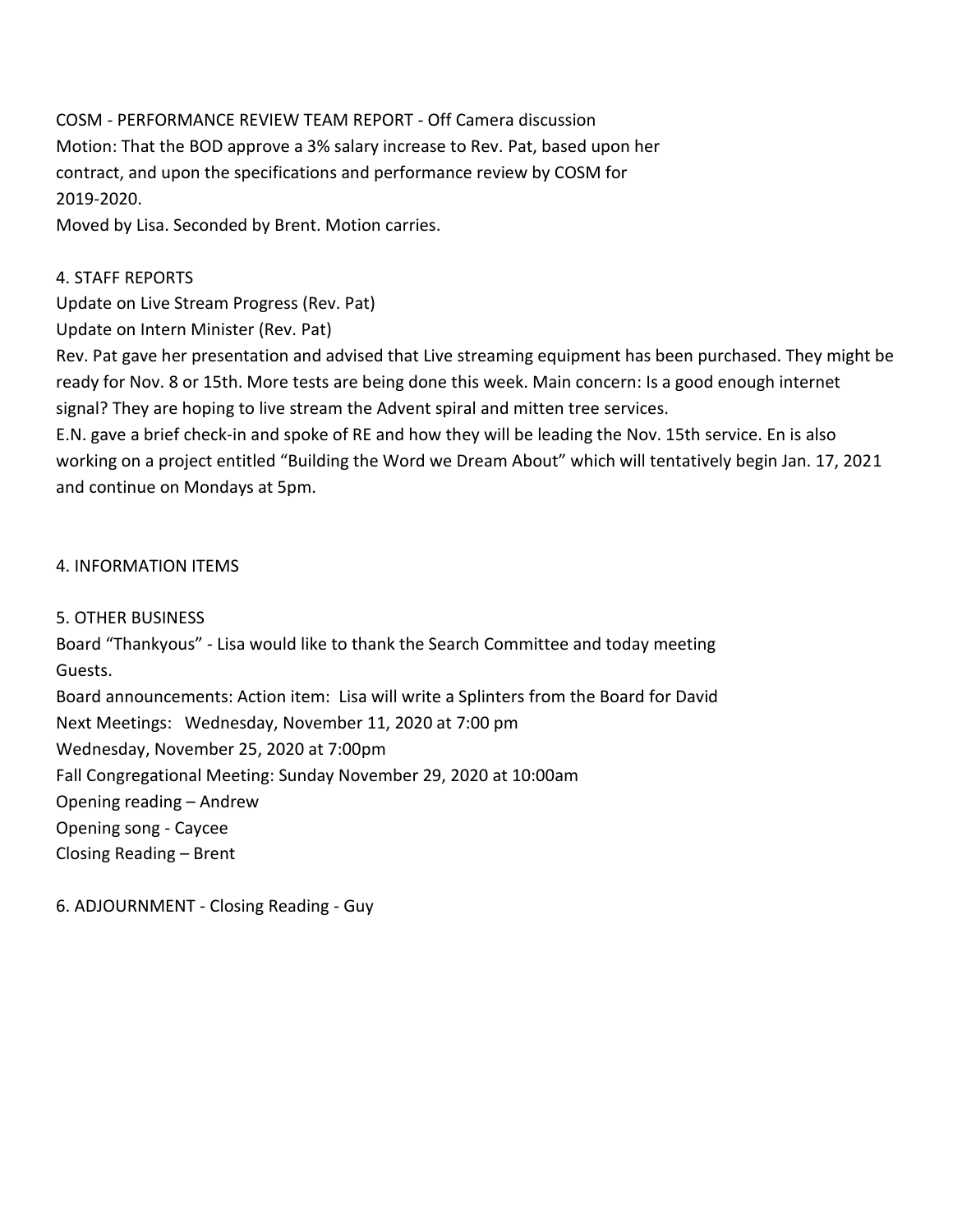# <span id="page-39-0"></span>NOVEMBER 2020

FirstU Board of Directors Meeting Wednesday, November 11, 2020 – ZOOM – 7:00 p.m.

Our mission is to "Kindle the light within and inspire courage to nurture the web of life and to create a just and compassionate world."

In attendance (11):

Present: Guy Belleperche (Past President), Lisa Sharp (President), Brent Nicolle (Vice-President), Caycee Price (Secretary), Justine De Jaegher (Treasurer), Rev. Pat Haresch; Andrew Drake, David Chernushenko, Irvin Waller, Carl Sonnen (all Members at Large) Guests: Larry Jones

Board Meeting Package Contents:

| Agenda      |                                                                       |
|-------------|-----------------------------------------------------------------------|
| Appendix 1: | Minutes from October 14, 2020 Board Meeting                           |
| Appendix 2: | Revised C&O Proposal / Job Posting                                    |
|             | Appendix 3: Interim Report from Pledge Campaign (SENT BY LARRY JONES) |
|             | Appendix 4: Ministerial Search Agreement (To be sent out on Monday)   |
|             |                                                                       |

WELCOME AND CALL TO ORDER at 7:00pm Opening Reading/Song: Andrew/Caycee Selecting process monitor/timekeeper: Justine Brief Check-in by all attendees.

CONSENT AGENDA

Approval of Agenda

Additional item added: Discuss Covid Task Force under Information Items tonight and in future Approval of Minutes of the board meeting of 2020-10-14

COMMITTEE REPORTS

Communications & Outreach – Approval of job description for Communications Coordinator (Appendix 2)

> Board involvement: amend the estimated cost. 15 hrs/week for 6 months; extendable to a year (\$20/hour) + overhead for CPP/EI = \$19,000 per annum.

MOTION: Be it resolved that the Board approve a 2021 budget increase from \$10K to \$19K for the proposed Communications Coordinator position at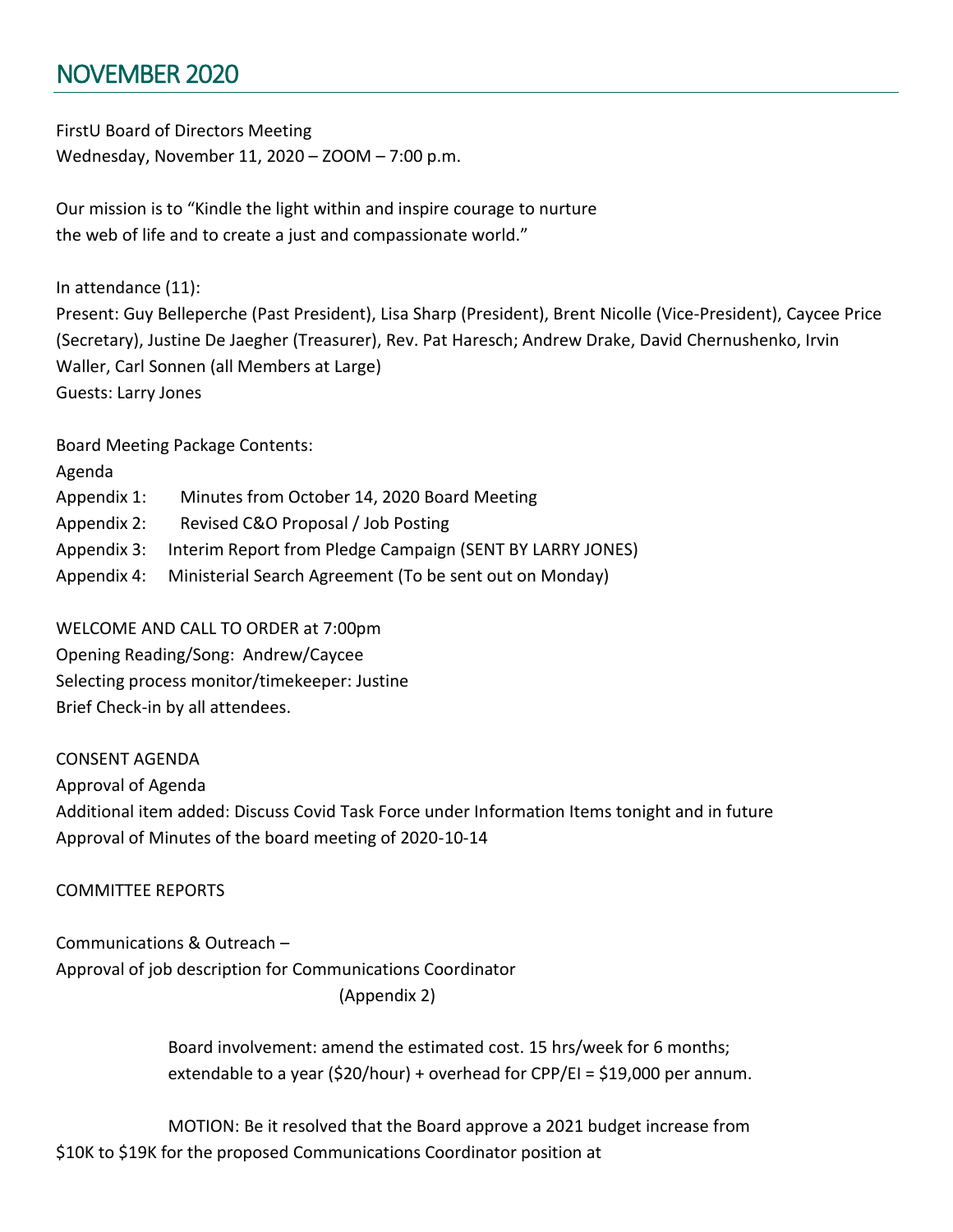The question about whether the person would be an employee or a contractor will be discussed offline by Lisa, Rev. Pat, Carl, Jen, Michelle and Barry Coburn.

#### Campus Planning Update – Lisa re: visioning

We are committed to a Town Hall meeting in January; Lisa will circulate ideas re: format/question(s)/etc. The Board would take the lead, and the Leadership Council would be asked to assist with facilitation. We would aggregate/summarize the feedback, aiming for a proposal to bring to the Congregational Meeting in the spring.

#### Stewardship/Pledge Campaign – Larry Jones. (Appendix 3)

Update prepared specifically for the board, and the data is fresh as of Nov. 10 evening. Campaign launched Oct. 4, is moving along but not as quickly as we might have liked. Pledge calling began early this week; some results are starting to come in. The numbers are still below last year, when - for the first time in years - we slightly exceeded our

target – which was based, for once, on recent experience). 57 pledge increases; 10 pledge decreases. The detailed stats collected have evolved based on various questions that Board members asked of Stewardship over the past 4 or 5 years. People being called during Pledge Calling are mostly either not increasing their pledge or not pledging at all.

#### Search Committee re: negotiating team - Guy (Appendix 4)

UUA has developed a template agreement, sent to all congregations in search. Local Congregations amend these based on their own circumstances. For each change, the UUA needs to know why we choose to make the change. Most changes are due to differences between the American and Canadian contexts. A few of them were small changes that Lisa suggested, based on her knowledge as a lawyer. There is wording warning congregations against micro-aggressions towards ministerial candidates who are BIPOC. First U added wording to explain what a lay chaplain is, details of vacation, sick leave, holidays, etc. A few Board members suggested further changes.

MOTION: Be it resolved that the board authorize the financial provisions of the draft agreement, and that it acknowledge and endorse the overall agreement. MOVED: Guy, SECONDED: Justine, CARRIED.

#### STAFF REPORTS

Update on Livestream – Rev. Pat